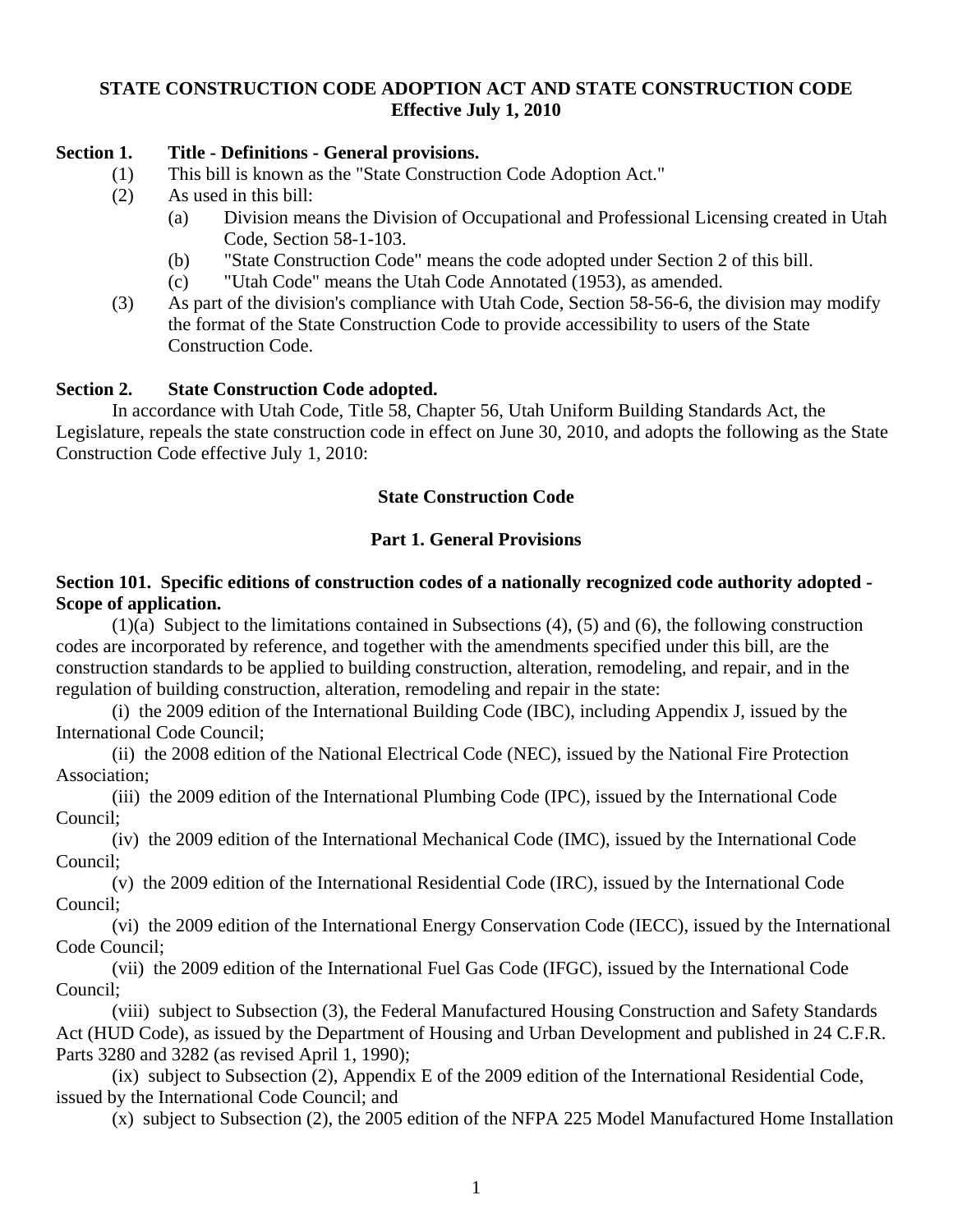Standard, issued by the National Fire Protection Association.

 (b) Consistent with Title 65A, Chapter 8, Management of Forest Lands and Fire Control, the Legislature adopts the 2006 edition of the Utah Wildland Urban Interface Code (UWUI) issued by the International Code Council, with the alternatives or amendments approved by the Utah Division of Forestry, as a construction code that may be adopted by a local compliance agency by local ordinance or other similar action as a local amendment to the codes listed in this Subsection (1).

 (2) The following are the installation standards for manufactured housing for new installations or for existing manufactured or mobile homes that are subject to relocation, building alteration, remodeling, or rehabilitation in the state:

(a) The manufacturer's installation instruction for the model being installed is the primary standard.

 (b) If the manufacturer's installation instruction for the model being installed is not available or is incomplete, the following standards apply:

 (i) Appendix E of the 2009 edition of the IRC, as issued by the International Code Council for installations defined in Section AE101 of Appendix E; or

 (ii) if an installation is beyond the scope of the 2009 edition of the IRC as defined in Section AE101 of Appendix E, the 2005 edition of the NFPA 225 Model Manufactured Home Installation Standard, issued by the National Fire Protection Association.

 (c) A manufacturer, dealer, or homeowner is permitted to design for unusual installation of a manufactured home not provided for in the manufacturer's standard installation instruction, Appendix E of the 2009 edition of the IRC, or the 2005 edition of the NFPA 225, if the design is approved in writing by a professional engineer or architect licensed in Utah.

 (d) For mobile homes built before June 15, 1976, the home shall also comply with the additional installation and safety requirements specified in State Construction Code, Section 208.

 (3) Pursuant to the HUD Code Section 604(d), a manufactured home may be installed in the state that does not meet the local snow load requirements as specified in State Construction Code, Section 202, except that the manufactured home shall have a protective structure built over the home that meets the IRC and the snow load requirements under State Construction Code, Section 202.

 (4) To the extent that a construction code adopted under Subsection (1) establishes a local administrative function or establishes a method of appeal which pursuant to Utah Code, Section 58-56-8 is designated to be established by the compliance agency:

(a) that provision of the construction code is not included in the State Construction Code; and

 (b) a compliance agency may establish provisions to establish a local administrative function or a method of appeal.

 (5)(a) To the extent that a construction code adopted under Subsection (1) establishes a provision, standard, or reference to another code that by state statute is designated to be established or administered by another state agency, or a local city, town, or county jurisdiction:

(i) that provision of the construction code is not included in the State Construction Code; and

(ii) the agency or local government has authority over that provision of the construction code.

(b) Provisions excluded under this Subsection (5) include:

(i) the International Property Maintenance Code;

 (ii) the International Private Sewage Disposal Code, authority over which is reserved to the Department of Health and the Department of Environmental Quality;

 (iii) the International Fire Code, authority over which is reserved to the Utah Fire Prevention Board, pursuant to Utah Code, Section 53-7-106;

 (iv) a day care provision that is in conflict with Utah Code, Title 26, Chapter 39, Utah Child Care Licensing Act, authority over which is designated to the Utah Department of Health; and

 (v) a wildland urban interface provision that goes beyond the authority under Utah Code, Section 58- 56-4, for the State Construction Code, authority over which is designated to the Utah Division of Forestry or to a local compliance agency.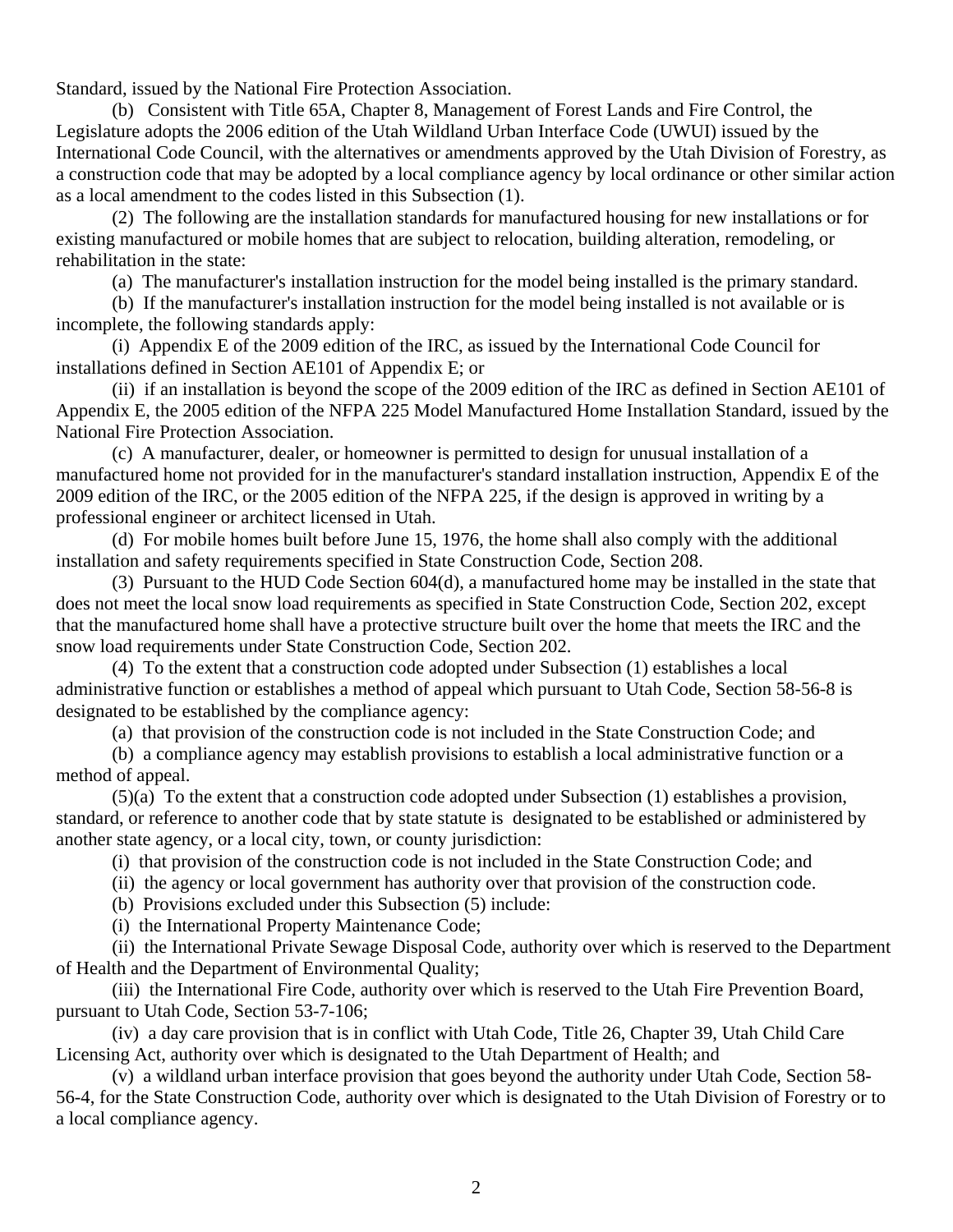(6) If a construction code adopted under Subsection (1) establishes a provision that exceeds the scope described in Title 58, Chapter 56 Utah Uniform Building Standards Act, to the extent the scope is exceeded, the provision is not included in the State Construction Code.

## **Part 2. Statewide Amendments**

### **Section 201. Statewide amendments to the IBC.**

The following are adopted as amendments to the IBC to be applicable statewide:

(1) IBC, Section 106, is deleted.

 (2) (a) In IBC, Section 110, a new section is added as follows: "110.3.5, Weather-resistant exterior wall envelope. An inspection shall be made of the weather-resistant

exterior wall envelope as required by Section 1403.2, and flashing as required by Section 1405.4 to prevent water from entering the weather-resistive barrier."

 (b) The remaining sections of IBC, Section 110, are renumbered as follows: 110.3.6, Lath or gypsum board inspection; 110.3.7, Fire-and smoke-resistant penetrations; 110.3.8 Energy efficiency inspections; 110.3.9, Other inspections; 110.3.10, Special inspections; 110.3.11, Final inspection.

 (3) IBC, Section 115.1, is deleted and replaced with the following: "115.1 Authority. Whenever the building official finds any work regulated by this code being performed in a manner either contrary to the provisions of this code or other pertinent laws or ordinances or

dangerous or unsafe, the building official is authorized to stop work."

 (4) In IBC, Section 202, the definition for "Assisted Living Facility" is deleted and replaced with the following: "ASSISTED LIVING FACILITY. See Section 308.1.1."

 (5) In IBC, Section 202, the definition for "Child Care Facilities" is deleted and replaced with the following: "CHILD CARE FACILITIES. See Section 308.3.1."

 (6) In the list in IBC, Section 304.1, "Ambulatory health care facilities" is deleted and replaced with "Ambulatory health care facilities with four or fewer surgical operating rooms."

 (7) IBC, Section 305.2, is deleted and replaced with the following: "305.2 Day care. The use of a building or structure, or portion thereof, for educational, supervision, child day

care centers, or personal care services of more than four children shall be classified as a Group E occupancy. See Section 424 for special requirements for Group E child day care centers.

Exception: Areas used for child day care purposes with a Residential Certificate or a Family License, as defined in Utah Administrative Code, R430-90, Licensed Family Child Care, may

be located in a Group R-2 or R-3 occupancy as provided in Section 310.1 or shall comply with the International Residential Code in accordance with Section 101.2. Areas used for Hourly

Child Care Centers, as defined in Utah Administrative Code, R430-60, or Out of School Time Programs, as defined in Utah Administrative Code, R430-70, may be classified as accessory occupancies."

 (8) In IBC, Section 308, the following definitions are added: "308.1.1 Definitions. The following words and terms shall, for the purposes of this section and as used elsewhere in this code, have the meanings shown herein.

TYPE I ASSISTED LIVING FACILITY. A residential facility licensed by the Utah Department of Health that provides a protected living arrangement for ambulatory, non-restrained persons who are capable of achieving mobility sufficient to exit the facility

without the assistance of another person.

TYPE II ASSISTED LIVING FACILITY. A residential facility licensed by the Utah Department of Health that provides an array of coordinated supportive personal and health care services to residents who meet the definition of semi-independent.

SEMI-INDEPENDENT. A person who is: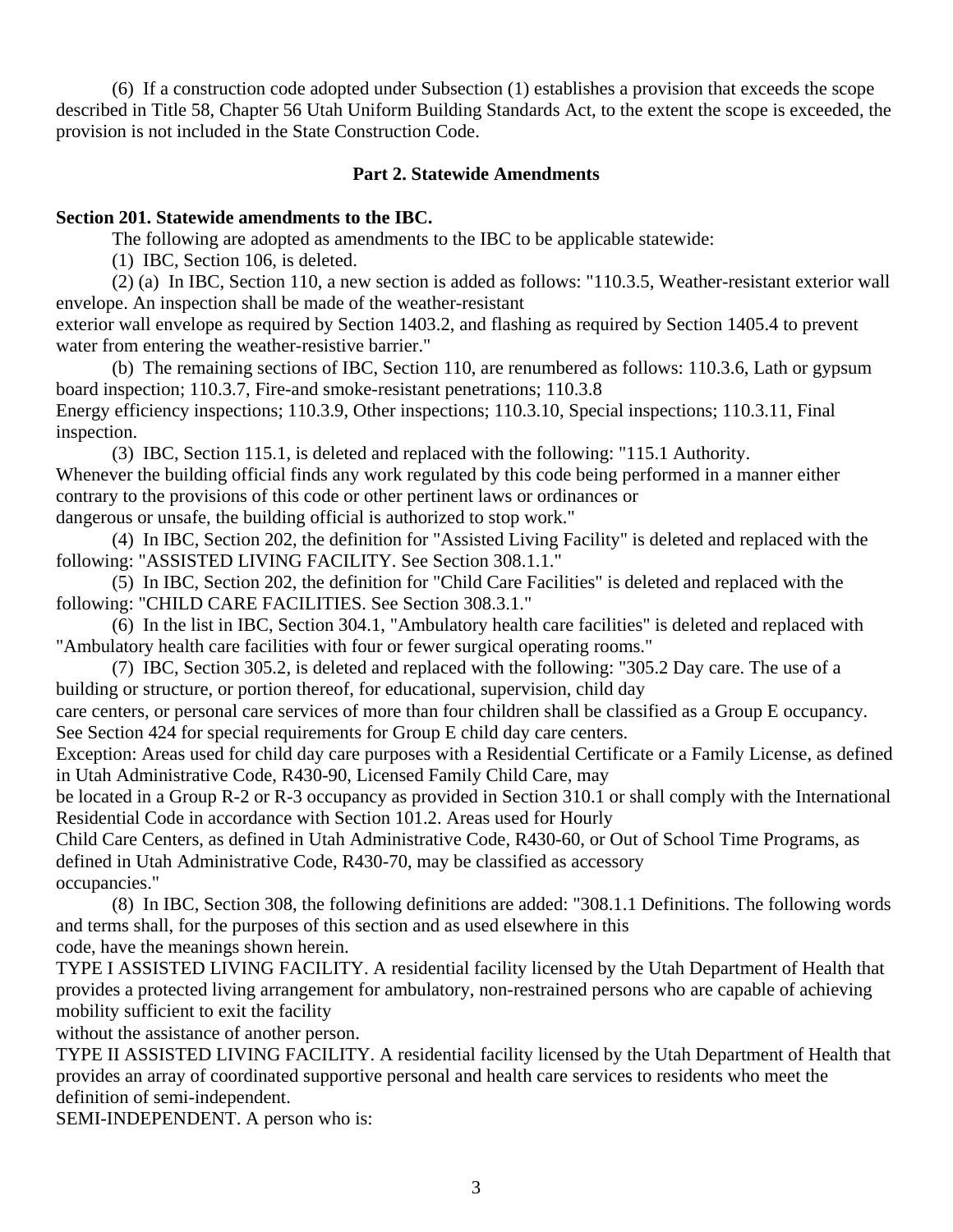A. Physically disabled but able to direct his or her own care; or

B. Cognitively impaired or physically disabled but able to evacuate from the facility with the physical assistance of one person.

RESIDENTIAL TREATMENT/SUPPORT ASSISTED LIVING FACILITY. A residential treatment/support assisted living facility which creates a group living environment for four or more residents licensed by the Utah Department of Human Services, and provides a protected living

arrangement for ambulatory, non-restrained persons who are capable of achieving

mobility sufficient to exit the facility without the physical assistance of another person."

 (9) In IBC, Section 308.2, the words "Assisted living facilities" are deleted and replaced with "Type I Assisted living facilities."

(10) IBC, Section 308.3, is deleted and replaced with the following: "308.3 Group I-2.

This occupancy shall include buildings and structures used for medical, surgical, psychiatric, nursing, or custodial care on a 24-hour basis of more than three persons who are not capable of

self-preservation. This group shall include, but not be limited to the following: hospitals, nursing homes (both intermediate care facilities and skilled nursing facilities), mental

hospitals, detoxification facilities, ambulatory surgical centers with five or more operating rooms where care is less than 24 hours, and type II assisted living facilities. Type II assisted

living facilities with five or fewer persons shall be classified as a Group R-4. Type II assisted living facilities as defined in 308.1.1 with at least six and not more than sixteen residents shall be classified as a Group I-1 facility."

 (11) In IBC, Section 308.3.1, the definition for "CHILD CARE FACILITIES" is deleted and replaced with the following: "CHILD CARE FACILITIES. A child care facility, as

licensed by the Utah Department of Human Services in Utah Administrative Code, R501, that provides care on a 24-hour basis to more than four children 2 1/2 years of age or less shall be classified as Group I-2."

 (12) IBC, Section 308.5, is deleted and replaced with the following: "308.5 Group I-4, day care facilities. This group shall include buildings and structures occupied by persons of

any age who receive custodial care less than 24 hours by individuals other than parents or guardians, relatives by blood, marriage, or adoption, and in a place other than the home of the

person cared for. A facility such as the above with four or fewer persons shall be classified as an R-3 or shall comply with the International Residential Code in accordance with Section

101.2. Places of worship during religious functions and Group E child day care centers are not included."

(13) IBC, Section 308.5.2, is deleted.

 (14) In IBC, Section 310.1, in the subsection designated as R-1, at the end of the sentence beginning with "Congregate living facilities" the following is added: "or shall comply with the International Residential Code."

 (15) In IBC, Section 310.1, in the subsection designated as R-2, at the end of the sentence beginning with "Congregate living facilities" the following is added: "or shall comply

with the International Residential Code."

 (16) In IBC, Section 310.1, the following is added at the end of the subsection designated as R-3: "Areas used for day care purposes may be located in a residential dwelling unit under all of the following conditions:

1. Compliance with the Utah Administrative Code, R710-8, Day Care Rules, as enacted under the authority of the Utah Fire Prevention Board.

2. Use is approved by the Utah Department of Health, as enacted under the authority of the Utah Code, Title 26, Chapter 39, Utah Child Care Licensing Act, and in any of the following categories:

a. Utah Administrative Code, R430-50, Residential Certificate Child Care.

b. Utah Administrative Code, R430-90, Licensed Family Child Care.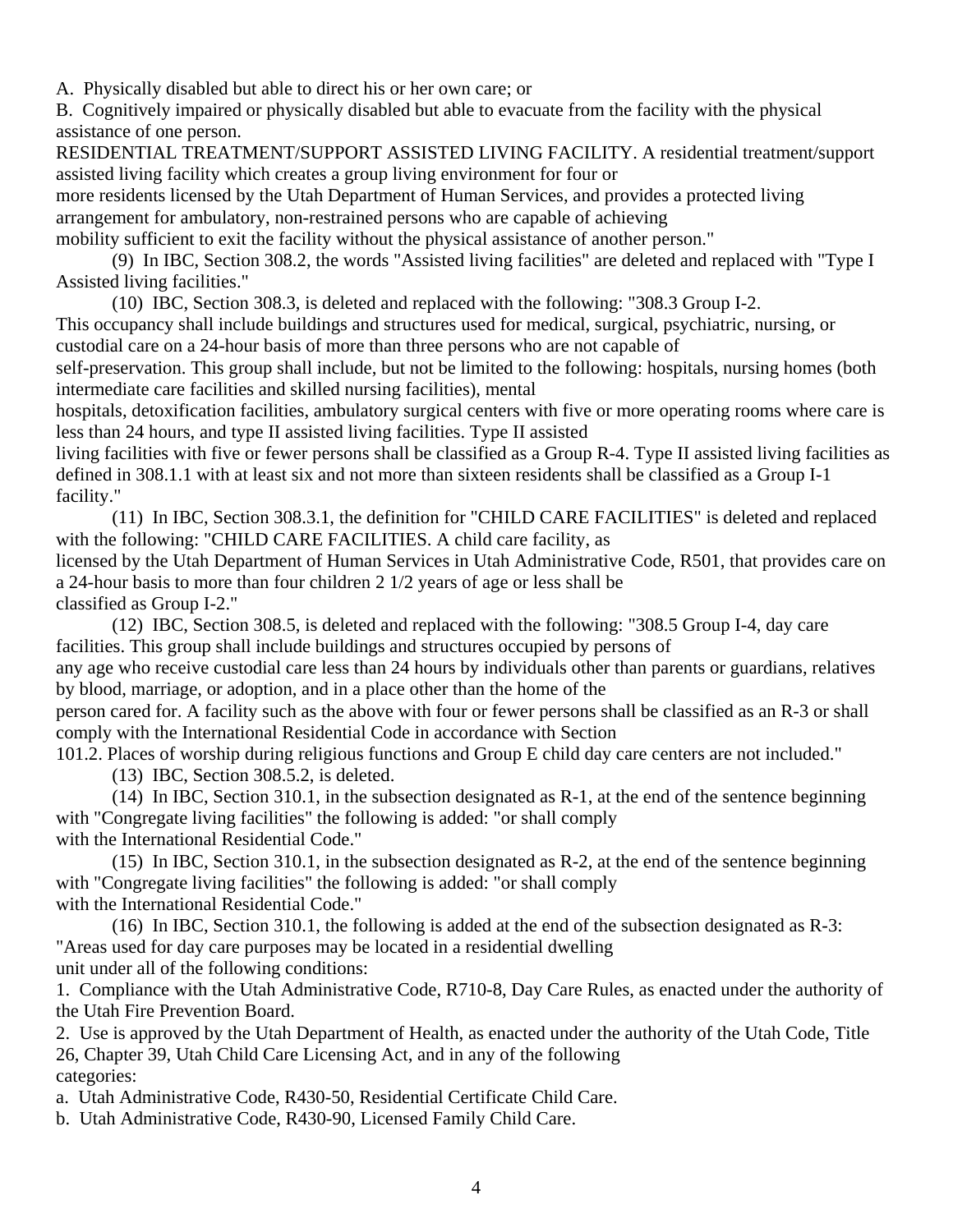3. Compliance with all zoning regulations of the local regulator."

 (17) In IBC, Section 310.1, the subsection designated as R-4 is deleted and replaced with the following: "R-4: Residential occupancies shall include buildings arranged for

occupancy as Type I Assisted Living Facilities or Residential Treatment/Support Assisted Living Facilities including more than five but not more than 16 residents, excluding staff.

Group R-4 occupancies shall meet the requirements for construction as defined for Group R-3 except as otherwise provided for in this code."

 (18) In IBC, Section 310.2, the definition for "Residential Care/Assisted Living Facilities" is deleted and replaced with the following: "Assisted Living Facilities, see Section 308.1.1".

(19) Section IBC, 403.5.5, is deleted.

 (20) In IBC, Section 422.1, the words "Sections 422.1 to 422.6" are replaced with "Sections 422.1 to 422.7".

(21) In IBC, Section 422, a new section is added as follows: "422.7 Separation.

Occupancies classified as Group B Ambulatory Health Care Facilities shall be separated from all surrounding tenants and occupancies in accordance with Table 508.4 but not less than

one-hour fire barrier when the suite is capable of providing care for four or more care recipients who are incapable of self preservation."

 (22) A new IBC, Section 424, is added as follows: "Section 424 Group E Child Day Care Centers. Group E child day care centers shall comply with Section 424.

424.1 Location at grade. Group E child day care centers shall be located at the level of exit discharge. Exception: Child day care spaces for children over the age of 24 months may be located on the second floor of buildings equipped with automatic fire protection throughout and an automatic fire alarm system.

424.2 Egress. All Group E child day care spaces with an occupant load of more than 10 shall have a second means of egress. If the second means of egress is not an exit door leading directly to the exterior, the room shall have an emergency escape and rescue window complying with Section 1029.

424.3 All Group E Child Day Care Centers shall comply with Utah Administrative Code, R430-100, Child Care Centers."

(23) In IBC, Section 504.2, a new section is added as follows: "504.2.1

Notwithstanding the exceptions to Section 504.2, Group I-2 Assisted Living Facilities shall be allowed to be two stories of Type V-A construction when all of the following apply:

1. All secured units are located at the level of exit discharge in compliance with Section 1008.1.9.3 as amended;

2. The total combined area of both stories shall not exceed the total allowable area for a one-story building; and 3. All other provisions that apply in Section 407 have been provided."

 (24) In IBC, Table 508.4, a new footnote g is added as follows: "g. See Section 422.7 for additional requirements of Group B Ambulatory Health Care Facilities."

 (25) In IBC, Section 707.5.1, a new exception 4 is added as follows: "4. Group B Ambulatory Health Care Facilities."

 (26) In IBC, Section (F)902, the definition for record drawings is deleted and replaced with the following: "(F) RECORD DRAWINGS. Drawings ("as builts") that document all aspects of a fire protection system as installed."

(27) In IBC, Section (F)903.2.2, the words "all fire areas" are deleted and replaced with "buildings".

(28) IBC, Section (F)903.2.4, condition 2, is deleted and replaced with the following:

"2. A Group F-1 fire area is located more than three stories above the lowest level of fire department vehicle access."

(29) IBC, Section (F)903.2.7, condition 2, is deleted and replaced with the following:

"2. A Group M fire area is located more than three stories above the lowest level of fire department vehicle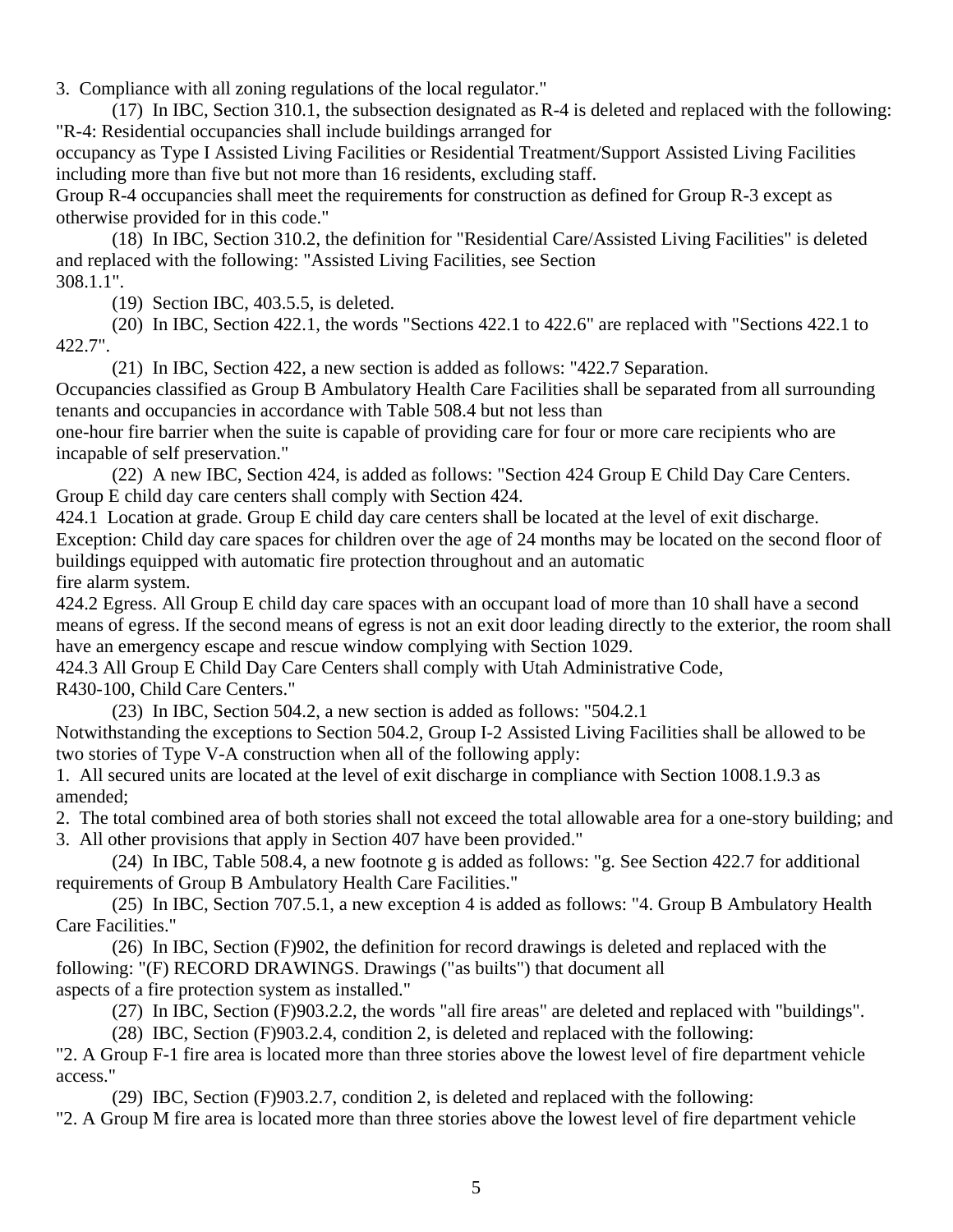access."

 (30) IBC, Section (F)903.2.8, is deleted and replaced with the following: "(F)903.2.8 Group R. An automatic sprinkler system installed in accordance with Section 903.3 shall be provided throughout all buildings with a Group R fire area.

Exceptions:

1. Detached one- and two-family dwellings and multiple single-family dwellings (townhouses) constructed in accordance with the International Residential Code For One- and

Two-Family Dwellings.

2. Group R-4 fire areas not more than 4,500 gross square feet and not containing more than 16 residents, provided the building is equipped throughout with an approved fire alarm system

that is interconnected and receives its primary power from the building wiring and a commercial power system."

 (31) IBC, Section (F)903.2.9, condition 2, is deleted and replaced with the following: "2. A Group S-1 fire area is located more than three stories above the lowest level of fire department vehicle access."

(32) IBC, Section (F)903.2.10, is deleted and replaced with the following:

"(F)903.2.10 Group S-2. An automatic sprinkler system shall be provided throughout buildings classified as parking garages in accordance with Section 406.2 or where located

beneath other groups.

Exception 1: Parking garages of less than 5,000 square feet  $(464 \text{ m}^2)$  accessory to Group R-3 occupancies. Exception 2: Open parking garages not located beneath other groups if one of the following conditions is met: a. Access is provided for fire fighting operations to within 150 feet (45,720 mm) of all portions of the parking garage as measured from the approved fire department vehicle access;

or

b. Class I standpipes are installed throughout the parking garage."

 (33) In IBC, Section (F)903.2.10.1, the last clause "where the fire area exceeds 5,000 square feet (464  $m<sup>2</sup>$ )" is deleted.

 (34) IBC, Section (F)904.11, is deleted and replaced with the following: "(F)904.11 Commercial cooking systems. The automatic fire-extinguishing system for commercial

cooking systems shall be of a type recognized for protection of commercial cooking equipment and exhaust systems. Pre-engineered automatic extinguishing systems shall be tested in

accordance with UL 300 and listed and labeled for the intended application. The system shall be installed in accordance with this code, its listing and the manufacturer's installation

instructions.

Exception: Factory-built commercial cooking recirculating systems that are tested in accordance with UL 710B and listed, labeled, and installed in accordance with Section 304.1

of the International Mechanical Code."

(35) IBC, Subsections (F)904.11.3, (F)904.11.3.1, (F)904.11.4, and (F)904.11.4.1, are deleted.

 (36) A new IBC, Section (F)907.9, is added as follows: "Section (F)907.9 Carbon monoxide alarms. Carbon monoxide alarms shall be installed on each habitable level of a

dwelling unit or sleeping unit in Groups R-2, R-3, R-4, and I-1 equipped with fuel burning appliances and in dwelling units that have attached garages. If more than one carbon monoxide alarm is required, they shall be interconnected as required in the International Fire Code, Chapter 9, Section 907.2.11.3. In new construction, carbon monoxide alarms shall receive their primary power as required in the International Fire Code, Chapter 9, Section 907.2.11.4. Listed single- and multiple-station carbon monoxide alarms shall comply with UL 2034 and shall be installed in accordance with the provisions of this code and NFPA 720."

(37) In IBC, Section 1008.1.9.6:

(a) the words "Group I-1 and" are added in the title and in the first sentence before the words "Group I-

2";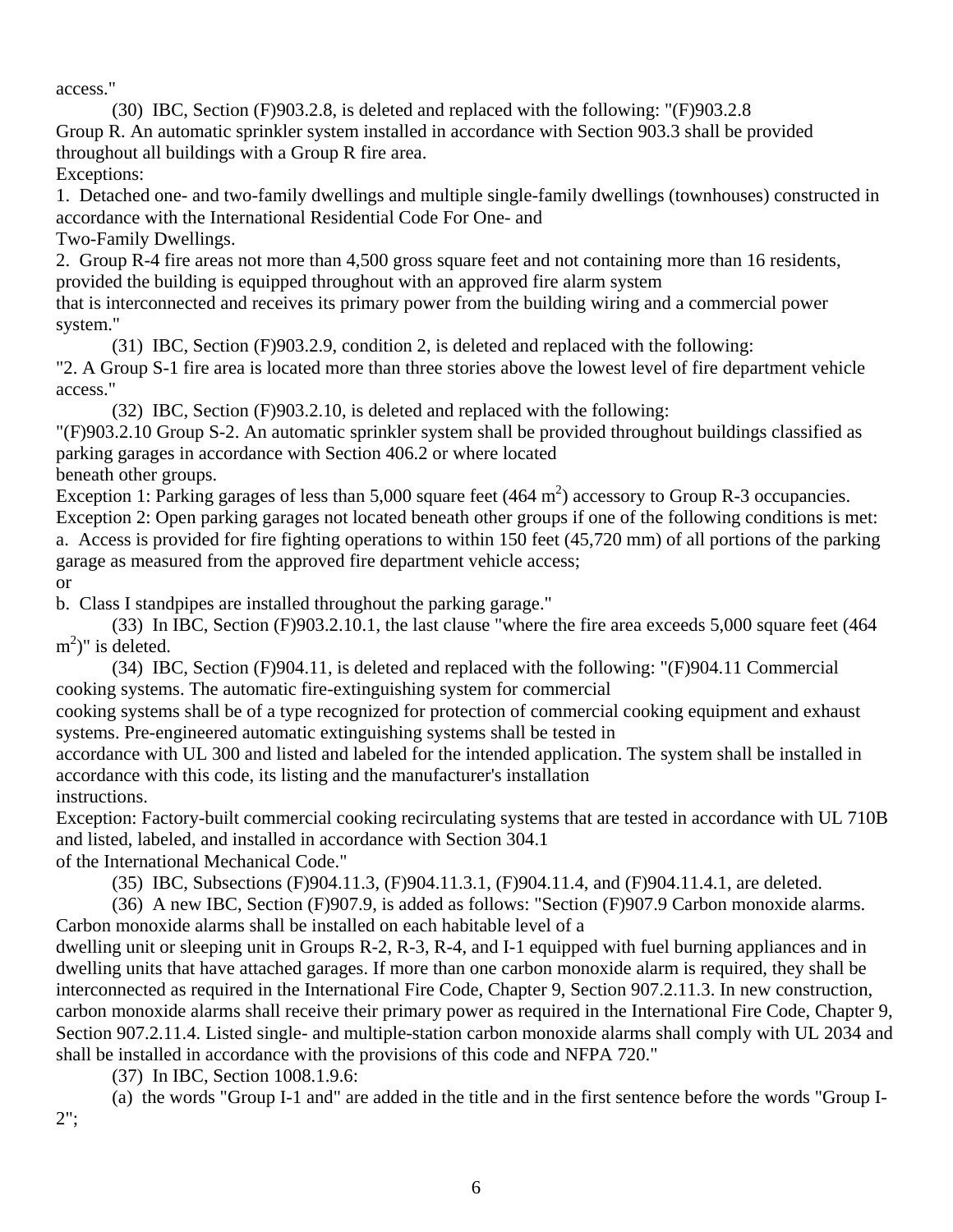(b) the word "delayed" is deleted throughout and replaced with "controlled"; and

(c) the last sentence before the numbered subsections 1 through 6 is deleted.

(38) In IBC, Section 1009.4.2, exception 5 is deleted and replaced with the following:

"5. In Group R-3 occupancies, within dwelling units in Group R-2 occupancies, and in Group U occupancies that are accessory to a Group R-3 occupancy, or accessory to individual

dwelling units in Group R-2 occupancies, the maximum riser height shall be 8 inches (203 mm) and the minimum tread depth shall be 9 inches (229 mm). The minimum winder tread depth at the walk line shall be 10 inches (254 mm), and the minimum winder tread depth shall be 6 inches (152 mm). A nosing not less than 0.75 inch (19.1 mm) but not more than 1.25 inches (32 mm) shall be provided on stairways with solid risers where the tread depth is less than 10 inches (254 mm)."

 (39) In IBC, Section 1009.12, a new exception 6 is added as follows: "6. In occupancies in Group R-3, as applicable in Section 101.2 and in occupancies in Group U,

which are accessory to an occupancy in Group R-3, as applicable in Section 101.2, handrails shall be provided on at least one side of stairways consisting of four or more risers."

(40) In IBC, Section 1013.2, the words "adjacent fixed seating" are deleted.

(41) In IBC, Section 1013.2, a new exception 5 is added as follows: "5. For

occupancies in Group R-3 and within individual dwelling units in occupancies in Group R-2, as applicable in Section 101.2, guards shall form a protective barrier not less than 36 inches (914 mm) in height."

 (42) In IBC, Section 1015.2.2, the following sentence is added at the end: "Additional exits or exit access doorways shall be arranged a reasonable distance apart so that if one becomes blocked, the others will be available."

(43) IBC, Section 1024, is deleted.

 (44) A new IBC, Section 1109.7.1, is added as follows: "1109.7.1 Platform (wheelchair) lifts. All platform (wheelchair) lifts shall be capable of independent operation without a key."

 (45) In IBC, Section 1208.4, subparagraph 1 is deleted and replaced with the following: "1. The unit shall have a living room of not less than  $165$  square feet  $(15.3 \text{ m}^2)$  of floor area. An additional 100 square feet  $(9.3 \text{ m}^2)$  of floor area shall be provided for each occupant of such unit in excess of two."

 (46) In IBC, Table 1604.5, Occupancy Category III, in the sentence that begins Group I-2, a new footnote b is added as follows: "b. Type II Assisted Living Facilities that are I-2

occupancy classifications in accordance with Section 308 shall be Occupancy Category II in this table." (47) In IBC, Section 1605.2.1, the formula shown as "f<sub>2</sub> = 0.2 for other roof configurations" is deleted

and replaced with the following: " $f_2 = 0.20 + 0.025(A-5)$  for other configurations where roof snow load exceeds 30 psf;

 $f_2 = 0$  for roof snow loads of 30 psf (1.44kN/m<sup>2</sup>) or less.

Where  $A =$  Elevation above sea level at the location of the structure (ft/1000)."

 (48) In IBC, Section 1605.3.1 and Section 1605.3.2, exception 2 in each section is deleted and replaced with the following: "2. Flat roof snow loads of 30 pounds per square foot  $(1.44 \text{ kNm}^2)$  or less need not be combined with seismic loads. Where flat roof snow loads exceed 30 pounds per square foot  $(1.44 \text{ kNm}^2)$ , the snow loads may be reduced in accordance with the following in load combinations including both snow and seismic loads.  $W_s$  as calculated below, shall be combined with seismic loads.  $W_s = (0.20 + 0.025(A-5))P_f$  is greater than or equal to 0.20  $P_f$ .

Where:

 $W_s$  = Weight of snow to be included in seismic calculations

 $A =$  Elevation above sea level at the location of the structure (ft/1000)

 $P_f$  = Design roof snow load, psf

For the purpose of this section, snow load shall be assumed uniform on the roof footprint without including the effects of drift or sliding. The Importance Factor, I, used in calculating  $P_f$  may be considered 1.0 for use in the formula for  $W_s$ ".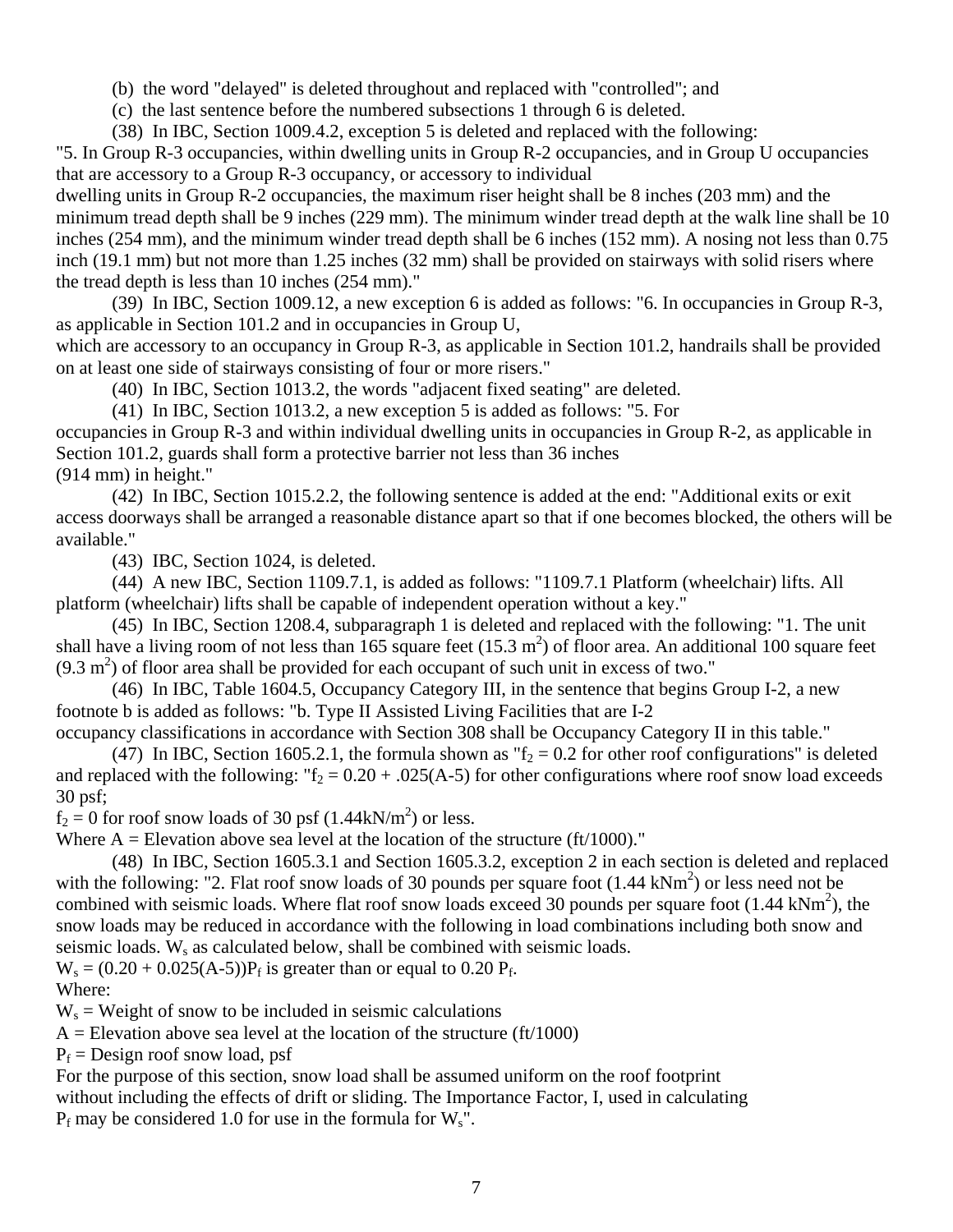(49) IBC, Section 1608.1, is deleted and replaced with the following: "1608.1 General. Except as modified in Sections 1608.1.1, 1608.1.2, and 1608.1.3 design snow loads shall be determined in accordance with Chapter 7 of ASCE 7, but the design roof load shall not be less than that determined by Section 1607."

 (50) A new IBC, Section 1608.1.1, is added as follows: "1608.1.1 Section 7.4.5 of Chapter 7 of ASCE 7 referenced in Section 1608.1 of the IBC is deleted and replaced with the following: "Section 7.4.5 Ice Dams and Icicles Along Eaves. Where ground snow loads exceed 75 psf, eaves shall be capable of sustaining a uniformly distributed load of  $2p_f$  on all overhanging portions. No other loads except dead loads shall be present on the roof when this uniformly distributed load is applied. All building exits under down-slope eaves shall be protected from sliding snow and ice."

 (51) In IBC, Section 1608.1.2, a new section is added as follows: "1608.1.2 Utah Snow Loads. The ground snow load,  $P_g$ , to be used in the determination of design snow loads for buildings and other structures shall be determined by using the following formula:  $P_g = (P_o^2 + S^2(A-A_o)^2)^{0.5}$  for A greater than  $A_0$ , and  $P_g = P_o$  for A less than or equal to  $A_o$ . WHERE:

 $P_g$  = Ground snow load at a given elevation (psf);

 $P_0$  = Base ground snow load (psf) from Table No. 1608.1.2(a);

 $S =$ Change in ground snow load with elevation (psf/100 ft.) From Table No. 1608.1.2(a);

 $A =$  Elevation above sea level at the site (ft./1,000);

 $A_0$  = Base ground snow elevation from Table 1608.1.2(a) (ft./1,000).

The building official may round the roof snow load to the nearest 5 psf. The ground snow load,  $P_g$ , may be adjusted by the building official when a licensed engineer or architect submits

data substantiating the adjustments. A record of such action together with the substantiating data shall be provided to the division for a permanent record.

The building official may also directly adopt roof snow loads in accordance with Table 1608.1.2(b), provided the site is no more than 100 ft. higher than the listed elevation.

Where the minimum roof live load in accordance with Section 1607.11 is greater than the design roof snow load, such roof live load shall be used for design, however, it shall not be

reduced to a load lower than the design roof snow load. Drifting need not be considered for roof snow loads less than 20 psf."

(52) IBC, Table 1608.1.2(a) and Table 1608.1.2(b), are added as follows:

"TABLE NO. 1608.1.2(a)

#### STATE OF UTAH - REGIONAL SNOW LOAD FACTORS

| $P_{0}$ | S                                                                                  | ${\rm A}_{\rm o}$ |
|---------|------------------------------------------------------------------------------------|-------------------|
| 63      | 6.2                                                                                |                   |
| 43      | 63                                                                                 | 5.2               |
| 50      | 63                                                                                 | 4.5               |
| 63      | 5.2                                                                                |                   |
| 43      | 63                                                                                 | 6.5               |
| 43      | 63                                                                                 | 4.5               |
| 43      | 63                                                                                 | 6.5               |
| 43      | 63                                                                                 | 6.0               |
| 43      | 63                                                                                 | 6.0               |
| 36      | 63                                                                                 | 6.5               |
| 43      | 63                                                                                 | 5.8               |
| 43      | 63                                                                                 | 5.2               |
| 36      | 63                                                                                 | 5.7               |
| 63      | 5.3                                                                                |                   |
| 57      | 63                                                                                 | 4.5               |
|         | <b>COUNTY</b><br>Beaver <sub>43</sub><br><b>Box Elder</b><br>Carbon43<br>Millard43 |                   |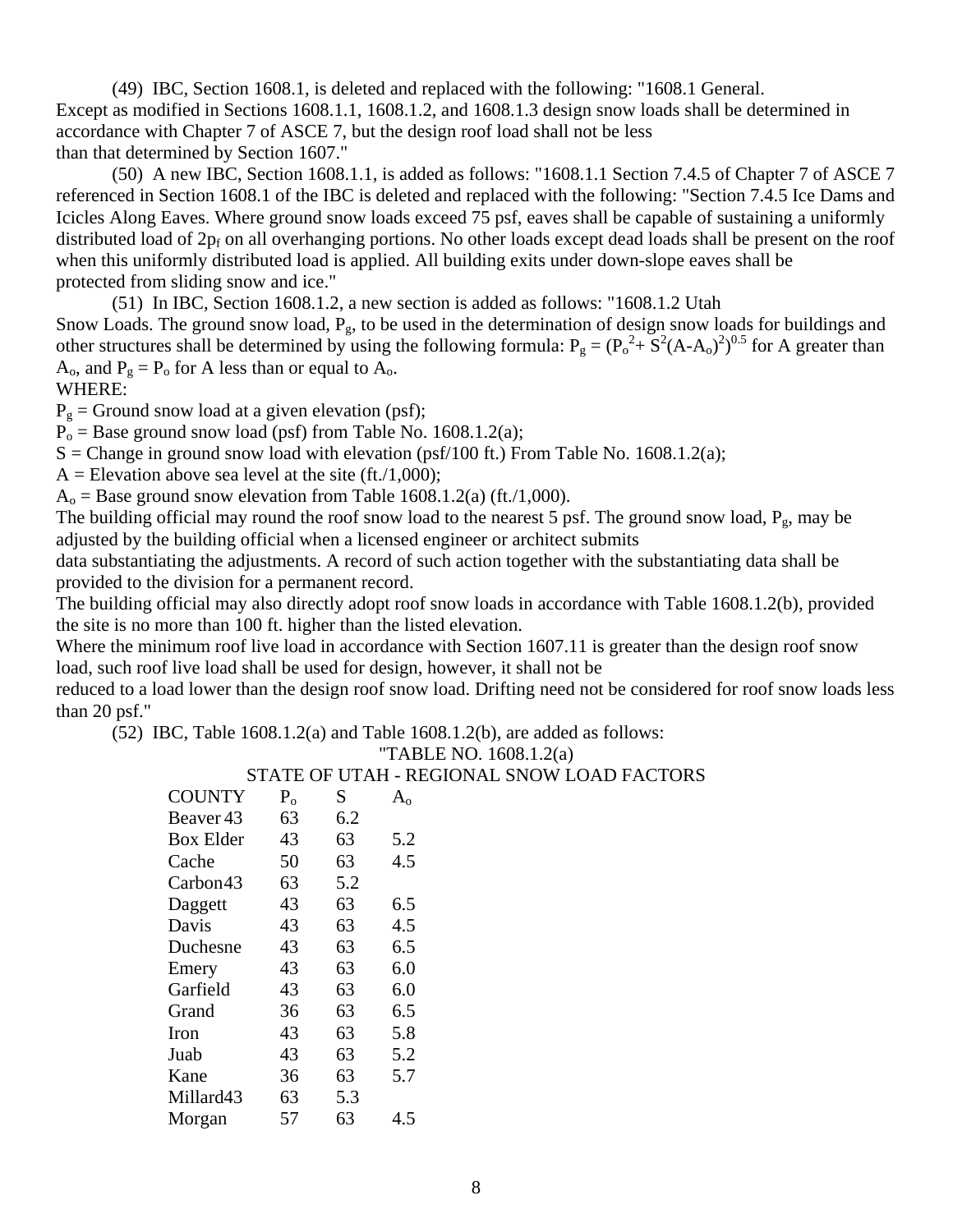| Piute            | 43 | 63 | 6.2 |
|------------------|----|----|-----|
| Rich             | 57 | 63 | 4.1 |
| <b>Salt Lake</b> | 43 | 63 | 4.5 |
| San Juan         | 43 | 63 | 6.5 |
| Sanpete          | 43 | 63 | 5.2 |
| Sevier           | 43 | 63 | 6.0 |
| Summit           | 86 | 63 | 5.0 |
| Tooele           | 43 | 63 | 4.5 |
| Uintah           | 43 | 63 | 7.0 |
| Utah             | 43 | 63 | 4.5 |
| Wasatch          | 86 | 63 | 5.0 |
| Washington       | 29 | 63 | 6.0 |
| Wayne            | 36 | 63 | 6.5 |
| Weber            | 43 | 63 | 4.5 |

# TABLE NO. 1608.1.2(b)

# RECOMMENDED SNOW LOADS FOR SELECTED UTAH CITIES AND TOWNS(2)

|                         | <b>Roof Snow</b> | <b>Ground Snow</b> |    |
|-------------------------|------------------|--------------------|----|
|                         | Load (PSF)       | Load (PSF)         |    |
| <b>Beaver County</b>    |                  |                    |    |
| Beaver                  | 5,920 ft.        | 43                 | 62 |
| <b>Box Elder County</b> |                  |                    |    |
| <b>Brigham City</b>     | 4,300 ft.        | 30                 | 43 |
| Tremonton               | 4,290 ft.        | 30                 | 43 |
| <b>Cache County</b>     |                  |                    |    |
| Logan                   | 4,530 ft.        | 35                 | 50 |
| Smithfield              | 4,595 ft.        | 35                 | 50 |
| <b>Carbon County</b>    |                  |                    |    |
| Price                   | 5,550 ft.        | 30                 | 43 |
| Daggett County          |                  |                    |    |
| Manila                  | 5,377 ft.        | 30                 | 43 |
| Davis County            |                  |                    |    |
| Bountiful               | 4,300 ft.        | 30                 | 43 |
| Farmington              | 4,270 ft.        | 30                 | 43 |
| Layton                  | 4,400 ft.        | 30                 | 43 |
| Fruit Heights           | 4,500 ft.        | 40                 | 57 |
| <b>Duchesne County</b>  |                  |                    |    |
| Duchesne                | 5,510 ft.        | 30                 | 43 |
| Roosevelt               | 5,104 ft.        | 30                 | 43 |
| <b>Emery County</b>     |                  |                    |    |
| Castledale              | 5,660 ft.        | 30                 | 43 |
| Green River             | 4,070 ft.        | 25                 | 36 |
| <b>Garfield County</b>  |                  |                    |    |
| Panguitch               | 6,600 ft.        | 30                 | 43 |
| <b>Grand County</b>     |                  |                    |    |
| Moab                    | 3,965 ft.        | 25                 | 36 |
| Iron County             |                  |                    |    |
| <b>Cedar City</b>       | 5,831 ft.        | 30                 | 43 |
| <b>Juab County</b>      |                  |                    |    |
|                         | 5,130 ft.        | 30                 | 43 |
| Nephi                   |                  |                    |    |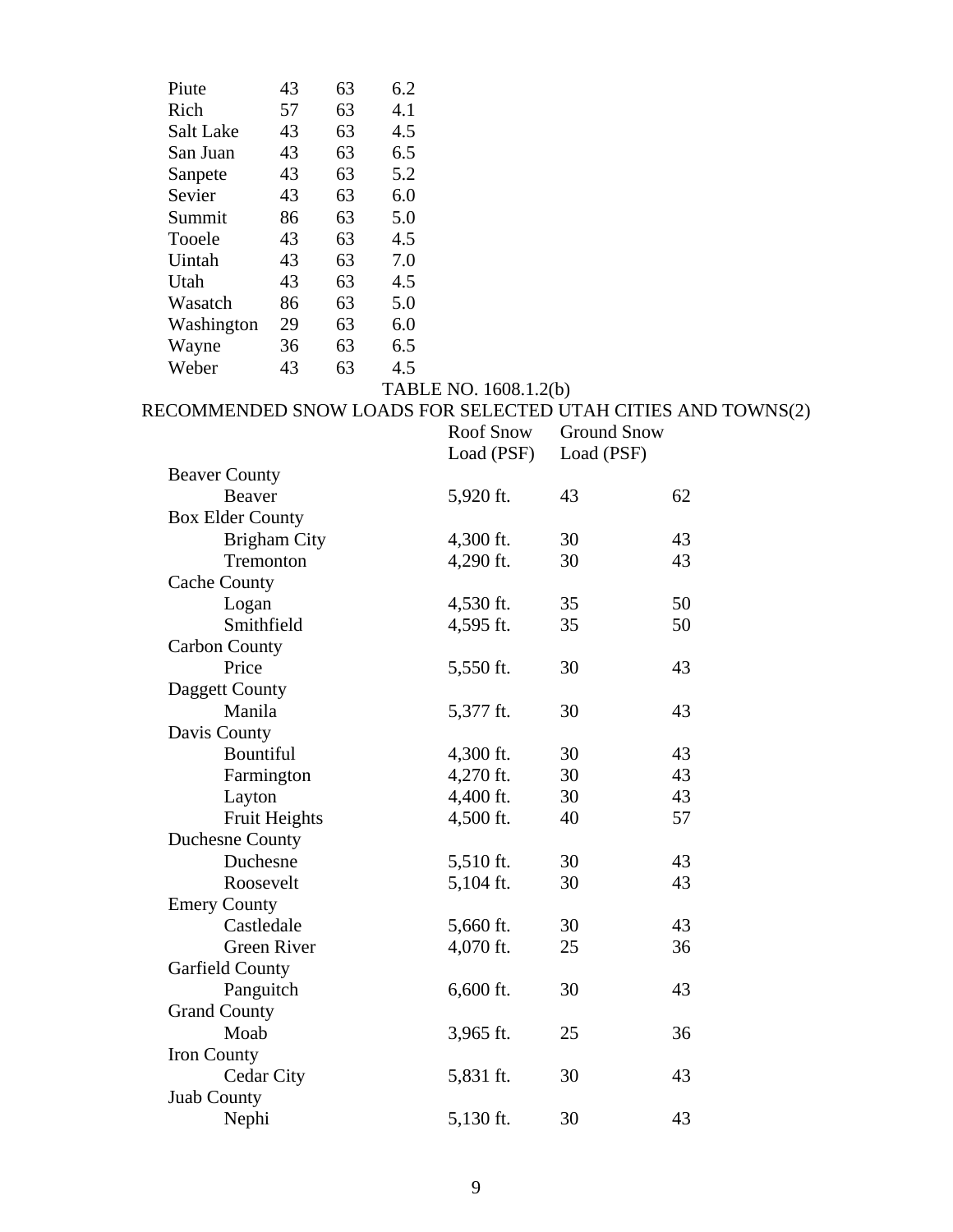| 5,000 ft.   | 25                                                                                                                                                                                                                                                                                                                     | 36                                                                                                                                             |
|-------------|------------------------------------------------------------------------------------------------------------------------------------------------------------------------------------------------------------------------------------------------------------------------------------------------------------------------|------------------------------------------------------------------------------------------------------------------------------------------------|
|             |                                                                                                                                                                                                                                                                                                                        |                                                                                                                                                |
| 5,000 ft.   | 30                                                                                                                                                                                                                                                                                                                     | 43                                                                                                                                             |
| $4,623$ ft. | 30                                                                                                                                                                                                                                                                                                                     | 43                                                                                                                                             |
|             |                                                                                                                                                                                                                                                                                                                        |                                                                                                                                                |
|             |                                                                                                                                                                                                                                                                                                                        | 57                                                                                                                                             |
|             |                                                                                                                                                                                                                                                                                                                        |                                                                                                                                                |
|             |                                                                                                                                                                                                                                                                                                                        | 43                                                                                                                                             |
|             |                                                                                                                                                                                                                                                                                                                        |                                                                                                                                                |
|             |                                                                                                                                                                                                                                                                                                                        | 57                                                                                                                                             |
|             |                                                                                                                                                                                                                                                                                                                        |                                                                                                                                                |
|             |                                                                                                                                                                                                                                                                                                                        | 43                                                                                                                                             |
|             |                                                                                                                                                                                                                                                                                                                        | 43                                                                                                                                             |
|             |                                                                                                                                                                                                                                                                                                                        | 43                                                                                                                                             |
|             |                                                                                                                                                                                                                                                                                                                        | 43                                                                                                                                             |
|             |                                                                                                                                                                                                                                                                                                                        | 43                                                                                                                                             |
|             |                                                                                                                                                                                                                                                                                                                        |                                                                                                                                                |
|             |                                                                                                                                                                                                                                                                                                                        | 43                                                                                                                                             |
|             |                                                                                                                                                                                                                                                                                                                        | 50                                                                                                                                             |
|             |                                                                                                                                                                                                                                                                                                                        |                                                                                                                                                |
|             |                                                                                                                                                                                                                                                                                                                        | 50                                                                                                                                             |
|             |                                                                                                                                                                                                                                                                                                                        |                                                                                                                                                |
|             |                                                                                                                                                                                                                                                                                                                        | 43                                                                                                                                             |
|             |                                                                                                                                                                                                                                                                                                                        | 43                                                                                                                                             |
|             |                                                                                                                                                                                                                                                                                                                        | 43                                                                                                                                             |
|             |                                                                                                                                                                                                                                                                                                                        | 43                                                                                                                                             |
|             |                                                                                                                                                                                                                                                                                                                        |                                                                                                                                                |
|             |                                                                                                                                                                                                                                                                                                                        | 43                                                                                                                                             |
|             |                                                                                                                                                                                                                                                                                                                        | 43                                                                                                                                             |
|             |                                                                                                                                                                                                                                                                                                                        |                                                                                                                                                |
|             |                                                                                                                                                                                                                                                                                                                        | 86                                                                                                                                             |
|             |                                                                                                                                                                                                                                                                                                                        | 100                                                                                                                                            |
|             |                                                                                                                                                                                                                                                                                                                        | 142                                                                                                                                            |
|             |                                                                                                                                                                                                                                                                                                                        | 231                                                                                                                                            |
|             |                                                                                                                                                                                                                                                                                                                        | 128                                                                                                                                            |
|             |                                                                                                                                                                                                                                                                                                                        |                                                                                                                                                |
|             |                                                                                                                                                                                                                                                                                                                        | 43                                                                                                                                             |
|             |                                                                                                                                                                                                                                                                                                                        |                                                                                                                                                |
|             |                                                                                                                                                                                                                                                                                                                        | 43                                                                                                                                             |
|             |                                                                                                                                                                                                                                                                                                                        |                                                                                                                                                |
| 4,500 ft.   | 30                                                                                                                                                                                                                                                                                                                     | 43                                                                                                                                             |
| $4,650$ ft. | 30                                                                                                                                                                                                                                                                                                                     | 43                                                                                                                                             |
| 5,000 ft.   | 30                                                                                                                                                                                                                                                                                                                     | 43                                                                                                                                             |
| 5,000 ft.   | 30                                                                                                                                                                                                                                                                                                                     | 43                                                                                                                                             |
| 4,720 ft.   | 30                                                                                                                                                                                                                                                                                                                     | 43                                                                                                                                             |
|             |                                                                                                                                                                                                                                                                                                                        |                                                                                                                                                |
| 5,630 ft.   | 60                                                                                                                                                                                                                                                                                                                     | 86                                                                                                                                             |
|             |                                                                                                                                                                                                                                                                                                                        |                                                                                                                                                |
| 5,209 ft.   | 25                                                                                                                                                                                                                                                                                                                     | 36                                                                                                                                             |
|             | 5,064 ft.<br>5,996 ft.<br>6,315 ft.<br>4,325 ft.<br>4,300 ft.<br>4,500 ft.<br>4,375 ft.<br>4,250 ft.<br>$6,200$ ft.<br>6,820 ft.<br>6,750 ft.<br>5,900 ft.<br>5,740 ft.<br>5,540 ft.<br>5,145 ft.<br>5,130 ft.<br>5,270 ft.<br>5,600 ft.<br>6,500 ft.<br>6,800 ft.<br>8,400 ft.<br>7,200 ft.<br>5,100 ft.<br>5,280 ft. | 40<br>30<br>40<br>30<br>30<br>30<br>30<br>30<br>30<br>35<br>35<br>30<br>30<br>30<br>30<br>30<br>30<br>60<br>70<br>100<br>162<br>90<br>30<br>30 |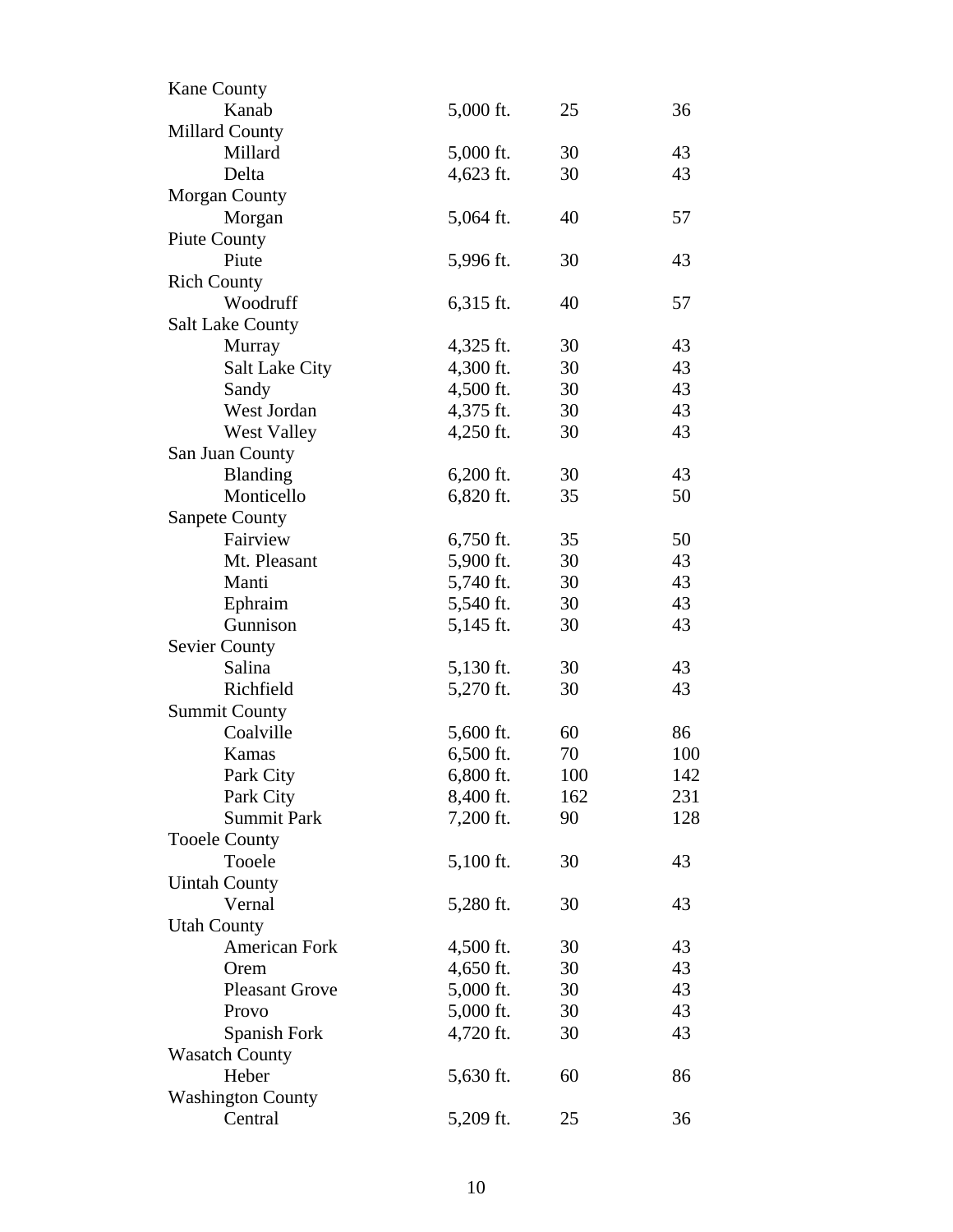| 4,550 ft. | 25    | 36 |
|-----------|-------|----|
| 3,460 ft. | 20    | 29 |
| 3,700 ft. | 25    | 36 |
| 2,850 ft. | 15(1) | 21 |
| 2,750 ft. | 15(1) | 21 |
|           |       |    |
| 7,080 ft. | 30    | 43 |
| 4,308 ft. | 25    | 36 |
|           |       |    |
| 4,500 ft. | 40    | 57 |
| 4,350 ft. | 30    | 43 |
|           |       |    |

#### **NOTES**

(1) The IBC requires a minimum live load - See 1607.11.2.

(2) This table is informational only in that actual site elevations may vary. Table is only valid if site elevation is within 100 feet of the listed elevation."

 (53) A new IBC, Section 1608.1.3, is added as follows: "1608.1.3 Thermal Factor. The value for the thermal factor,  $C_t$ , used in calculation of  $P_f$  shall be determined from Table 7.3 in ASCE 7.

Exception: Except for unheated structures, the value of  $C_t$  need not exceed 1.0 when ground snow load,  $P_g$  is calculated using Section 1608.1.2 as amended."

 (54) IBC, Section 1608.2, is deleted and replaced with the following: "1608.2 Ground Snow Loads. The ground snow loads to be used in determining the design snow loads for roofs

in states other than Utah are given in Figure 1608.2 for the contiguous United States and Table 1608.2 for Alaska. Site-specific case studies shall be made in areas designated CS in figure

1608.2. Ground snow loads for sites at elevations above the limits indicated in Figure 1608.2 and for all sites within the CS areas shall be approved. Ground snow load determination for

such sites shall be based on an extreme value statistical analysis of data available in the vicinity of the site using a value with a 2-percent annual probability of being exceeded (50-year mean recurrence interval). Snow loads are zero for Hawaii, except in mountainous regions as approved by the building official."

 (55) In IBC, Section 1609.1.1, a new exception 7 is added as follows: "7. The wind design procedure as found in Sections 1616 through 1624 of the 1997 Uniform Building Code

may be used as an alternative wind design procedure for signs and free standing walls as listed in item 7 listed in Table 16-H of the 1997 Uniform Building Code. The Importance Factor, I,

shall be determined in accordance with Table 6-1 of ASCE 7. Stress increases are only allowed as provided in Section 1605.3 of the 2009 IBC."

 (56) A new IBC, Section 1613.1.1, is added as follows: "1613.1.1 ASCE 12.7.2 and 12.14.8.1 of Chapter 12 of ASCE 7 referenced in Section 1613.1, Definition of W, Item 4 is deleted and replaced with the following:

4. Where the flat roof snow load,  $P_f$ , exceeds 30 psf, the snow load included in seismic design shall be calculated, in accordance with the following formula:  $W_s = (0.20 + 0.025(A-5))P_f$  is greater than or equal to  $0.20 P_f.$ 

WHERE:

 $W_s$  = Weight of snow to be included in seismic calculations;

 $A =$  Elevation above sea level at the location of the structure (ft/1,000);

 $P_f$  = Design roof snow load, psf.

For the purposes of this section, snow load shall be assumed uniform on the roof footprint without including the effects of drift or sliding. The Importance Factor, I, used in calculating

 $P_f$  may be considered 1.0 for use in the formula for  $W_s$ ."

(57) A new IBC, Section 1613.8, is added as follows: "1613.8 ASCE 7, Section 13.5.6.2.2 paragraph (e)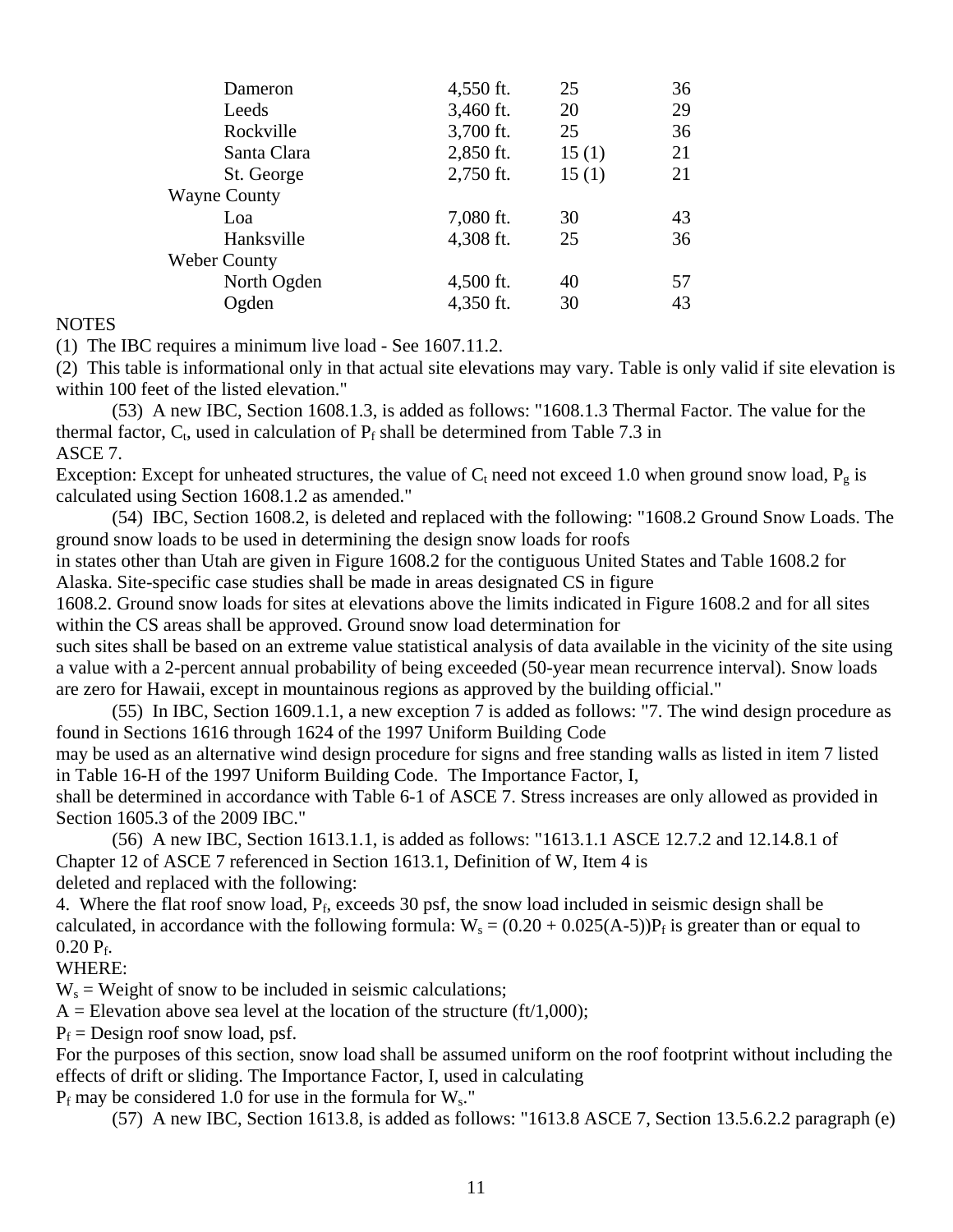is modified to read as follows: (e) Penetrations shall have a sleeve or adapter through the ceiling tile to allow for free movement of at least 1 inch (25 mm) in all horizontal directions.

Exceptions:

1. Where rigid braces are used to limit lateral deflections.

2. At fire sprinkler heads in frangible surfaces per NFPA 13."

 (58) A new IBC, Section 1807.1.6.4, is added as follows: "1807.1.6.4 Empirical concrete foundation design. Group R, Division 3 Occupancies three stories or less in height,

and Group U Occupancies, which are constructed in accordance with Section 2308, or with other methods employing repetitive wood-frame construction or repetitive cold-formed steel

structural member construction, shall be permitted to have concrete foundations constructed in accordance with Table 1807.1.6.4."

(59) A new IBC, Table 1807.1.6.4 is added as follows:

"TABLE 1807.1.6.4

| <b>EMPIRICAL FOUNDATION WALLS (1,7,8)</b> |                                      |                        |                    |                           |                                                                                |                                |                                                                 |
|-------------------------------------------|--------------------------------------|------------------------|--------------------|---------------------------|--------------------------------------------------------------------------------|--------------------------------|-----------------------------------------------------------------|
| Max. Height                               | <b>Top Edge</b>                      | Min.                   | <b>Vertical</b>    | Horizontal                | <b>Steel at</b>                                                                | Max. Lintel                    | <b>Min. Lintel</b>                                              |
| $2'(610)$ mm)                             | <b>Support</b><br>None               | <b>Thickness</b><br>6" | Steel $(2)$<br>(5) | Steel $(3)$<br>$2#4$ Bars | <b>Openings</b> (4)<br>2-#4 Bars above<br>1-#4 Bar each side<br>1-#4 Bar below | Length<br>$2'(610 \text{ mm})$ | Length<br>2"for each<br>foot of<br>opening<br>width;<br>min. 6" |
| $3'(914)$ mm)                             | None                                 | 6"                     | #4@32"             | $3-#4$ Bars               | 2-#4 Bars above<br>1-#4 Bar each side<br>1-#4 Bar below                        | $2'(610 \text{ mm})$           | 2"for each<br>foot of<br>opening<br>width;<br>min. 6"           |
| $4'(1,219 \text{ mm})$ None               |                                      | 6"                     | #4@32"             | $4-#4$ Bars               | 2-#4 Bars above<br>1-#4 Bar each side<br>1-#4 Bar below                        | $3'(914)$ mm)                  | 2"for each<br>foot of<br>opening<br>width;<br>min. 6"           |
| $6'(1,829 \text{ mm})$                    | Floor or roof 8"<br>Diaphragm<br>(6) |                        | #4@24"             | $5 - #4$ Bars             | 2-#4 Bars above<br>1-#4 Bar each side<br>1-#4 Bar below                        |                                | 2"for each<br>foot of<br>opening<br>width;<br>min. 6"           |
| $8'(2, 438$ mm)                           | Floor or roof 8"<br>Diaphragm<br>(6) |                        | #4@24"             | $6-#4$ Bars               | 2-#4 Bars above<br>1-#4 Bar each side<br>1-#4 Bar below                        | $6'(1,829)$ mm)                | 2"for each<br>foot of<br>opening<br>width;<br>min. 6"           |
| $9'(2,743)$ mm)                           | Floor or roof 8"<br>Diaphragm<br>(6) |                        | #4@16"             | $7-#4$ Bars               | $2 - #4$ Bars above<br>1-#4 Bar each side<br>1-#4 Bar below                    | $6'(1,829)$ mm)                | 2"for each<br>foot of<br>opening<br>width;<br>min. 6"           |

Over 9'(2,743 mm), Engineering required for each column Footnotes:

 (1) Based on 3,000 psi (20.6 Mpa) concrete and 60,000 psi (414 Mpa) reinforcing steel. (2) To be placed in the center of the wall, and extended from the footing to within three inches (76 mm) of the top of the wall; dowels of #4 bars to match vertical steel placement shall be provided in the footing, extending 24 inches (610 mm) into the foundation wall. (3) One bar shall be located in the top four inches (102 mm), one bar in the bottom four inches (102 mm) and the other bars equally spaced between. Such bar placement satisfies the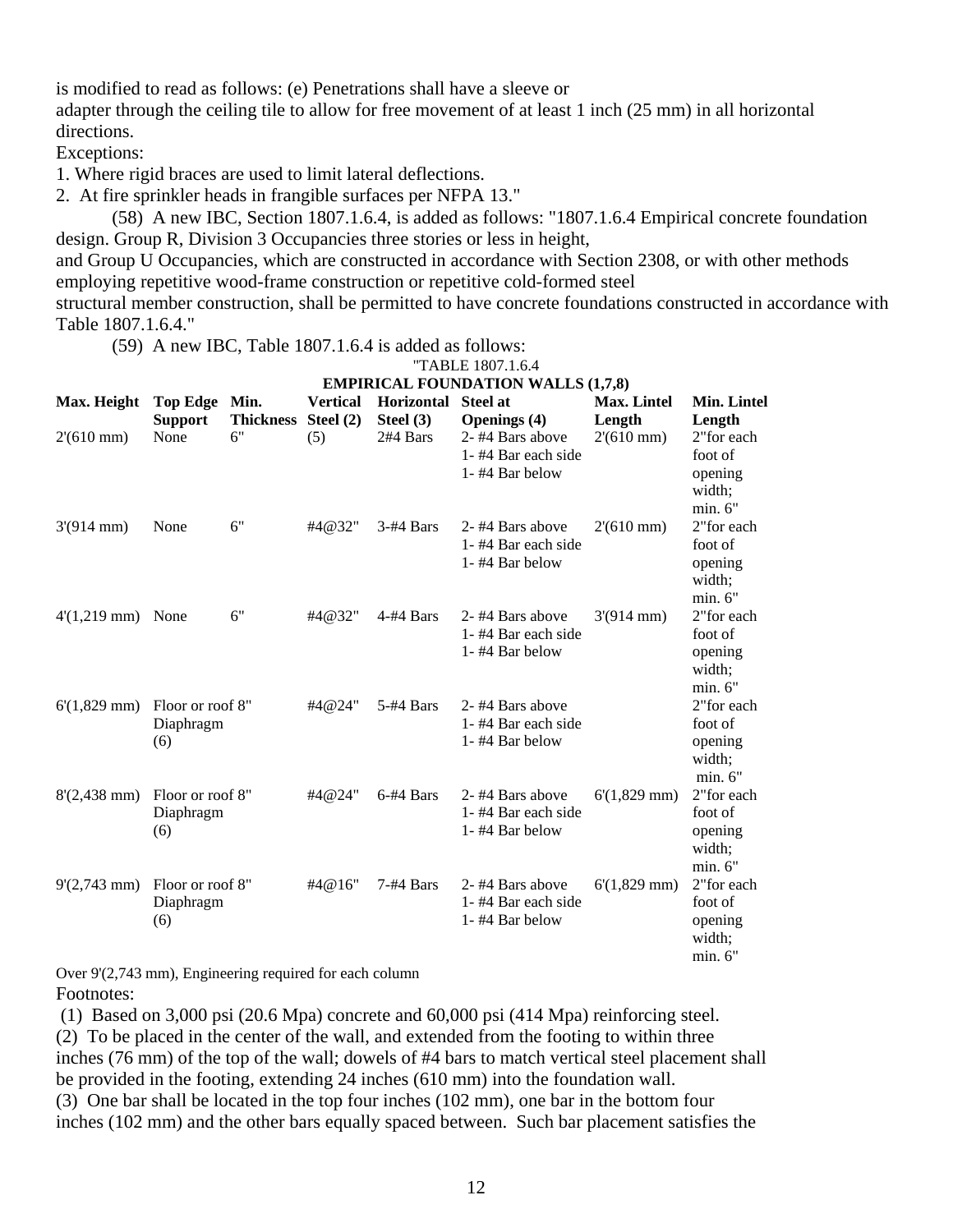requirements of Section 1805.9. Corner reinforcing shall be provided so as to lap 24 inches (610 mm).

(4) Bars shall be placed within two inches (51 mm) of the openings and extend 24 inches (610 mm) beyond the edge of the opening; vertical bars may terminate three inches (76 mm) from the top of the concrete.

(5) Dowels of #4 bar at 32 inches on center shall be provided in the footing, extending 18 inches (457 mm) into the foundation wall.

(6) Diaphragm shall conform to the requirements of Section 2308.

(7) Footing shall be a minimum of nine inches thick by 20 inches wide.

(8) Soil backfill shall be soil classification types GW, GP, SW, or SP, per Table 1610.1. Soil shall not be submerged or saturated in groundwater."

 (60) A new IBC, Section 2306.1.5, is added as follows: "2306.1.5 Load duration factors. The allowable stress increase of 1.15 for snow load, shown in Table 2.3.2, Frequently Used Load Duration Factors,  $C<sub>d</sub>$ , of the National Design Specifications, shall not be utilized at elevations above 5,000 feet (1,524 M)."

 (61) In IBC, Section 2308.6, a new exception is added as follows: "Exception: Where foundation plates or sills are bolted or anchored to the foundation with not less than 1/2 inch (12.7 mm) diameter steel bolts or approved anchors, embedded at least 7 inches (178 mm) into concrete or masonry and spaced not more than 32 inches (816 mm) apart, there shall be a minimum of two bolts or anchor straps per piece located not less than 4 inches (102 mm) from each end of each piece. A properly sized nut and washer shall be tightened on each bolt to the plate."

 (62) IBC, Section 2506.2.1, is deleted and replaced with the following: "2506.2.1 Other materials. Metal suspension systems for acoustical and lay-in panel ceilings shall conform with ASTM C635 listed in Chapter 35 and Section 13.5.6 of ASCE 7-05, as amended in Section 1613.8, for installation in high seismic areas."

 (63) In IBC, Section 2902.1, the title for Table 2902.1 is deleted and replaced and a new footnote g is added as follows:

(a) "Table 2902.1, Minimum Number of Required Plumbing Facilities<sup>a, g</sup>"; and

 (b) "FOOTNOTE: g. When provided, in public toilet facilities there shall be an equal number of diaper changing facilities in male toilet rooms and female toilet rooms."

 (64) In IBC, Section 3006.5, a new exception is added as follows: "Exception: Hydraulic elevators and roped hydraulic elevators with a rise of 50 feet or less."

 (65) A new section IBC, Section 3401.6, is added as follows: "3401.6 Parapet bracing, wall anchors, and other appendages. Buildings constructed prior to 1975 shall have parapet bracing, wall anchors, and appendages such as cornices, spires, towers, tanks, signs, statuary, etc. evaluated by a licensed engineer when said building is undergoing reroofing, or alteration of or repair to said feature. Such parapet bracing, wall anchors, and appendages shall be evaluated in accordance with 75% of the seismic forces as specified in Section 1613. When allowed by the local building official, alternate methods of equivalent strength as referenced in an approved code under Utah Code, Subsection 58-56-4(6)(a), will be considered when accompanied by engineer-sealed drawings, details, and calculations. When found to be deficient because of design or deteriorated condition, the engineer's recommendations to anchor, brace, reinforce, or remove the deficient feature shall be implemented. EXCEPTIONS:

1. Group R-3 and U occupancies.

2. Unreinforced masonry parapets need not be braced according to the above stated provisions provided that the maximum height of an unreinforced masonry parapet above the level of the diaphragm tension anchors or above the parapet braces shall not exceed one and one-half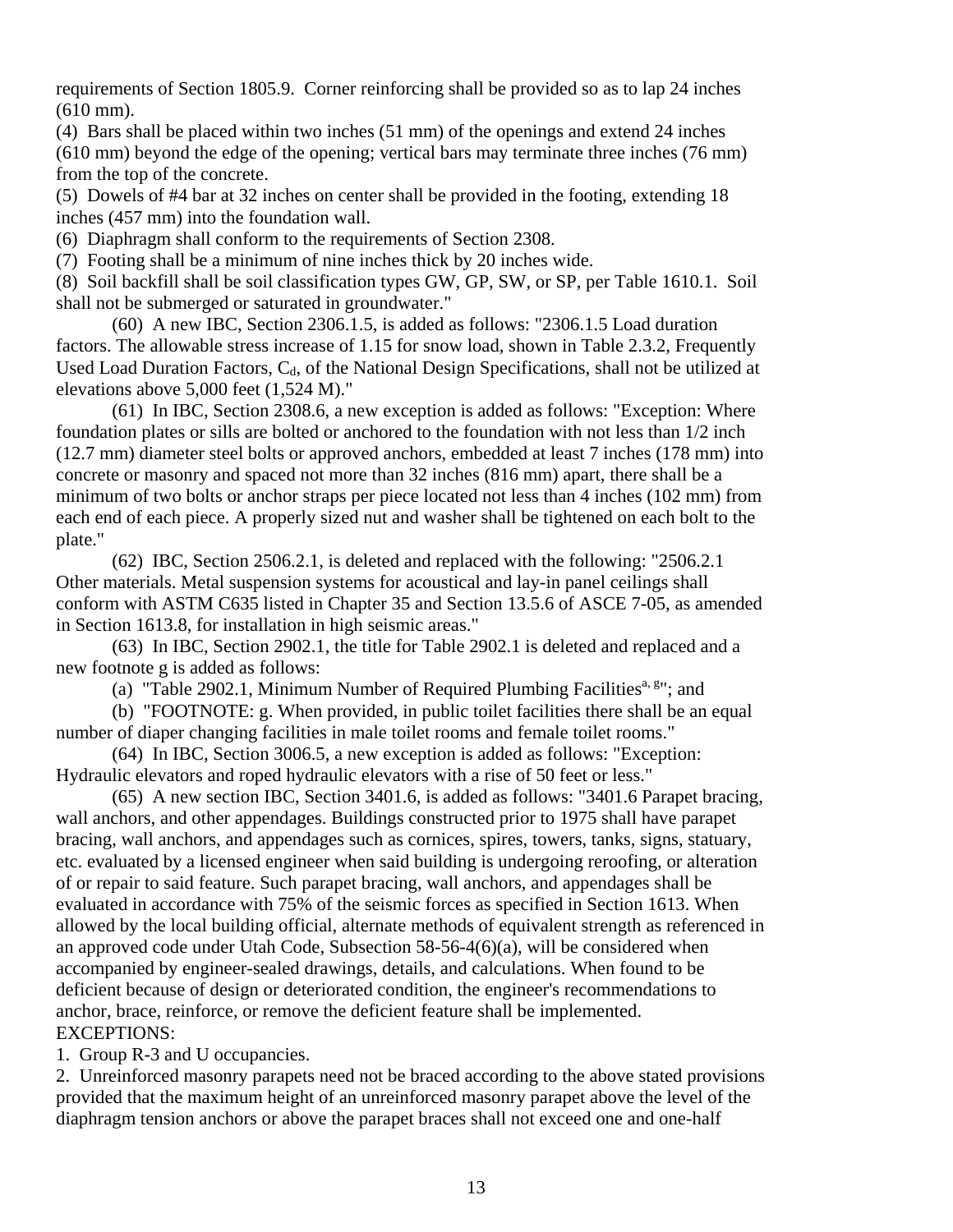times the thickness of the parapet wall. The parapet height may be a maximum of two and one-half times its thickness in other than Seismic Design Categories D, E, or F."

 (66) IBC, Section 3408.4, is deleted and replaced with the following: "3408.4 Change in Occupancy. When a change in occupancy results in a structure being reclassified to a higher Occupancy Category (as defined in Table 1604.5), or when such change of occupancy results in a design occupant load increase of 100% or more, the structure shall conform to the seismic requirements for a new structure.

#### Exceptions:

1. Specific seismic detailing requirements of this code or ASCE 7 for a new structure shall not be required to be met where it can be shown that the level of performance and seismic safety is equivalent to that of a new structure. Such analysis shall consider the regularity, overstrength, redundancy, and ductility of the structure within the context of the existing and retrofit (if any) detailing providing. Alternatively, the building official may allow the structure to be upgraded in accordance with referenced sections as found in an approved code under Utah Code, Subsection 58-56-4(6)(a).

2. When a change of use results in a structure being reclassified from Occupancy Category I or II to Occupancy Category III and the structure is located in a seismic map area where  $S_{DS}$  is less than 0.33, compliance with the seismic requirements of this code and ASCE 7 are not required.

3. Where design occupant load increase is less than 25 occupants and the Occupancy Category does not change."

 (67) In IBC, Section 3411.1, the exception is deleted and replaced with the following: "Exception: Type B dwelling or sleeping units required by Section 1107 of this code are not required to be provided in existing buildings and facilities unless being altered or undergoing a change of occupancy classification."

(68) The following referenced standard is added under NFPA in IBC, Chapter 35:

|           |                                          | "Referenced in code"                                                         |
|-----------|------------------------------------------|------------------------------------------------------------------------------|
| Number    | Title                                    | Section number                                                               |
|           | 720-09 Standard for the Installation of  | 907.9                                                                        |
|           | Carbon Monoxide (CO) Detection and       |                                                                              |
|           | Warning Equipment"                       |                                                                              |
|           |                                          | (69) The following referenced standard is added under UL in IBC, Chapter 35: |
|           |                                          | "Referenced in code"                                                         |
| Number    | Title                                    | Section number                                                               |
| 2034-2008 | Standard of Single- and                  | 907.9                                                                        |
|           | Multiple-station Carbon Monoxide Alarms" |                                                                              |

#### **Section 202. Statewide Amendments to the IRC.**

The following are adopted as amendments to the IRC to be applicable statewide:

 (1) The statewide amendments to the following which may be applied to detached one and two family dwellings and multiple single family dwellings shall be applicable to the corresponding provisions of the IRC:

- (a) IBC under State Construction Code, Section 201;
- (b) IPC under State Construction Code, Section 203;
- (c) IMC under State Construction Code, Section 204;
- (d) IFGC under State Construction Code, Section 205;
- (e) NEC under State Construction Code, Section 206; and
- (f) IECC under State Construction Code, Section 207.
- (2) In IRC, Section 109: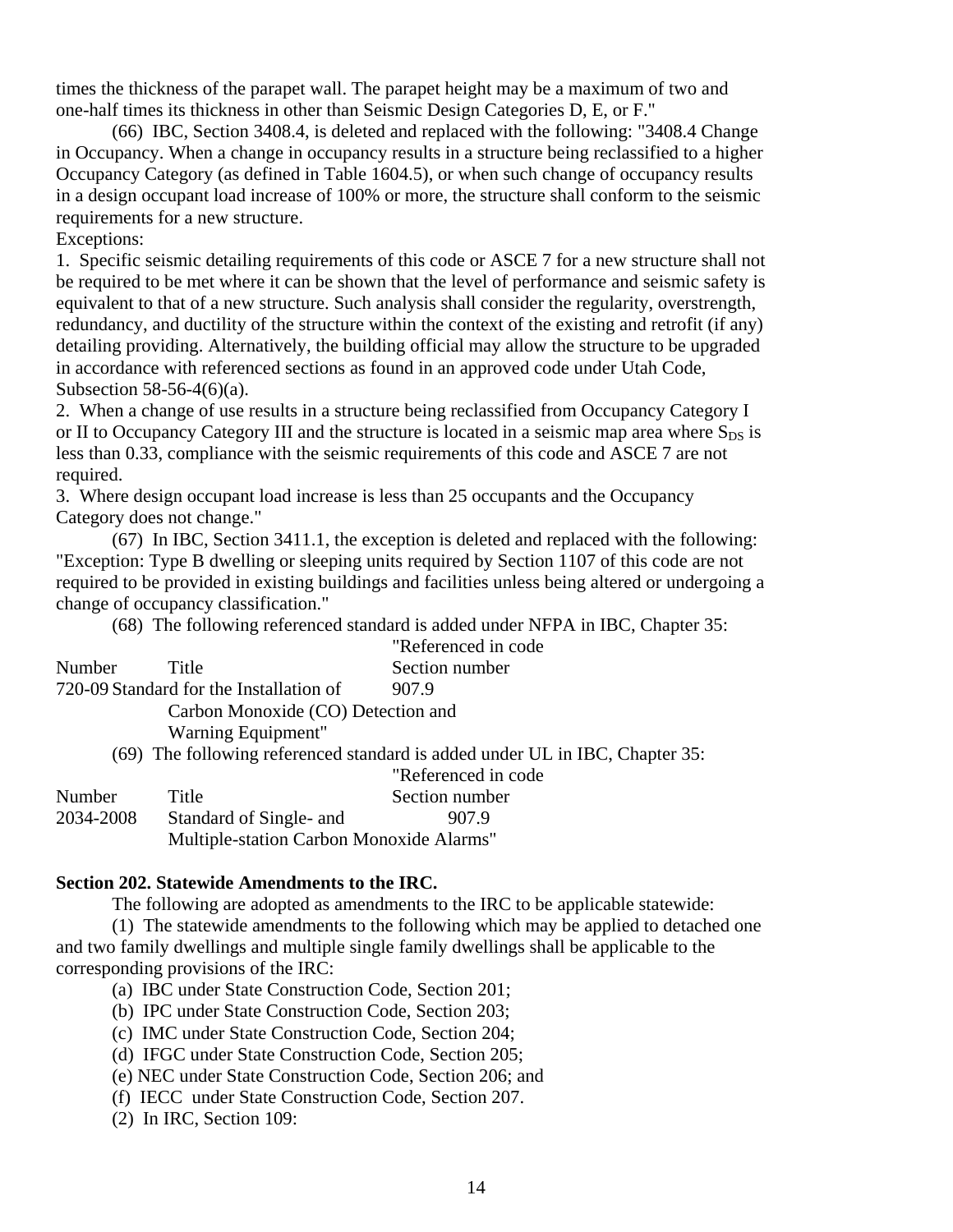(a) A new IRC, Section 109.1.5, is added as follows: "R109.1.5 Weather-resistant exterior wall envelope inspections. An inspection shall be made of the weather-resistant exterior wall envelope as required by Section R703.1 and flashings as required by Section R703.8 to prevent water from entering the weather-resistive barrier."

 (b) The remaining sections are renumbered as follows: R109.1.6 Other inspections; R109.1.6.1 Fire-and smoke-resistance-rated construction inspection; R109.1.6.2 Reinforced masonry, insulating concrete form (ICF) and conventionally formed concrete wall inspection; and R109.1.7 Final inspection.

 (3) IRC, Section R114.1, is deleted and replaced with the following: "R114.1 Notice to owner. Upon notice from the building official that work on any building or structure is being prosecuted contrary to the provisions of this code or other pertinent laws or ordinances or in an unsafe and dangerous manner, such work shall be immediately stopped. The stop work order shall be in writing and shall be given to the owner of the property involved, or to the owner's agent or to the person doing the work; and shall state the conditions under which work will be permitted to resume."

 (4) In IRC, Section R202, the following definition is added: "CERTIFIED BACKFLOW PREVENTER ASSEMBLY TESTER: A person who has shown competence to test Backflow prevention assemblies to the satisfaction of the authority having jurisdiction under Utah Code, Subsection 19-4-104(4)."

 (5) In IRC, Section R202, the definition of "Cross Connection" is deleted and replaced with the following: "CROSS CONNECTION. Any physical connection or potential connection or arrangement between two otherwise separate piping systems, one of which contains potable water and the other either water of unknown or questionable safety or steam, gas, or chemical, whereby there exists the possibility for flow from one system to the other, with the direction of flow depending on the pressure differential between the two systems (see "Backflow, Water Distribution")."

 (6) In IRC, Section R202, the definition of "Potable Water" is deleted and replaced with the following: "POTABLE WATER. Water free from impurities present in amounts sufficient to cause disease or harmful physiological effects and conforming to the Utah Code, Title 19, Chapters 4 and 5, and the regulations of the public health authority having jurisdiction."

 (7) IRC, Figure R301.2(5), is deleted and replaced with Table R301.2(5a) and Table R301.2(5b) as follows:

|                  |         |    | STATE OF UTAH - REGIONAL SNOW |
|------------------|---------|----|-------------------------------|
| <b>COUNTY</b>    | $P_{o}$ | S  | $A_{0}$                       |
| Beaver           | 43      | 63 | 6.2                           |
| <b>Box Elder</b> | 43      | 63 | 5.2                           |
| Cache            | 50      | 63 | 4.5                           |
| Carbon           | 43      | 63 | 5.2                           |
| Daggett          | 43      | 63 | 6.5                           |
| Davis            | 43      | 63 | 4.5                           |
| Duchesne         | 43      | 63 | 6.5                           |
| Emery            | 43      | 63 | 6.0                           |
| Garfield         | 43      | 63 | 6.0                           |
| Grand            | 36      | 63 | 6.5                           |
| Iron             | 43      | 63 | 5.8                           |
| Juab             | 43      | 63 | 5.2                           |
| Kane             | 36      | 63 | 5.7                           |

#### "TABLE NO. R301.2(5a)

#### V LOAD FACTORS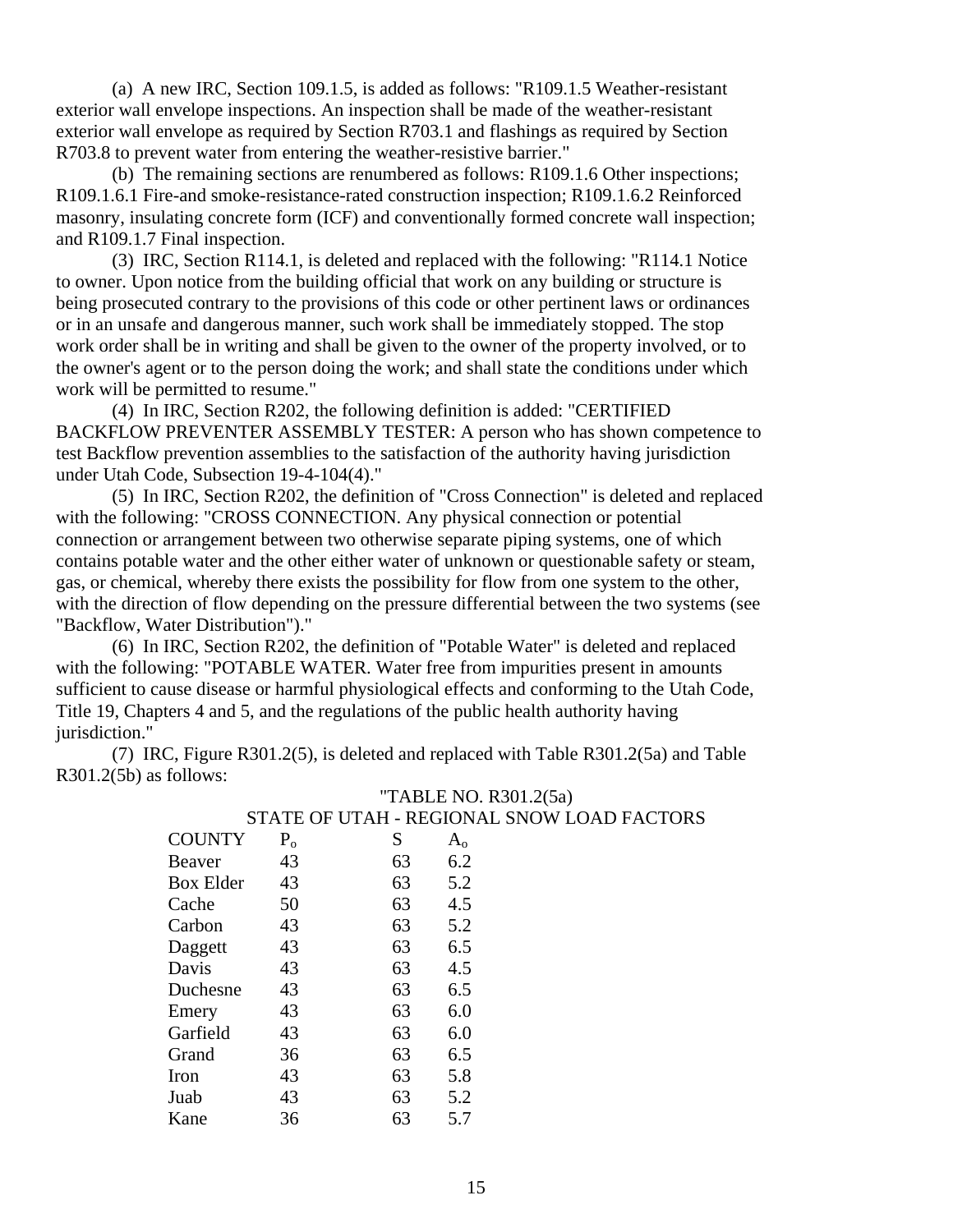| Millard                 | 43 | 63        | 5.3                  |                                                              |
|-------------------------|----|-----------|----------------------|--------------------------------------------------------------|
| Morgan                  | 57 | 63        | 4.5                  |                                                              |
| Piute                   | 43 | 63        | 6.2                  |                                                              |
| Rich                    | 57 | 63        | 4.1                  |                                                              |
| Salt Lake               | 43 | 63        | 4.5                  |                                                              |
| San Juan                | 43 | 63        | 6.5                  |                                                              |
| Sanpete                 | 43 | 63        | 5.2                  |                                                              |
| Sevier                  | 43 | 63        | 6.0                  |                                                              |
| Summit                  | 86 | 63        | 5.0                  |                                                              |
| Tooele                  | 43 | 63        | 4.5                  |                                                              |
| Uintah                  | 43 | 63        | 7.0                  |                                                              |
| Utah                    | 43 | 63        | 4.5                  |                                                              |
| Wasatch                 | 86 | 63        | 5.0                  |                                                              |
| Washington              | 29 | 63        | 6.0                  |                                                              |
| Wayne                   | 36 | 63        | 6.5                  |                                                              |
| Weber                   | 43 | 63        | 4.5                  |                                                              |
|                         |    |           | TABLE NO. R301.2(5b) |                                                              |
|                         |    |           |                      | RECOMMENDED SNOW LOADS FOR SELECTED UTAH CITIES AND TOWNS(2) |
|                         |    |           | Roof Snow            | <b>Ground Snow</b>                                           |
|                         |    |           | Load (PSF)           | Load (PSF)                                                   |
| <b>Beaver County</b>    |    |           |                      |                                                              |
| Beaver                  |    | 5,920 ft. | 43                   | 62                                                           |
| <b>Box Elder County</b> |    |           |                      |                                                              |
| <b>Brigham City</b>     |    | 4,300 ft. | 30                   | 43                                                           |
| Tremonton               |    | 4,290 ft. | 30                   | 43                                                           |
| <b>Cache County</b>     |    |           |                      |                                                              |
| Logan                   |    | 4,530 ft. | 35                   | 50                                                           |
| Smithfield              |    | 4,595 ft. | 35                   | 50                                                           |
| <b>Carbon County</b>    |    |           |                      |                                                              |
| Price                   |    | 5,550 ft. | 30                   | 43                                                           |
| Daggett County          |    |           |                      |                                                              |
| Manila                  |    | 5,377 ft. | 30                   | 43                                                           |
| Davis County            |    |           |                      |                                                              |
| Bountiful               |    | 4,300 ft. | 30                   | 43                                                           |
| Farmington              |    | 4,270 ft. | 30                   | 43                                                           |
| Layton                  |    | 4,400 ft. | 30                   | 43                                                           |
| <b>Fruit Heights</b>    |    | 4,500 ft. | 40                   | 57                                                           |
| <b>Duchesne County</b>  |    |           |                      |                                                              |
| Duchesne                |    | 5,510 ft. | 30                   | 43                                                           |
| Roosevelt               |    | 5,104 ft. | 30                   | 43                                                           |
| <b>Emery County</b>     |    |           |                      |                                                              |
| Castledale              |    | 5,660 ft. | 30                   | 43                                                           |
| Green River             |    | 4,070 ft. | 25                   | 36                                                           |
| <b>Garfield County</b>  |    |           |                      |                                                              |
| Panguitch               |    | 6,600 ft. | 30                   | 43                                                           |
| <b>Grand County</b>     |    |           |                      |                                                              |
| Moab                    |    | 3,965 ft. | 25                   | 36                                                           |
| Iron County             |    |           |                      |                                                              |
| <b>Cedar City</b>       |    | 5,831 ft. | 30                   | 43                                                           |
|                         |    |           |                      |                                                              |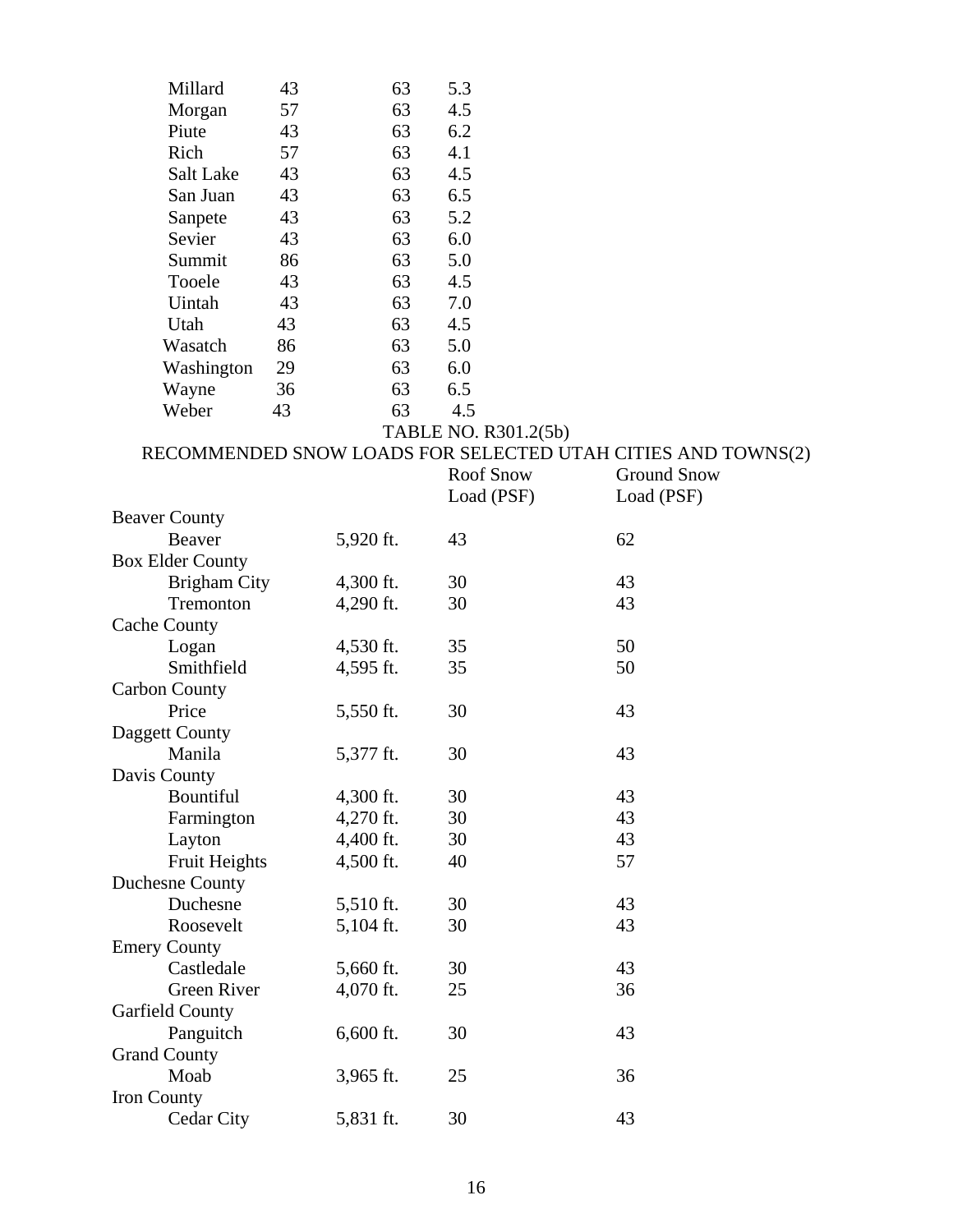| <b>Juab County</b>      |             |     |     |
|-------------------------|-------------|-----|-----|
| Nephi                   | 5,130 ft.   | 30  | 43  |
| <b>Kane County</b>      |             |     |     |
| Kanab                   | 5,000 ft.   | 25  | 36  |
| <b>Millard County</b>   |             |     |     |
| Fillmore                | 5,000 ft.   | 30  | 43  |
| Delta                   | 4,623 ft.   | 30  | 43  |
| <b>Morgan County</b>    |             |     |     |
| Morgan                  | 5,064 ft.   | 40  | 57  |
| Piute County            |             |     |     |
| Piute                   | 5,996 ft.   | 30  | 43  |
| <b>Rich County</b>      |             |     |     |
| Woodruff                | 6,315 ft.   | 40  | 57  |
| <b>Salt Lake County</b> |             |     |     |
| Murray                  | 4,325 ft.   | 30  | 43  |
| Salt Lake City          | 4,300 ft.   | 30  | 43  |
| Sandy                   | 4,500 ft.   | 30  | 43  |
| West Jordan             | 4,375 ft.   | 30  | 43  |
| <b>West Valley</b>      | 4,250 ft.   | 30  | 43  |
| San Juan County         |             |     |     |
| <b>Blanding</b>         | $6,200$ ft. | 30  | 43  |
| Monticello              | 6,820 ft.   | 35  | 50  |
| <b>Sanpete County</b>   |             |     |     |
| Fairview                | 6,750 ft.   | 35  | 50  |
| Mt. Pleasant            | 5,900 ft.   | 30  | 43  |
| Manti                   | 5,740 ft.   | 30  | 43  |
| Ephraim                 | 5,540 ft.   | 30  | 43  |
| Gunnison                | 5,145 ft.   | 30  | 43  |
| <b>Sevier County</b>    |             |     |     |
| Salina                  | 5,130 ft.   | 30  | 43  |
| Richfield               | 5,270 ft.   | 30  | 43  |
| <b>Summit County</b>    |             |     |     |
| Coalville               | 5,600 ft.   | 60  | 86  |
| Kamas                   | 6,500 ft.   | 70  | 100 |
| Park City               | 6,800 ft.   | 100 | 142 |
| Park City               | 8,400 ft.   | 162 | 231 |
| <b>Summit Park</b>      | 7,200 ft.   | 90  | 128 |
| <b>Tooele County</b>    |             |     |     |
| Tooele                  | 5,100 ft.   | 30  | 43  |
| <b>Uintah County</b>    |             |     |     |
| Vernal                  | 5,280 ft.   | 30  | 43  |
| <b>Utah County</b>      |             |     |     |
| <b>American Fork</b>    | 4,500 ft.   | 30  | 43  |
| Orem                    | 4,650 ft.   | 30  | 43  |
| <b>Pleasant Grove</b>   | 5,000 ft.   | 30  | 43  |
| Provo                   | 5,000 ft.   | 30  | 43  |
| Spanish Fork            | 4,720 ft.   | 30  | 43  |
| <b>Wasatch County</b>   |             |     |     |
| Heber                   | 5,630 ft.   | 60  | 86  |
|                         |             |     |     |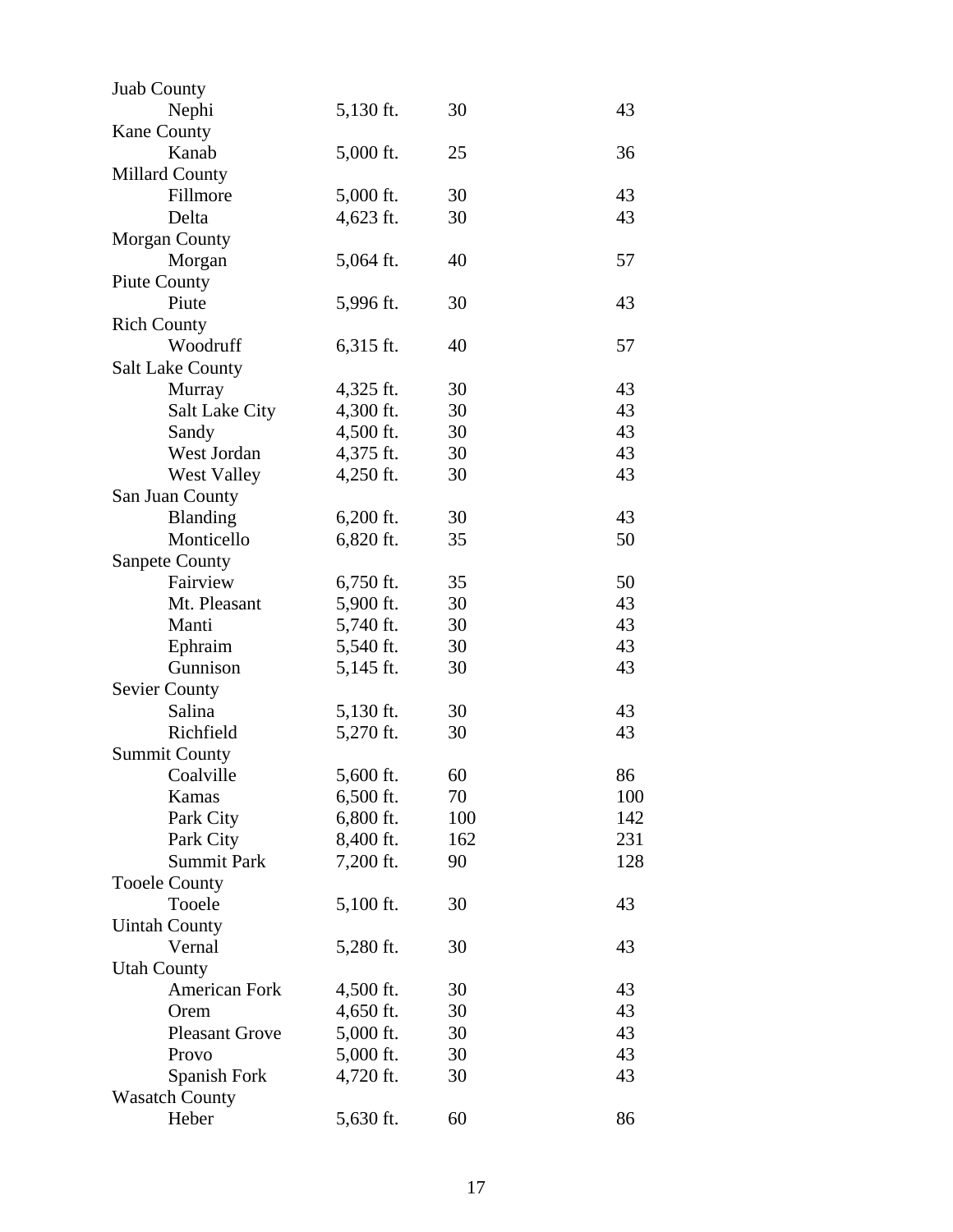| <b>Washington County</b> |             |       |    |
|--------------------------|-------------|-------|----|
| Central                  | 5,209 ft.   | 25    | 36 |
| Dameron                  | 4,550 ft.   | 25    | 36 |
| Leeds                    | 3,460 ft.   | 20    | 29 |
| Rockville                | 3,700 ft.   | 25    | 36 |
| Santa Clara              | 2,850 ft.   | 15(1) | 21 |
| St. George               | 2,750 ft.   | 15(1) | 21 |
| <b>Wayne County</b>      |             |       |    |
| Loa                      | 7,080 ft.   | 30    | 43 |
| Hanksville               | 4,308 ft.   | 25    | 36 |
| <b>Weber County</b>      |             |       |    |
| North Ogden              | $4,500$ ft. | 40    | 57 |
| Ogden                    | 4,350 ft.   | 30    | 43 |
|                          |             |       |    |

#### **NOTES**

(1) The IRC requires a minimum live load - See R301.6.

(2) This table is informational only in that actual site elevations may vary. Table is only valid if site elevation is within 100 feet of the listed elevation."

 (8) IRC, Section R301.6, is deleted and replaced with the following: "R301.6 Utah Snow Loads. The ground snow load,  $P_g$ , to be used in the determination of design snow loads for buildings and other structures shall be determined by using the following formula:  $P_g = (P_o^2)$  $+ S<sup>2</sup>(A-A<sub>o</sub>)<sup>2</sup>)<sup>0.5</sup>$  for A greater than A<sub>o</sub>, and P<sub>g</sub> = P<sub>o</sub> for A less than or equal to A<sub>o</sub>. WHERE:

 $P_g$  = Ground snow load at a given elevation (psf);

 $P_0$  = Base ground snow load (psf) from Table No. R301.2(5a);

 $S =$ Change in ground snow load with elevation (psf/100 ft.) From Table No. R301.2(5a);

 $A =$  Elevation above sea level at the site (ft./1,000);

 $A<sub>o</sub>$  = Base ground snow elevation from Table R301.2(5a) (ft./1,000).

The building official may round the roof snow load to the nearest 5 psf. The ground snow load, Pg, may be adjusted by the building official when a licensed engineer or architect submits data substantiating the adjustments. A record of such action together with the substantiating data shall be provided to the division for a permanent record.

The building official may also directly adopt roof snow loads in accordance with Table R301.2(5b), provided the site is no more than 100 ft. higher than the listed elevation.

Where the minimum roof live load in accordance with Table R301.6 is greater than the design roof snow load, such roof live load shall be used for design, however, it shall not be reduced to a load lower than the design roof snow load. Drifting need not be considered for roof snow loads less than 20 psf."

 (9) In IRC, Section R302.2, the words "Exception: A" are deleted and replaced with the following: "Exceptions: 1. A common 2-hour fire-resistance-rated wall is permitted for townhouses if such walls do not contain plumbing or mechanical equipment, ducts or vents in the cavity of the common wall. Electrical installation shall be installed in accordance with Chapters 34 through 43. Penetrations of electrical outlet boxes shall be in accordance with Section R302.4.

2. In buildings equipped with an automatic residential fire sprinkler system, a".

 (10) In IRC, Section R302.2.4, a new exception 6 is added as follows: "6. Townhouses separated by a common 2-hour fire-resistance-rated wall as provided in Section R302.2."

 (11) IRC, Sections R311.7.4 through R311.7.4.3, are deleted and replaced with the following: "R311.7.4 Stair treads and risers. R311.7.4.1 Riser height. The maximum riser height shall be 8 inches (203 mm). The riser shall be measured vertically between leading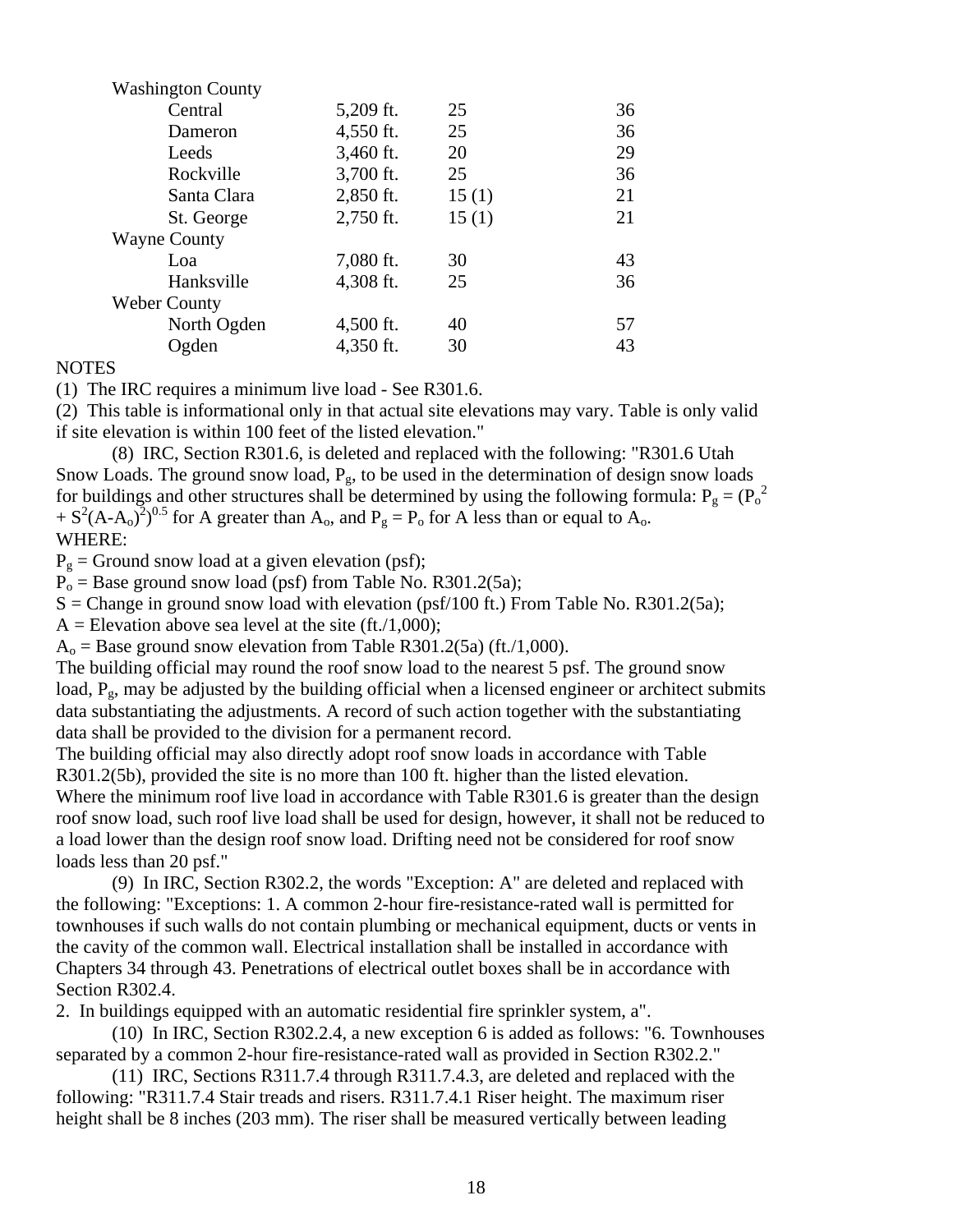edges of the adjacent treads. The greatest riser height within any flight of stairs shall not exceed the smallest by more than 3/8 inch (9.5 mm).

R311.7.4.2 Tread depth. The minimum tread depth shall be 9 inches (228 mm). The tread depth shall be measured horizontally between the vertical planes of the foremost projection of adjacent treads and at a right angle to the tread's leading edge. The greatest tread depth within any flight of stairs shall not exceed the smallest by more than 3/8 inch (9.5 mm). Winder treads shall have a minimum tread depth of 10 inches (254 mm) measured as above at a point 12 inches (305 mm) from the side where the treads are narrower. Winder treads shall have a minimum tread depth of 6 inches (152 mm) at any point. Within any flight of stairs, the greatest winder tread depth at the 12 inch (305 mm) walk line shall not exceed the smallest by more than  $3/8$  inch (9.5 mm).

R311.7.4.3 Profile. The radius of curvature at the leading edge of the tread shall be no greater than  $9/16$  inch (14.3 mm). A nosing not less than  $3/4$  inch (19 mm) but not more than 1  $1/4$ inches (32 mm) shall be provided on stairways with solid risers. The greatest nosing projection shall not exceed the smallest nosing projection by more than 3/8 inches (9.5 mm) between two stories, including the nosing at the level of floors and landings. Beveling of nosing shall not exceed 1/2 inch (12.7 mm). Risers shall be vertical or sloped from the underside of the leading edge of the tread above at an angle not more than 30 degrees (0.51 rad) from the vertical. Open risers are permitted, provided that the opening between treads does not permit the passage of a 4-inch diameter (102 mm) sphere. Exceptions.

1. A nosing is not required where the tread depth is a minimum of 10 inches (254 mm).

2. The opening between adjacent treads is not limited on stairs with a total rise of 30 inches (762 mm) or less."

(12) In IRC, Section R312.2, the words "adjacent fixed seating" are deleted.

(13) IRC, Section R313, is deleted.

 (14) IRC, Section R315.1, is deleted and replaced with the following: "R315.1 Carbon monoxide alarms. For new construction, a listed carbon monoxide alarm shall be installed on each habitable level of dwelling units within which fuel-fired appliances are installed and in dwelling units that have attached garages."

 (15) IRC, Section R315.3, is deleted and replaced with the following: "R315.3 Alarm requirements. Listed single- and multiple-station carbon monoxide alarms shall comply with UL 2034 and shall be installed in accordance with the provision of this code and NFPA 720."

 (16) In IRC, Section R403.1.6, a new Exception 4 is added as follows: "4. When anchor bolt spacing does not exceed 32 inches (813 mm) apart, anchor bolts may be placed with a minimum of two bolts per plate section located not less than 4 inches (102 mm) from each end of each plate section at interior bearing walls, interior braced wall lines and at all exterior walls."

 (17) In IRC, Section R403.1.6.1, a new exception is added at the end of Item 2 and Item 3 as follows: "Exception: When anchor bolt spacing does not exceed 32 inches (816 mm) apart, anchor bolts may be placed with a minimum of two bolts per plate section located not less than 4 inches (102 mm) from each end of each plate section at interior bearing walls, interior braced wall lines and at all exterior walls."

 (18) In IRC, Section R404.1, a new exception is added as follows: "Exception: As an alternative to complying with Sections R404.1 through R404.1.5.3, concrete and masonry foundation walls may be designed in accordance with IBC Sections 1807.1.5 and 1807.1.6 as amended in Section 1807.1.6.4 and Table 1807.1.6.4 under these rules."

(19) IRC, Sections R612.2 through R612.4.2, are deleted.

(20) IRC, Chapter 11, is deleted and replaced with Chapter 11 of the 2006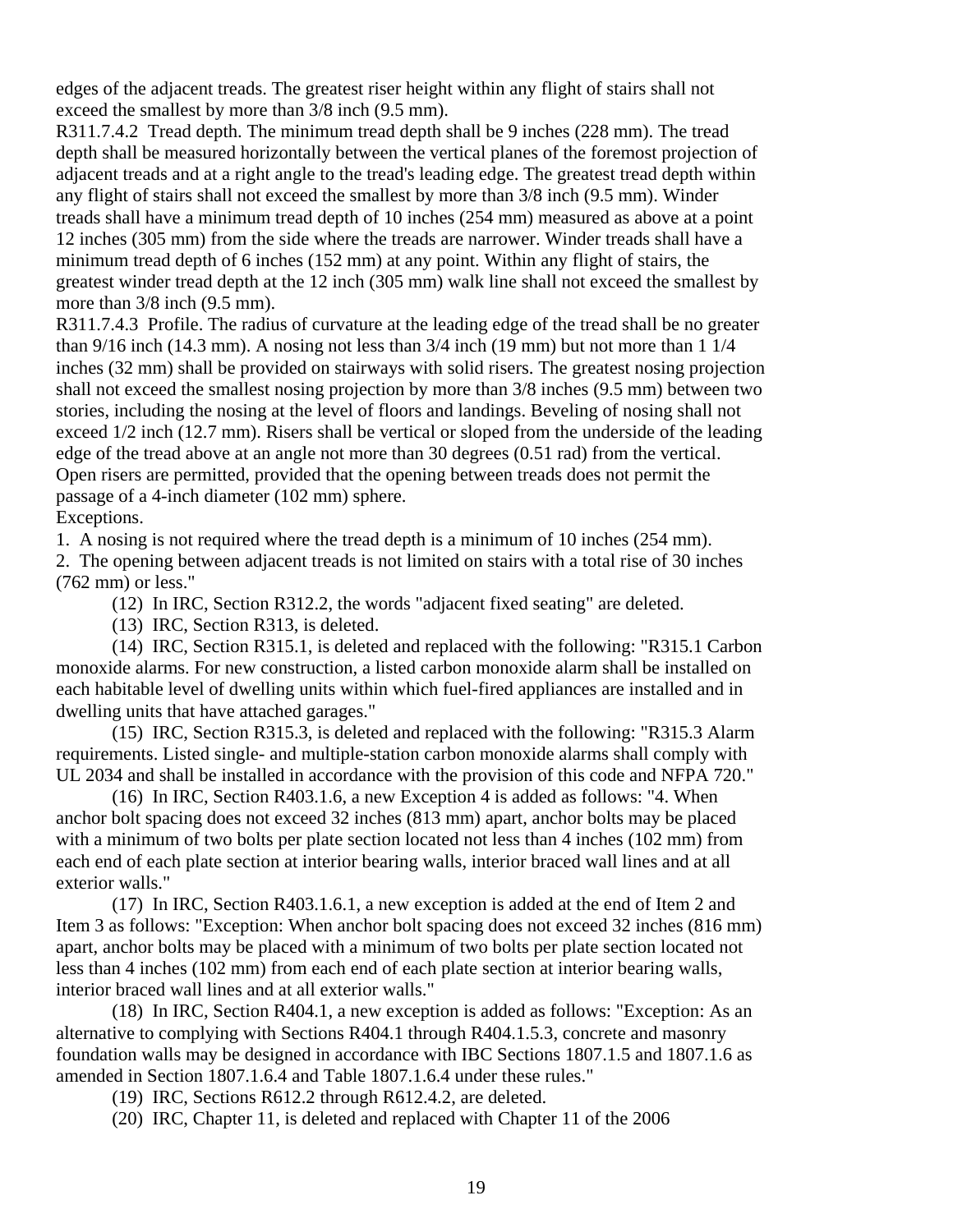International Residential Code and Chapter 4 of the 2006 International Energy Conservation Code.

(21) IRC, Section M1411.6, is deleted.

 (22) In IRC, Section M1502.4.4.1, the words "25 feet (7620 mm)" are deleted and replaced with "35 feet (10668 mm)".

 (23) A new IRC, Section G2401.2, is added as follows: "G2401.2 Meter Protection. Fuel gas services shall be in an approved location and/or provided with structures designed to protect the fuel gas meter and surrounding piping from physical damage, including falling, moving, or migrating ice and snow. If an added structure is used, it must provide access for service and comply with the IBC or the IRC."

 (24) A new IRC, Section P2602.3, is added as follows: "P2602.3 Individual water supply. Where a potable public water supply is not available, individual sources of potable water supply shall be utilized provided that the source has been developed in accordance with Utah Code, Sections 73-3-1 and 73-3-25, as administered by the Department of Natural Resources, Division of Water Rights. In addition, the quality of the water shall be approved by the local health department having jurisdiction."

 (25) A new IRC, Section P2602.4, is added as follows: "P2602.4 Sewer required. Every building in which plumbing fixtures are installed and all premises having drainage piping shall be connected to a public sewer where the sewer is within 300 feet of the property line in accordance with Utah Code, Section 10-8-38; or an approved private sewage disposal system in accordance with Utah Administrative Code, Chapter 4, Rule R317, as administered by the Department of Environmental Quality, Division of Water Quality."

(26) In IRC, Section P2801.7, the word "townhouses" is deleted.

 (27) A new IRC, Section P2902.1.1, is added as follows: "P2902.1.1 Backflow assembly testing. The premise owner or his designee shall have backflow prevention assemblies operation tested at the time of installation, repair, and relocation and at least on an annual basis thereafter, or more frequently as required by the authority having jurisdiction. Testing shall be performed by a Certified Backflow Preventer Assembly Tester. The assemblies that are subject to this paragraph are the Spill Resistant Vacuum Breaker, the Pressure Vacuum Breaker Assembly, the Double Check Backflow Prevention Assembly, the Double Check Detector Assembly Backflow Preventer, the Reduced Pressure Principle Backflow Preventer, and Reduced Pressure Detector Assembly."

(28) IRC, Table P2902.3, is deleted and replaced with the following:

"TABLE P2902.3

General Methods of Protection

| Assembly                  | Degree  | Application     | <b>Installation Criteria</b> |
|---------------------------|---------|-----------------|------------------------------|
| (applicable)              | οf      |                 |                              |
| standard)                 | Hazard  |                 |                              |
| Reduced                   | High or | Backpressure or | a. The bottom of each        |
| Pressure                  | Low     | Backsiphonage   | RP assembly shall            |
| <b>Principle Backflow</b> |         | $1/2" - 16"$    | be a minimum of 12           |
| Preventer (AWWA           |         |                 | inches above the             |
| C511, USC-FCCCHR,         |         |                 | ground or floor.             |
| <b>ASSE 1013</b>          |         |                 | b. RP assemblies shall       |
| CSA CNA/CSA-B64.4)        |         |                 | NOT be installed in          |
| and Reduced Pressure      |         |                 | a pit.                       |
| Detector Assembly         |         |                 | c. The relief valve on       |
| (ASSE 1047, USC-          |         |                 | each RP assembly             |
| FCCCHR)                   |         |                 | shall not be                 |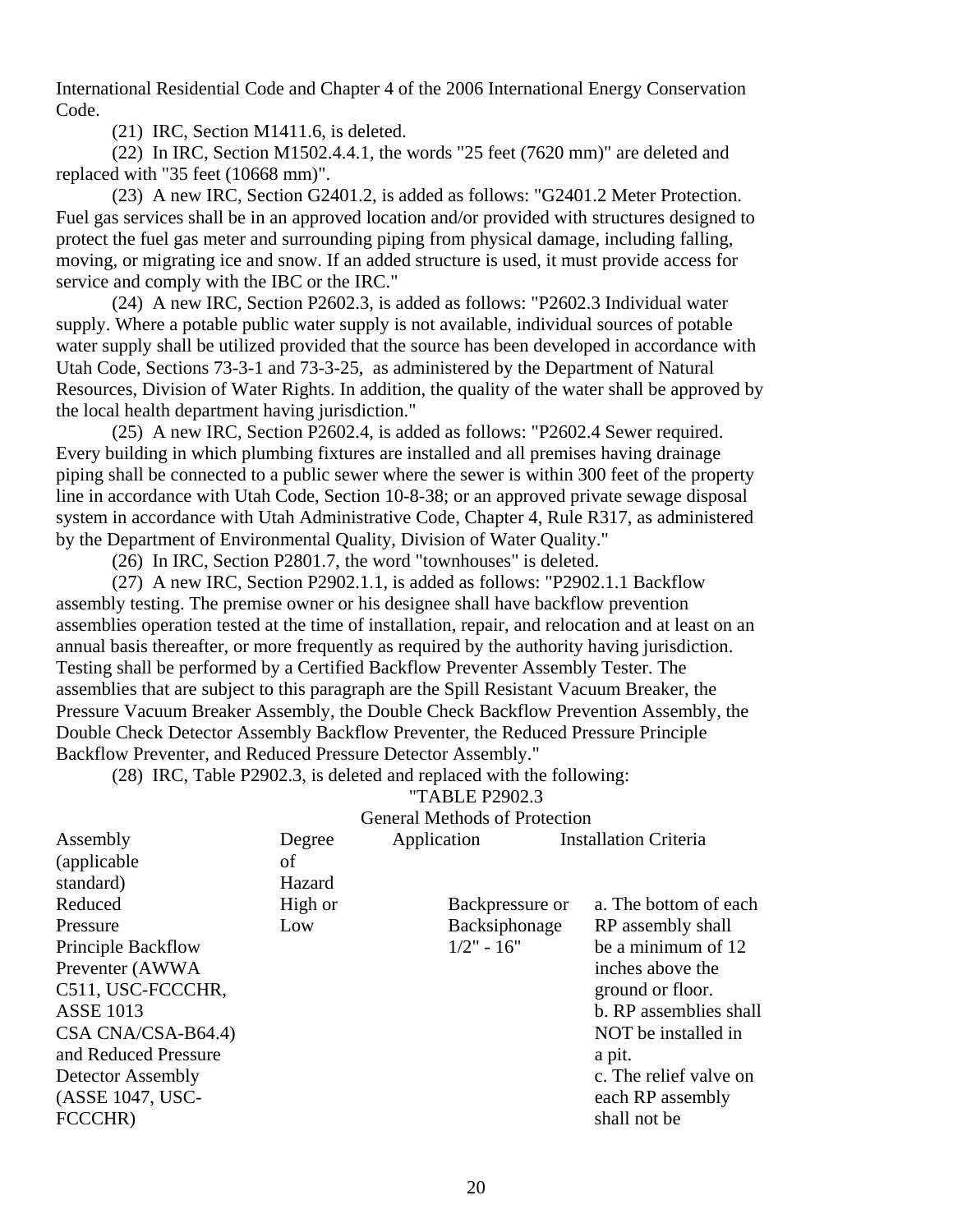| Double Check                                                                                                                                                                                                                       | Low            | Backpressure or               | directly connected<br>to any waste<br>disposal line,<br>including sanitary<br>sewer, storm drains,<br>or vents.<br>d. The assembly shall<br>be installed in a<br>horizontal position<br>only unless listed<br>or approved for<br>vertical installation.<br>a. If                                                                                    |
|------------------------------------------------------------------------------------------------------------------------------------------------------------------------------------------------------------------------------------|----------------|-------------------------------|-----------------------------------------------------------------------------------------------------------------------------------------------------------------------------------------------------------------------------------------------------------------------------------------------------------------------------------------------------|
| installed in a<br><b>Backflow</b><br>Prevention<br>Assembly<br>(AWWA C510,<br>USC-FCCCHR,<br><b>ASSE 1015)</b><br>Double Check<br>including<br><b>Detector Assembly</b><br><b>Backflow Preventer</b><br>(ASSE 1048,<br>USC-FCCCHR) |                | Backsiphonage<br>$1/2" - 16"$ | pit, the DC assembly<br>shall be installed<br>with a minimum of<br>12 inches of<br>clearance between<br>all sides of the<br>vault<br>the floor and roof<br>or ceiling with<br>adequate room for<br>testing and<br>maintenance.<br>b. Shall be installed<br>in a horizontal<br>position unless<br>listed or approved<br>for vertical<br>installation |
| Pressure<br>Vacuum<br><b>Breaker</b><br>Assembly<br>(ASSE 1020,<br>USC-FCCCHR)                                                                                                                                                     | High or<br>Low | Backsiphonage<br>$1/2" - 2"$  | a. Shall not be<br>installed in an<br>area that could be<br>subjected to<br>backpressure or<br>back drainage<br>conditions.<br>b. Shall be installed<br>a minimum of 12<br>inches above all<br>downstream piping<br>and the highest<br>point of use.<br>c. Shall not be<br>installed below<br>ground or in a                                        |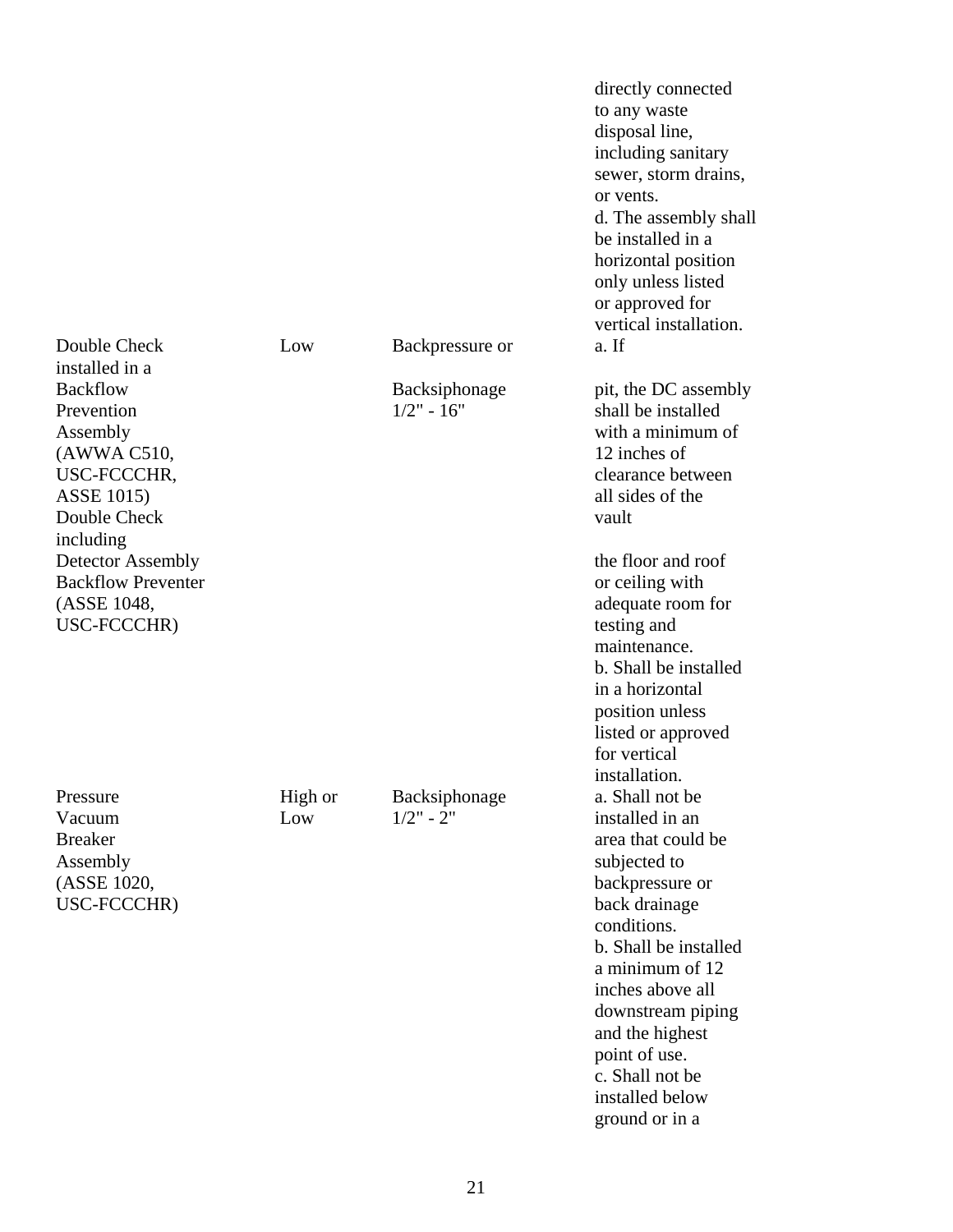|                |         |               | vault or pit.           |
|----------------|---------|---------------|-------------------------|
|                |         |               | d. Shall be installed   |
|                |         |               | in a vertical position  |
|                |         |               | only.                   |
| Spill          | High or | Backsiphonage | a. Shall not be         |
| Resistant      | Low     | $1/4" - 2"$   | installed in an         |
| Vacuum         |         |               | area that could         |
| <b>Breaker</b> |         |               | be subjected to         |
| (ASSE 1056,    |         |               | backpressure or         |
| USC-FCCCHR)    |         |               | back drainage           |
|                |         |               | conditions.             |
|                |         |               | b. Shall be installed   |
|                |         |               | a minimum of 12         |
|                |         |               | inches above all        |
|                |         |               | downstream piping       |
|                |         |               | and the highest         |
|                |         |               | point of use.           |
|                |         |               | c. Shall not be         |
|                |         |               | installed below         |
|                |         |               | ground or in a          |
|                |         |               | vault or pit.           |
|                |         |               | d. Shall be installed   |
|                |         |               | in a vertical position  |
|                |         |               | only.                   |
| General        |         |               | The assembly owner,     |
| Installation   |         |               | when necessary,         |
| Criteria       |         |               | shall provide devices   |
|                |         |               | or structures to        |
|                |         |               | facilitate testing,     |
|                |         |               | repair, and/or          |
|                |         |               | to ensure the safety of |
|                |         |               | the backflow            |
|                |         |               | technician.             |
|                |         |               | Assemblies shall not    |
|                |         |               | be installed more than  |
|                |         |               | five feet off the floor |
|                |         |               | unless a permanent      |
|                |         |               | platform is installed.  |
|                |         |               | The body of the         |
|                |         |               | assembly shall not be   |
|                |         |               | closer than 12 inches   |
|                |         |               | to any wall, ceiling or |
|                |         |               | encumbrance, and        |
|                |         |               | shall be accessible for |
|                |         |               | testing, repair and/or  |
|                |         |               | maintenance.            |
|                |         |               | In cold climates,       |
|                |         |               | assemblies shall be     |
|                |         |               | protected from          |
|                |         |               |                         |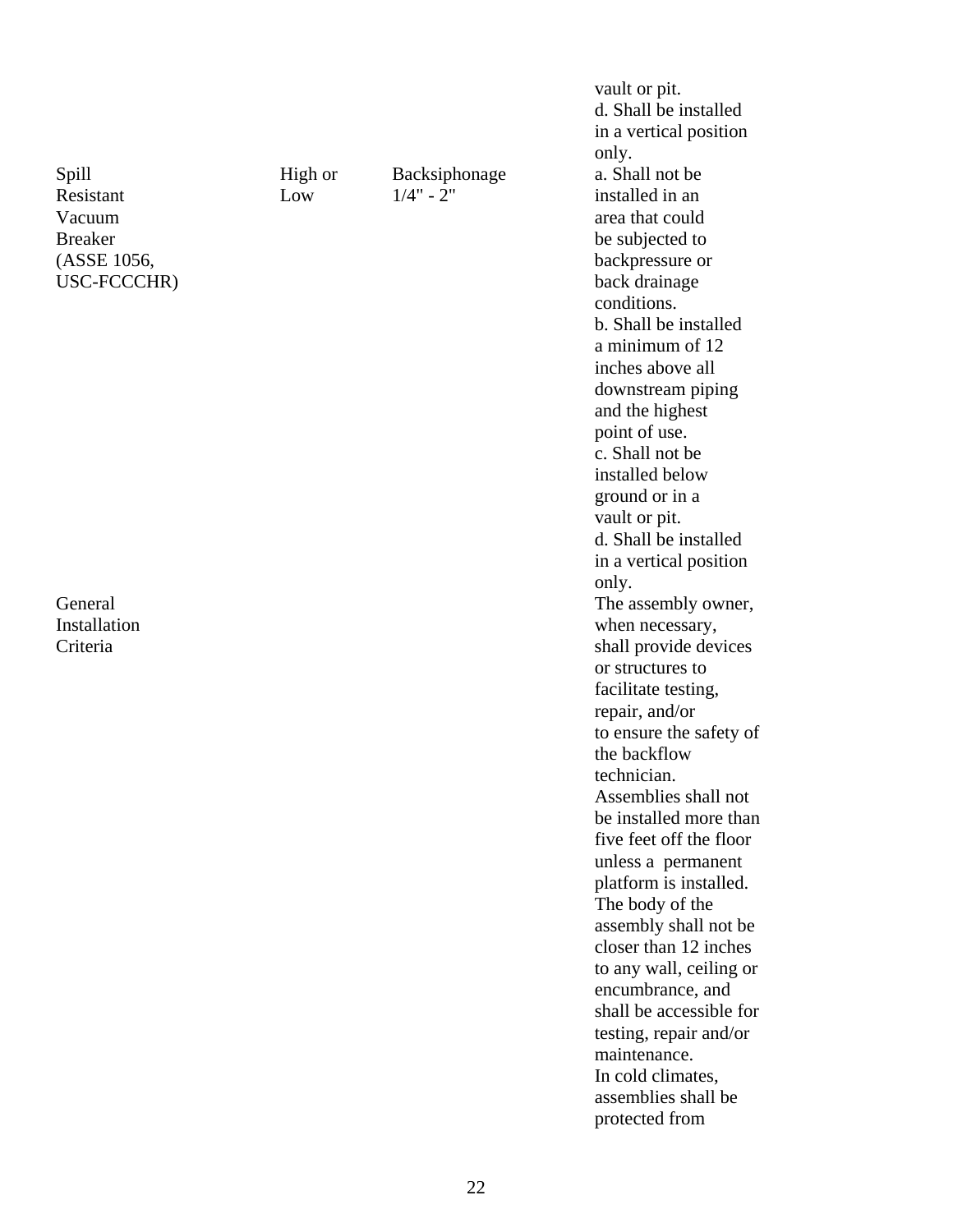freezing by a means acceptable to the code official. Assemblies shall be maintained as an intact

|                                                 | assembly." |
|-------------------------------------------------|------------|
| $(29)$ IRC, Table 2902.3a, is added as follows: |            |

Dispensers/Post

# "TABLE 2902.3a

|                            |               | Specialty Backflow Devices for low hazard use only |                      |
|----------------------------|---------------|----------------------------------------------------|----------------------|
| Device                     | Degree of     | Application                                        | Applicable           |
|                            | Hazard        |                                                    | Standard             |
| Air Gap                    | High or       | Backsiphonage                                      | See Table P2902.3.1  |
|                            | Low           |                                                    | <b>ASME A112.1.2</b> |
| Antisiphon-type            | Low           | Backsiphonage                                      | <b>ASSE 1002</b>     |
| <b>Water Closet Flush</b>  |               |                                                    | CSA CAN/             |
| <b>Tank Ball Cock</b>      |               |                                                    | $CSA-B125$           |
| Atmospheric                | High or       | Backsiphonage                                      | <b>ASSE 1001</b>     |
| Vacuum                     | Low           | a. Shall not be                                    |                      |
| USC-FCCCHR,                |               |                                                    |                      |
| <b>Breaker</b>             |               | installed in an                                    | <b>CSA</b>           |
|                            |               | area that could be                                 | CAN/CSA-B64.1.1      |
|                            |               | subjected to                                       |                      |
|                            |               | backpressure or back                               |                      |
|                            |               | drainage conditions.                               |                      |
|                            |               | b. Shall not be installed                          |                      |
|                            |               | where it may be subjected                          |                      |
|                            |               | to continuous pressure                             |                      |
|                            |               | for more than 12 consecutive                       |                      |
|                            |               | hours at any time.                                 |                      |
|                            |               | c. Shall be installed a                            |                      |
|                            |               | minimum of six inches above                        |                      |
|                            |               | all downstream piping and                          |                      |
|                            |               | the highest point of use.                          |                      |
|                            |               | d. Shall be installed on the                       |                      |
|                            |               | discharge (downstream) side                        |                      |
|                            |               | of any valves.                                     |                      |
|                            |               | e. The AVB shall be installed                      |                      |
|                            |               | in a vertical position only.                       |                      |
| Dual check valve           | Low           | Backsiphonage                                      | <b>ASSE 1024</b>     |
| <b>Backflow Preventer</b>  |               | or Backpressure                                    |                      |
|                            |               | $1/4" - 1"$                                        |                      |
| <b>Backflow Preventer</b>  | Low           | Backsiphonage                                      | <b>ASSE 1012</b>     |
| with Intermediate          | Residential   | or Backpressure                                    | CSA CAN/             |
| Atmospheric Vent           | <b>Boiler</b> | $1/4" - 3/4"$                                      | CSA-B64.3            |
| Dual check valve           | Low           | Backsiphonage                                      | <b>ASSE 1022</b>     |
| type Backflow              |               | or Backpressure                                    |                      |
| Preventer for              |               | $1/4" - 3/8"$                                      |                      |
| <b>Carbonated Beverage</b> |               |                                                    |                      |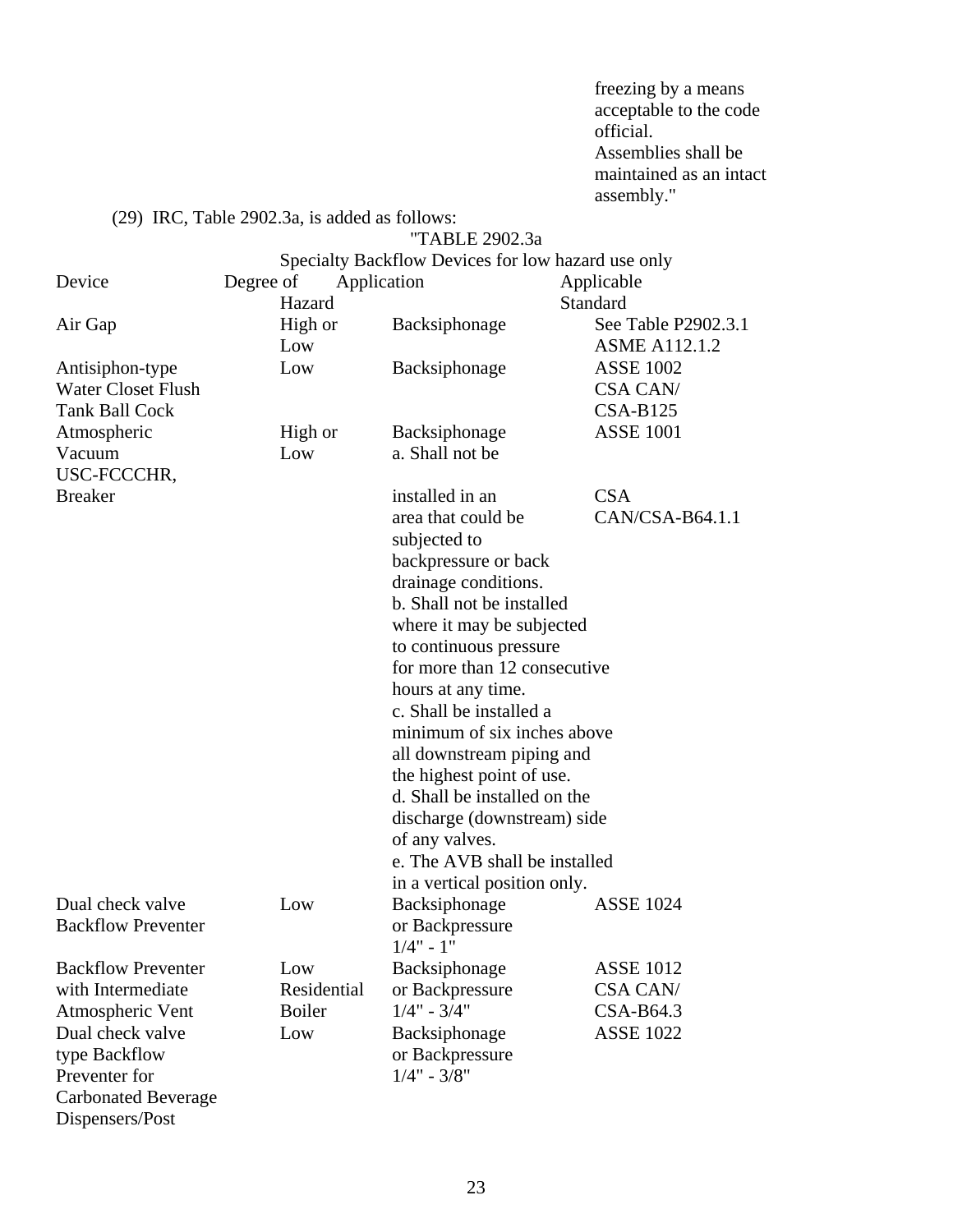| Mix Type                  |     |                         |                  |
|---------------------------|-----|-------------------------|------------------|
| Hose-connection           | Low | Backsiphonage           | <b>ASSE 1011</b> |
| Vacuum Breaker            |     | $1/2$ ", $3/4$ ", $1$ " | CSA CAN/         |
|                           |     |                         | CSA-B64.2        |
| Vacuum Breaker            | Low | Backsiphonage           | <b>ASSE 1019</b> |
| Wall Hydrants,            |     | $3/4$ ", 1"             | CSA CAN/         |
| Frost-resistant,          |     |                         | CSA-B64.2.2      |
| <b>Automatic Draining</b> |     |                         |                  |
| Type                      |     |                         |                  |
| <b>Laboratory Faucet</b>  | Low | Backsiphonage           | <b>ASSE 1035</b> |
| <b>Backflow Preventer</b> |     |                         | CSA CAN/         |
|                           |     |                         | CSA-B64.7        |
| <b>Hose Connection</b>    | Low | Backsiphonage           | <b>ASSE 1052</b> |
| <b>Backflow Preventer</b> |     | $1/2"$ - 1"             |                  |

Installation Guidelines: The above specialty devices shall be installed in accordance with their listing and the manufacturer's instructions and the specific provisions of this chapter."

 (30) In IRC, Section P3103.6, the following sentence is added at the end of the paragraph: "Vents extending through the wall shall terminate not less than 12 inches from the wall with an elbow pointing downward."

 (31) In IRC, Section P3104.4, the following sentence is added at the end of the paragraph: "Horizontal dry vents below the flood level rim shall be permitted for floor drain and floor sink installations when installed below grade in accordance with Chapter 30, and Sections P3104.2 and P3104.3. A wall cleanout shall be provided in the vertical vent."

 (32) In IRC, Section E3902.11, the following words are deleted: "family rooms, dining rooms, living rooms, parlors, libraries, dens, sunrooms, recreation rooms, closets, hallways, and similar rooms or areas".

(33) IRC, Chapter 44, is amended by adding the following reference standard:

| "Standard     |                                                                                 |                    |  |
|---------------|---------------------------------------------------------------------------------|--------------------|--|
| reference     |                                                                                 | Referenced in code |  |
| number        | Title                                                                           | Section number     |  |
| USC-          | <b>Foundation for Cross-Connection</b>                                          | Table P2902.3      |  |
| <b>FCCCHR</b> | Control and Hydraulic Research                                                  |                    |  |
| 9th           | University of Southern California                                               |                    |  |
|               | Edition Kaprielian Hall 300                                                     |                    |  |
| Manual        | Los Angeles CA 90089-2531                                                       |                    |  |
| of Cross      |                                                                                 |                    |  |
| Connection    |                                                                                 |                    |  |
| Control"      |                                                                                 |                    |  |
|               | (34) In IRC, Chapter 44, the following standard is added under NFPA as follows: |                    |  |
| "Standard     |                                                                                 |                    |  |
| reference     |                                                                                 | Referenced in code |  |
| number        | Title                                                                           | section number     |  |
|               | 720-09 Standard for the Installation                                            | R315.3             |  |
|               | of Carbon Monoxide (CO) Detection                                               |                    |  |
|               | and Warning Equipment"                                                          |                    |  |

 (35) IRC, Appendix O, Gray Water Recycling Systems, is deleted and replaced with Appendix C of the International Plumbing Code as amended by the State Construction Code.

#### **Section 203. Statewide Amendments to the IPC.**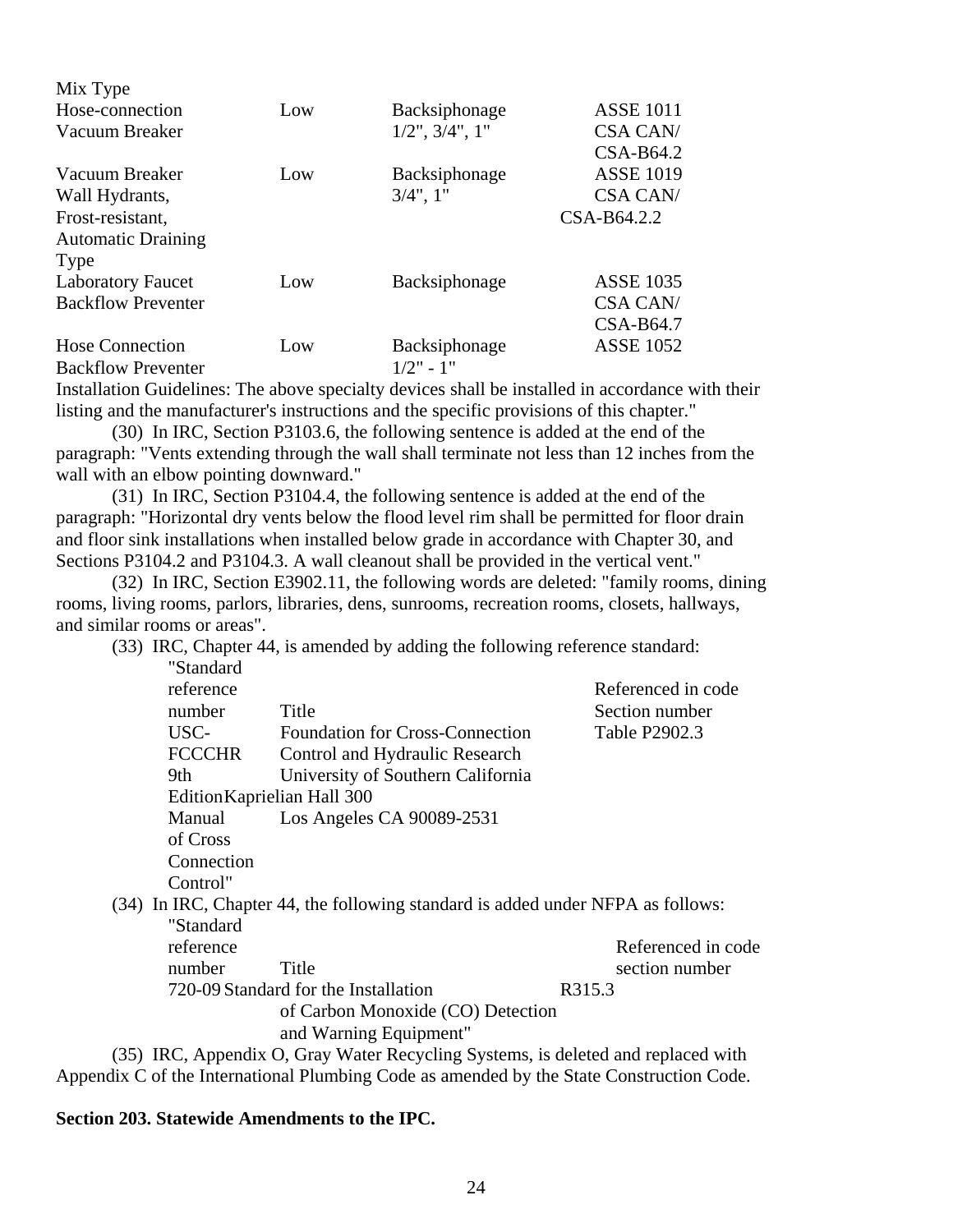The following are adopted as amendments to the IPC to be applicable statewide:

 (1) A new IPC, Section 101.2, is added as follows: "For clarification, the International Private Sewage Disposal Code is not part of the plumbing code even though it is in the same printed volume."

 (2) In IPC, Section 202, the definition for "Backflow Backpressure, Low Head" is deleted.

 (3) In IPC, Section 202, the following definition is added: "Certified Backflow Preventer Assembly Tester. A person who has shown competence to test Backflow prevention assemblies to the satisfaction of the authority having jurisdiction under Utah Code, Subsection 19-4-104(4)."

 (4) In IPC, Section 202, the definition for "Cross Connection" is deleted and replaced with the following: "Cross Connection. Any physical connection or potential connection or arrangement between two otherwise separate piping systems, one of which contains potable water and the other either water of unknown or questionable safety or steam, gas, or chemical, whereby there exists the possibility for flow from one system to the other, with the direction of flow depending on the pressure differential between the two systems (see "Backflow")."

 (5) In IPC, Section 202, the definition for "Potable Water" is deleted and replaced with the following: "Potable Water. Water free from impurities present in amounts sufficient to cause disease or harmful physiological effects and conforming to the Utah Code, Title 19, Chapters 4 and 5, and the regulations of the public health authority having jurisdiction."

 (6) In IPC, Table 303.4, the item listed as "Backflow prevention devises" is modified as follows:

(a) in the Third-Party Certified field, after the word "Required" add "See footnote 1";

 (b) in the Third-Party Tested field the following is added: "Required see footnote 1"; and

 (c) a new footnote 1 is added as follows: "1. Third party certification will consist of any combination of two certifications, laboratory or field. Acceptable third party laboratory certifying agencies are ASSE, IAPMO, and USC-FCCCHR. USC-FCCCHR currently provides the only field testing of backflow protection assemblies. Also see www.drinkingwater.utah.gov and Division of Drinking Water Rule, Utah Administrative Code, R309-305-6."

(7) IPC, Section 304.3, Meter Boxes, is deleted.

(8) IPC, Section 311.1, is deleted.

 (9) IPC, Sections 312.10 through 312.10.2, are deleted and replaced with the following: "312.10 Backflow assembly testing. The premise owner or his designee shall have backflow prevention assemblies operation tested at the time of installation, repair, and relocation and at least on an annual basis thereafter, or more frequently as required by the authority having jurisdiction. Testing shall be performed by a Certified Backflow Preventer Assembly Tester. The assemblies that are subject to this paragraph are the Spill Resistant Vacuum Breaker, the Pressure Vacuum Breaker Assembly, the Double Check Backflow Prevention Assembly, the Double Check Detector Assembly Backflow Preventer, the Reduced Pressure Principle Backflow Preventer, and Reduced Pressure Detector Assembly."

 (10) In IPC, Section 403.1, a new footnote g is added as follows: "FOOTNOTE: g. When provided, in public toilet facilities there shall be an equal number of diaper changing facilities in male toilet rooms and female toilet rooms."

 (11) A new IPC, Section 406.4, is added as follows: "406.4 Automatic clothes washer safe pans. Safe pans, when installed under automatic clothes washers, shall be installed in accordance with Section 504.7."

 (12) A new IPC, Section 412.5, is added as follows: "412.5 Public toilet rooms. All public toilet rooms shall be equipped with at least one floor drain."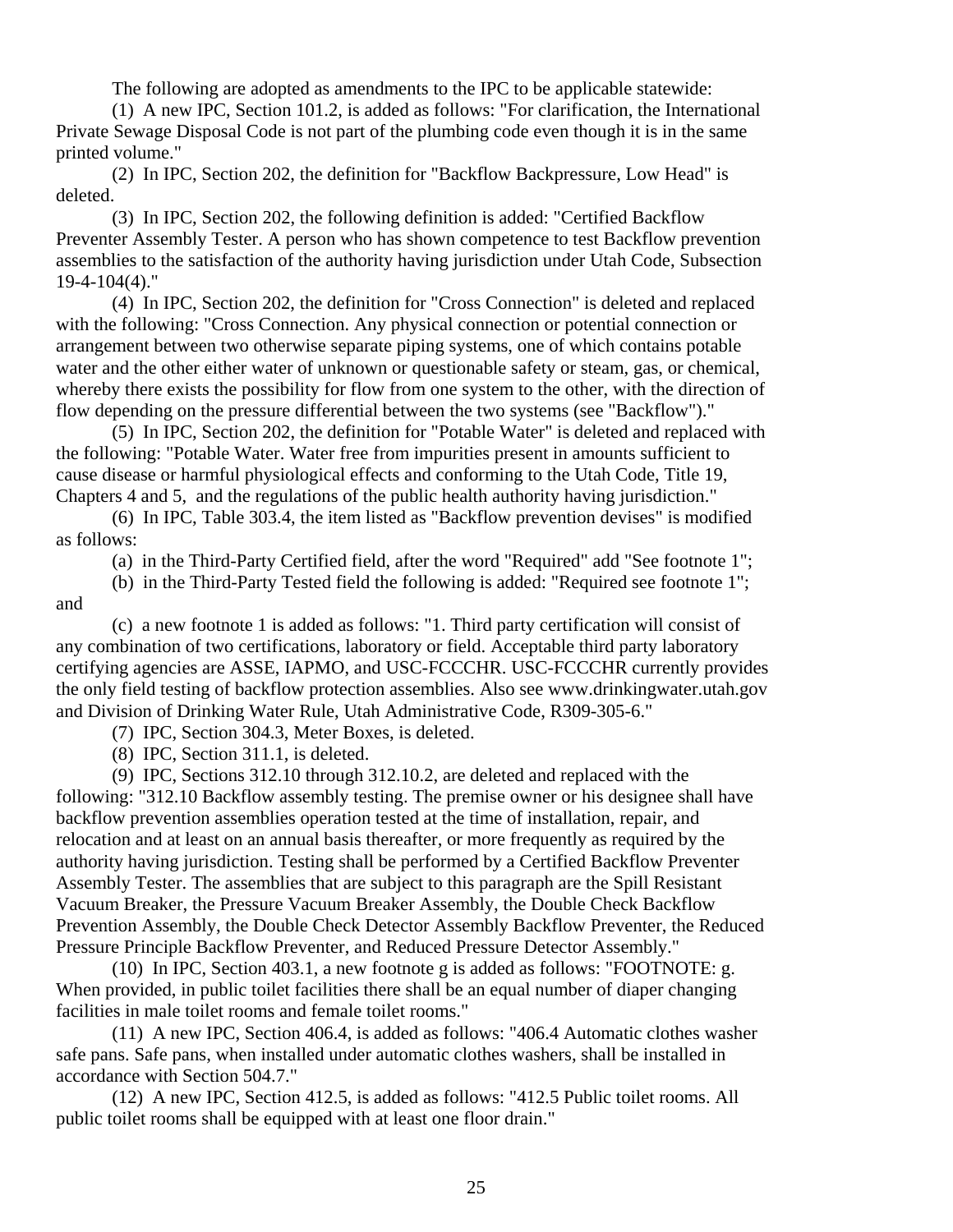(13) In IPC, Section 504.7.2, the following is added at the end of the section: "When permitted by the code official, the pan drain may be directly connected to a soil stack, waste stack, or branch drain. The pan drain shall be individually trapped and vented as required in Section 907.1. The pan drain shall not be directly or indirectly connected to any vent. The trap shall be provided with a trap primer conforming to ASSE 1018 or ASSE 1044."

 (14) A new IPC, Section 504.7.3, is added as follows: "504.7.3 Pan Designation. A water heater pan shall be considered an emergency receptor designated to receive the discharge of water from the water heater only and shall not receive the discharge from any other fixtures, devises or equipment."

 (15) IPC, Section 602.3, is deleted and replaced with the following: "602.3 Individual water supply. Where a potable public water supply is not available, individual sources of potable water supply shall be utilized provided that the source has been developed in accordance with Utah Code, Sections 73-3-1, 73-3-3, and 73-3-25, as administered by the Department of Natural Resources, Division of Water Rights. In addition, the quality of the water shall be approved by the local health department having jurisdiction. The source shall supply sufficient quantity of water to comply with the requirements of this chapter."

 (16) IPC, Sections 602.3.1, 602.3.2, 602.3.3, 602.3.4, 602.3.5, and 602.3.5.1, are deleted.

 (17) A new IPC, Section 604.4.1, is added as follows: "604.4.1 Manually operated metering faucets. Self closing or manually operated metering faucets shall provide a flow of water for at least 15 seconds without the need to reactivate the faucet."

 (18) IPC, Section 606.5, is deleted and replaced with the following: "606.5 Water pressure booster systems. Water pressure booster systems shall be provided as required by Section 606.5.1 through 606.5.11."

 (19) A new IPC, Section 606.5.11, is added as follows: "606.5.11 Prohibited installation. In no case shall a booster pump be allowed that will lower the pressure in the public main to less than 20 psi."

(20) IPC, Table 608.1, is deleted and replaced with the following:

"TABLE 608.1

|                      |         | <b>General Methods of Protection</b> |                              |
|----------------------|---------|--------------------------------------|------------------------------|
| Assembly             | Degree  | Application                          | <b>Installation Criteria</b> |
| (applicable)         | of      |                                      |                              |
| standard)            | Hazard  |                                      |                              |
| Reduced              | High or | Backpressure or                      | a. The bottom of each        |
| Pressure             | Low     | Backsiphonage                        | RP assembly shall            |
| Principle Backflow   |         | $1/2" - 16"$                         | be a minimum of 12           |
| Preventer (AWWA)     |         |                                      | inches above the             |
| C511, USC-FCCCHR,    |         |                                      | ground or floor.             |
| <b>ASSE 1013</b>     |         |                                      | b. RP assemblies shall       |
| CSA CNA/CSA-B64.4)   |         |                                      | NOT be installed in          |
| and Reduced Pressure |         |                                      | a pit.                       |
| Detector Assembly    |         |                                      | c. The relief valve on       |
| (ASSE 1047, USC-     |         |                                      | each RP assembly             |
| FCCCHR)              |         |                                      | shall not be directly        |
|                      |         |                                      | connected to any waste       |
|                      |         |                                      | disposal line, including     |
|                      |         |                                      | sanitary sewer, storm rains, |
|                      |         |                                      | or vents.                    |
|                      |         |                                      | d. The assembly shall be     |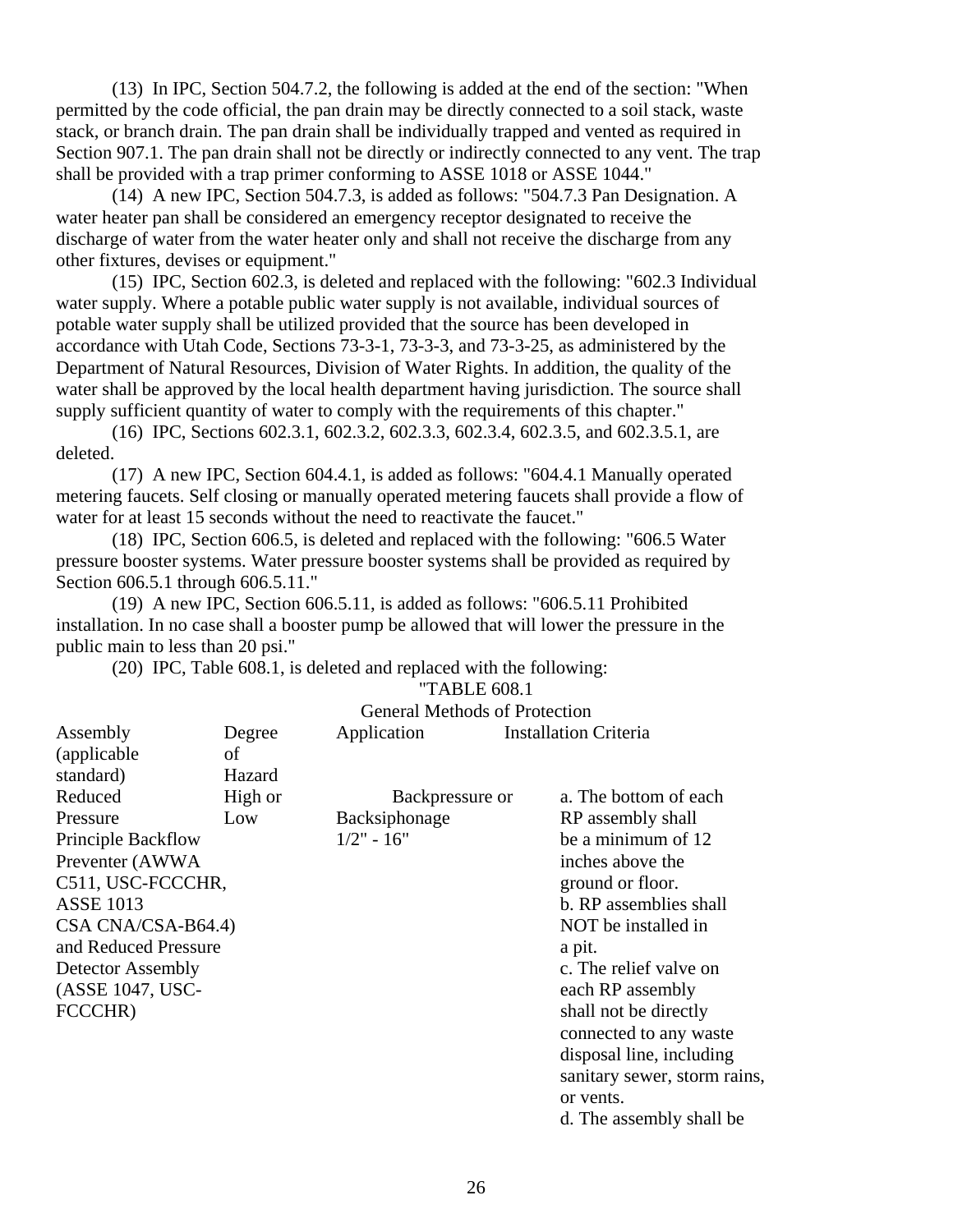|                                                                                                                                                                                  |                |                                  | installed in a horizontal<br>position only unless listed<br>or approved for vertical<br>installation.                                                                                                                                                                                                                                                              |
|----------------------------------------------------------------------------------------------------------------------------------------------------------------------------------|----------------|----------------------------------|--------------------------------------------------------------------------------------------------------------------------------------------------------------------------------------------------------------------------------------------------------------------------------------------------------------------------------------------------------------------|
| Double Check<br>pit,<br><b>Backflow</b>                                                                                                                                          | Low            | Backpressure or<br>Backsiphonage | a. If installed in a<br>the DC assembly                                                                                                                                                                                                                                                                                                                            |
| Prevention<br>Assembly<br>(AWWA C510,<br>USC-FCCCHR,<br><b>ASSE 1015)</b><br>Double Check<br><b>Detector Assembly</b><br><b>Backflow Preventer</b><br>(ASSE 1048,<br>USC-FCCCHR) |                | $1/2" - 16"$                     | shall be installed<br>with a minimum of<br>12 inches of<br>clearance between<br>all sides of the<br>vault including the<br>floor and roof or<br>ceiling with adequate<br>room for testing and<br>maintenance.<br>b. Shall be installed in a<br>horizontal position unless                                                                                          |
|                                                                                                                                                                                  |                |                                  | listed or approved for<br>vertical installation.                                                                                                                                                                                                                                                                                                                   |
| Pressure<br>Vacuum<br><b>Breaker</b><br>Assembly<br>(ASSE 1020,<br>USC-FCCCHR)                                                                                                   | High or<br>Low | Backsiphonage<br>$1/2" - 2"$     | a. Shall not be installed<br>in an area that could be<br>subjected to<br>backpressure or<br>back drainage<br>conditions.<br>b. Shall be installed a<br>minimum of 12 inches<br>above all downstream<br>piping and the highest point<br>c. Shall not be installed<br>below ground or in a vault<br>or pit.<br>d. Shall be installed in a<br>vertical position only. |
| Spill<br>Resistant<br>Vacuum<br><b>Breaker</b><br>(ASSE 1056,<br>USC-FCCCHR)                                                                                                     | High or<br>Low | Backsiphonage<br>$1/4" - 2"$     | a. Shall not be<br>installed in an<br>area that could<br>be subjected to<br>backpressure or<br>back drainage<br>conditions.<br>b. Shall be installed a<br>minimum of 12 inches<br>above all downstream<br>piping and the highest point<br>c. Shall not be installed<br>below ground or in a vault                                                                  |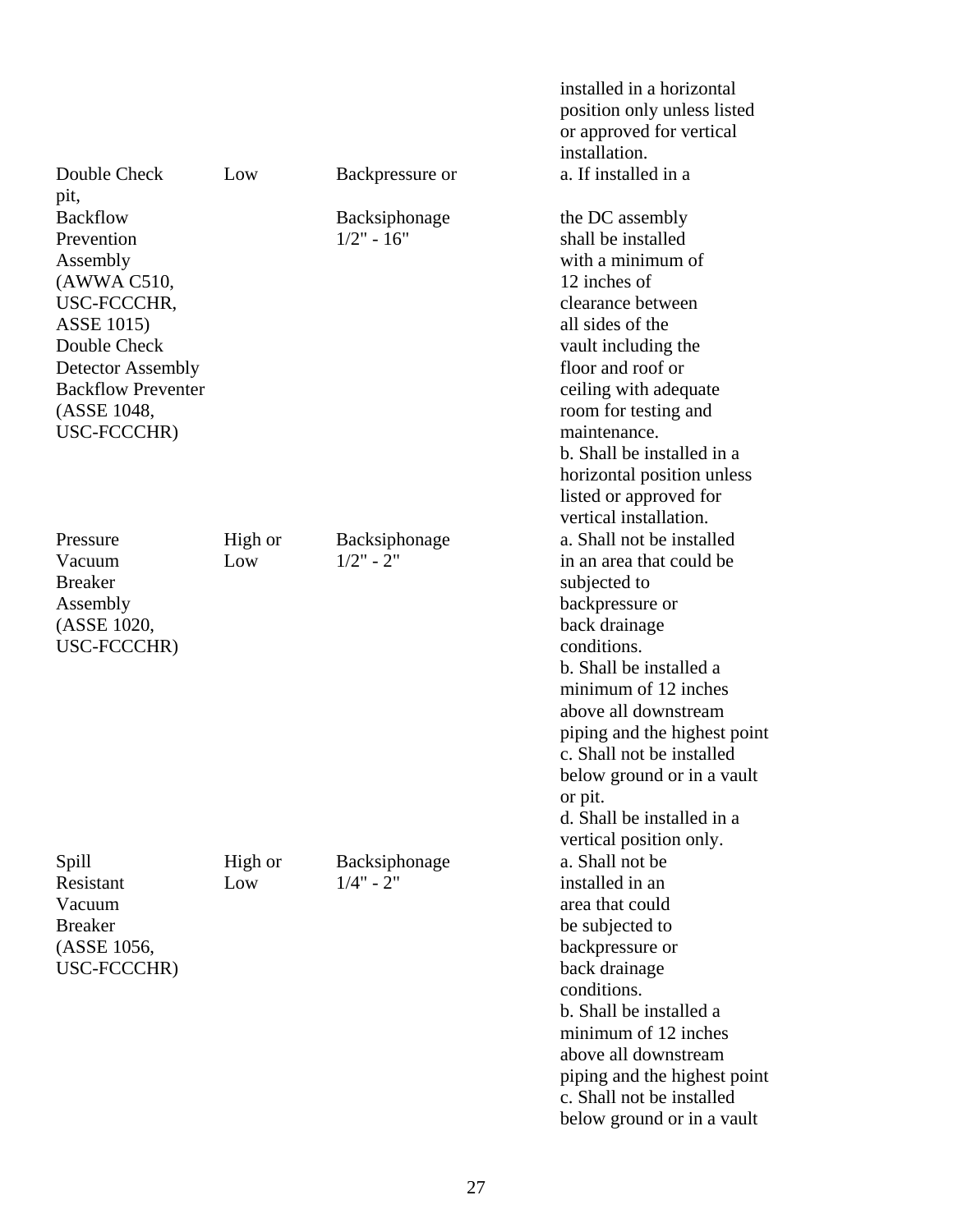| General<br>Installation<br>Criteria | or pit.<br>d. Shall be installed in a<br>vertical position only.<br>The assembly owner,<br>when necessary, shall<br>provide devices or<br>structures to facilitate<br>testing, repair, and/or<br>maintenance and to ensure<br>the safety of the backflow<br>technician.<br>Assemblies shall not be.<br>installed more than five feet<br>permanent platform is<br>installed.<br>The body of the assembly<br>shall not be closer than 12<br>inches, to any wall, ceiling<br>or encumbrance, and shall<br>be accessible for testing,<br>repair and/or maintenance.<br>In cold climates, assemblies<br>shall be protected from |
|-------------------------------------|----------------------------------------------------------------------------------------------------------------------------------------------------------------------------------------------------------------------------------------------------------------------------------------------------------------------------------------------------------------------------------------------------------------------------------------------------------------------------------------------------------------------------------------------------------------------------------------------------------------------------|
|                                     | freezing by a means<br>acceptable to the code                                                                                                                                                                                                                                                                                                                                                                                                                                                                                                                                                                              |
|                                     | official.<br>Assemblies shall be<br>maintained as an intact<br>assembly."                                                                                                                                                                                                                                                                                                                                                                                                                                                                                                                                                  |

(21) IPC, Table 608.1.1, is added as follows:

Installation

# "TABLE 608.1.1

|                                                                       | Specialty Backflow Devices for low hazard use only |                                                                                                                                    |                                            |
|-----------------------------------------------------------------------|----------------------------------------------------|------------------------------------------------------------------------------------------------------------------------------------|--------------------------------------------|
| Device                                                                | Degree of                                          | Application                                                                                                                        | Applicable                                 |
|                                                                       | Hazard                                             |                                                                                                                                    | Standard                                   |
| Air Gap                                                               | High or<br>Low                                     | Backsiphonage                                                                                                                      | See Table 608.15.1<br><b>ASME A112.1.2</b> |
| Antisiphon-type<br><b>Water Closet Flush</b><br><b>Tank Ball Cock</b> | Low                                                | Backsiphonage                                                                                                                      | <b>ASSE 1002</b><br>CSA CAN/<br>$CSA-B125$ |
| Atmospheric<br>Vacuum<br>USC-FCCCHR,                                  | High or<br>Low                                     | Backsiphonage<br>a. Shall not be                                                                                                   | <b>ASSE 1001</b>                           |
| <b>Breaker</b>                                                        |                                                    | installed in an<br>area that could be<br>subjected to<br>backpressure or back<br>drainage conditions.<br>b. Shall not be installed | <b>CSA</b><br>CAN/CSA-B64.1.1              |

# 28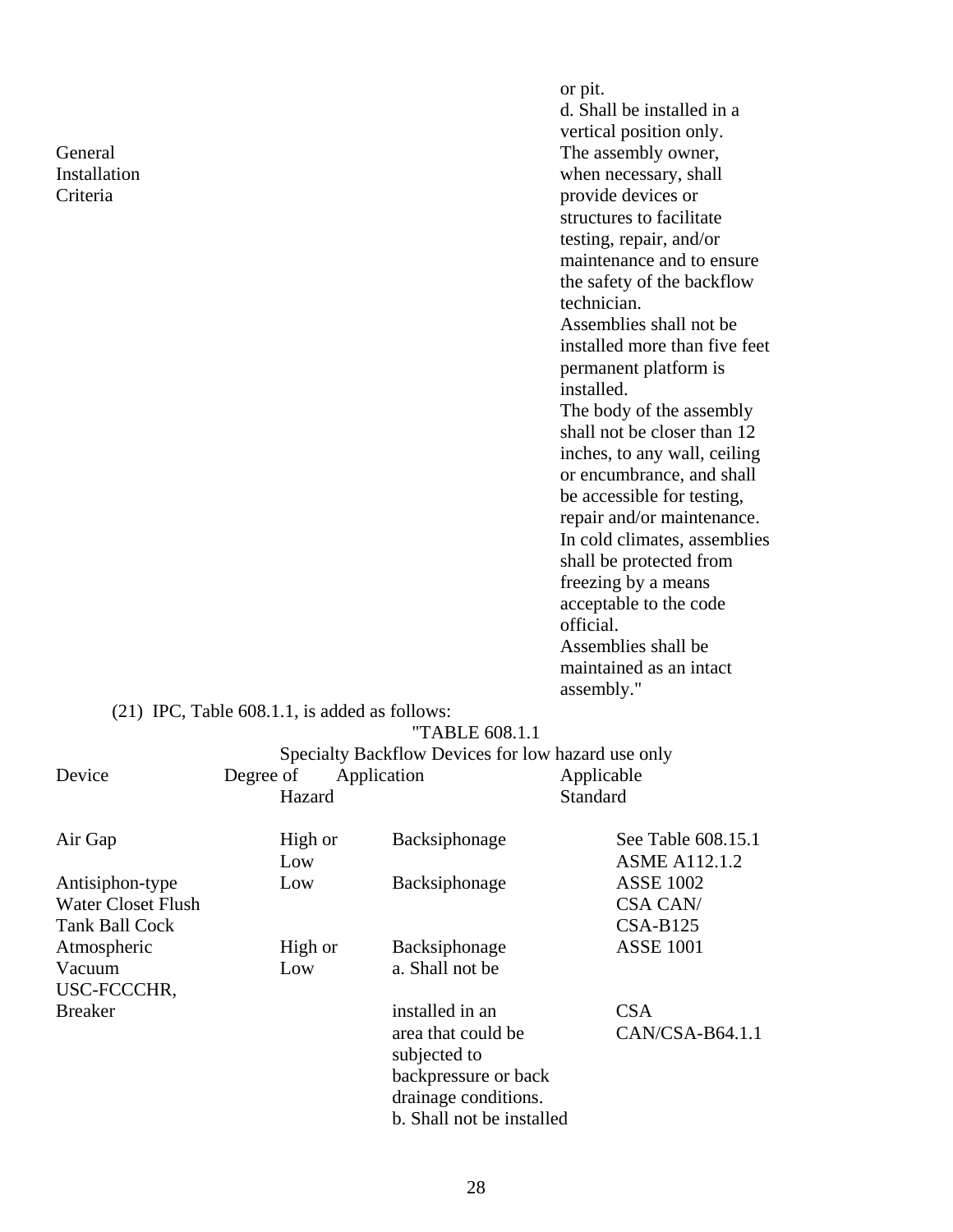|                            |               | where it may be subjected     |                  |
|----------------------------|---------------|-------------------------------|------------------|
|                            |               | to continuous pressure        |                  |
|                            |               | for more than 12 consecutive  |                  |
|                            |               | hours at any time.            |                  |
|                            |               | c. Shall be installed a       |                  |
|                            |               | minimum of six inches         |                  |
|                            |               | above all downstream piping   |                  |
|                            |               | and the highest point of use. |                  |
|                            |               | d. Shall be installed on the  |                  |
|                            |               | discharge (downstream) side   |                  |
|                            |               | of any valves.                |                  |
|                            |               | e. The AVB shall be installed |                  |
|                            |               | in a vertical position only.  |                  |
| Dual check valve           | Low           | Backsiphonage                 | <b>ASSE 1024</b> |
| <b>Backflow Preventer</b>  |               | or Backpressure               |                  |
|                            |               | $1/4" - 1"$                   |                  |
| <b>Backflow Preventer</b>  | Low           | Backsiphonage                 | <b>ASSE 1012</b> |
| with Intermediate          | Residential   | or Backpressure               | CSA CAN/         |
| Atmospheric Vent           | <b>Boiler</b> | $1/4" - 3/4"$                 | $CSA-B64.3$      |
| Dual check valve           | Low           | Backsiphonage                 | <b>ASSE 1022</b> |
| type Backflow              |               | or Backpressure               |                  |
| Preventer for              |               | $1/4" - 3/8"$                 |                  |
| <b>Carbonated Beverage</b> |               |                               |                  |
| Dispensers/Post            |               |                               |                  |
| Mix Type                   |               |                               |                  |
| Hose-connection            | Low           | Backsiphonage                 | <b>ASSE 1011</b> |
| Vacuum Breaker             |               | $1/2$ ", $3/4$ ", $1$ "       | CSA CAN/         |
|                            |               |                               | $CSA-B64.2$      |
| Vacuum Breaker             | Low           | Backsiphonage                 | <b>ASSE 1019</b> |
| Wall Hydrants,             |               | $3/4$ ", 1"                   | CSA CAN/         |
| Frost-resistant,           |               |                               | CSA-B64.2.2      |
| <b>Automatic Draining</b>  |               |                               |                  |
| Type                       |               |                               |                  |
| <b>Laboratory Faucet</b>   | Low           | Backsiphonage                 | <b>ASSE 1035</b> |
| <b>Backflow Preventer</b>  |               |                               | CSA CAN/         |
|                            |               |                               | $CSA-B64.7$      |
| <b>Hose Connection</b>     | Low           | Backsiphonage                 | <b>ASSE 1052</b> |
| <b>Backflow Preventer</b>  |               | $1/2" - 1"$                   |                  |

Installation Guidelines: The above specialty devices shall be installed in accordance with their listing and the manufacturer's instructions and the specific provisions of this chapter."

 (22) In IPC, Section 608.6, the following sentence is added at the end of the paragraph: "Any connection between potable water piping and sewer-connected waste shall be protected by an air gap."

(23) IPC, Section 608.7, is deleted.

 (24) In IPC, Section 608.11, the following sentence is added at the end of the paragraph: "The coating and installation shall conform to NSF Standard 61 and application of the coating shall comply with the manufacturer's instructions."

 (25) IPC, Section 608.13.3, is deleted and replaced with the following: "608.13.3 Backflow preventer with intermediate atmospheric vent. Backflow preventers with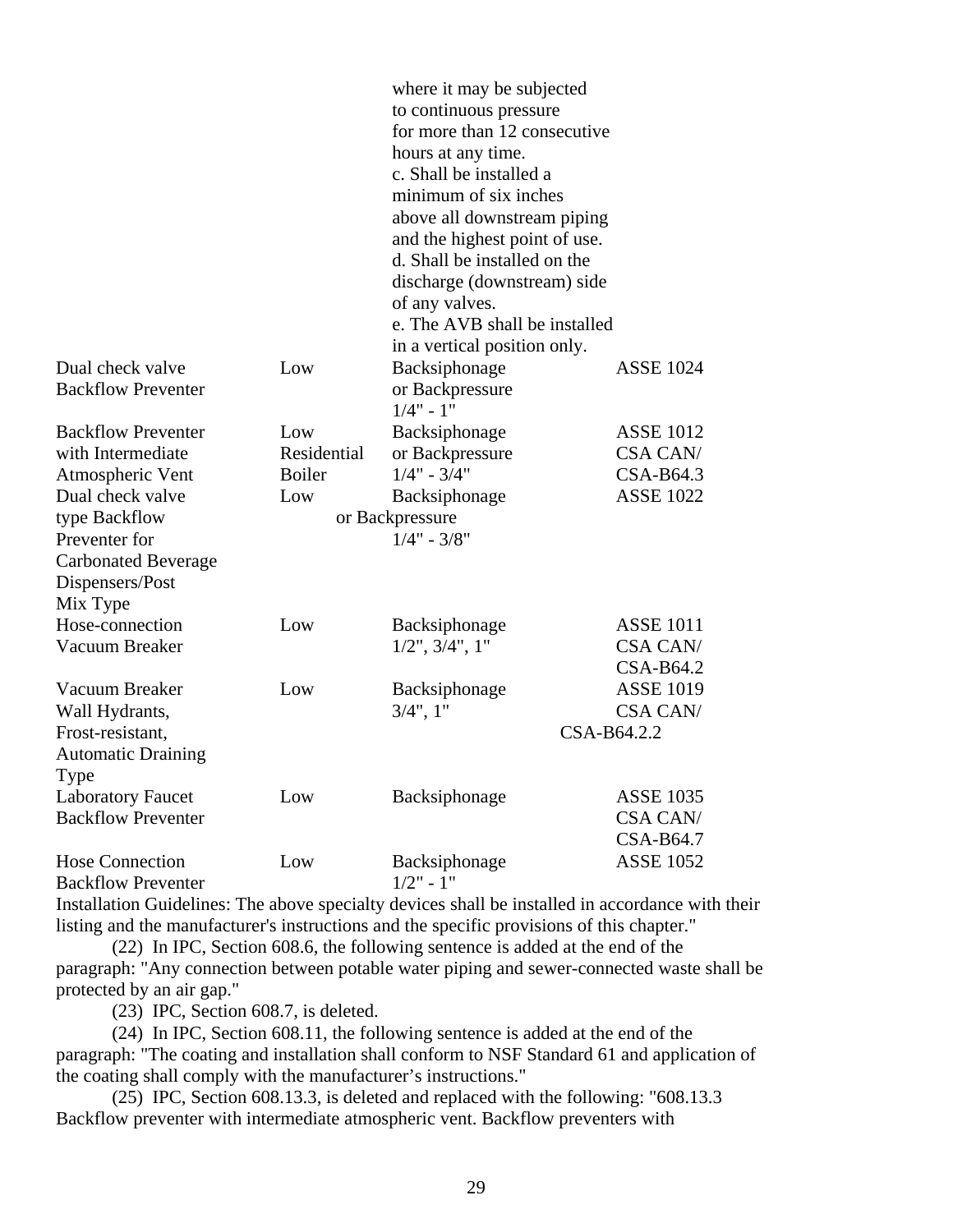intermediate atmospheric vents shall conform to ASSE 1012 or CAS CAN/CAS-B64.3. These devices shall be permitted to be installed on residential boilers only, without chemical treatment, where subject to continuous pressure conditions. The relief opening shall discharge by air gap and shall be prevented from being submerged."

- (26) IPC, Section 608.13.4, is deleted.
- (27) IPC, Section 608.13.9, is deleted.

 (28) IPC, Section 608.15.3, is deleted and replaced with the following: "608.15.3 Protection by a backflow preventer with intermediate atmospheric vent. Connections to residential boilers only, without chemical treatment, shall be protected by a backflow preventer with an intermediate atmospheric vent."

 (29) IPC, Section 608.15.4, is deleted and replaced with the following: "608.15.4 Protection by a vacuum breaker. Openings and outlets shall be protected by atmospheric-type or pressure-type vacuum breakers. The critical level of the atmospheric vacuum breaker shall be set a minimum of 6 inches (152 mm) above the flood level rim of the fixture or device. The critical level of the pressure vacuum breaker shall be set a minimum of 12 inches (304 mm) above the flood level rim of the fixture or device. Fill valves shall be set in accordance with Section 425.3.1. Vacuum breakers shall not be installed under exhaust hoods or similar locations that will contain toxic fumes or vapors. Pipe-applied vacuum breakers shall be installed not less than 6 inches (152 mm) above the flood level rim of the fixture, receptor, or device served. No valves shall be installed downstream of the atmospheric vacuum breaker."

 (30) In IPC, Section 608.15.4.2, the following is added after the first sentence: "Add-on-backflow prevention devices shall be non-removable. In climates where freezing temperatures occur, a listed self-draining frost proof hose bibb with an integral backflow preventer shall be used."

 (31) In IPC, Section 608.16.2, the first sentence of the paragraph is deleted and replaced as follows: "608.16.2 Connections to boilers. The potable water supply to the residential boiler only, without chemical treatment, shall be equipped with a backflow preventer with an intermediate atmospheric vent complying with ASSE 1012 or CSA CAN/CSA B64.3."

 (32) IPC, Section 608.16.3, is deleted and replaced with the following: "608.16.3 Heat exchangers. Heat exchangers shall be separated from potable water by double-wall construction. An air gap open to the atmosphere shall be provided between the two walls. Exceptions:

1. Single wall heat exchangers shall be permitted when all of the following conditions are met: a. It utilizes a heat transfer medium of potable water or contains only substances which are recognized as safe by the United States Food and Drug Administration (FDA);

b. The pressure of the heat transfer medium is maintained less than the normal minimum operating pressure of the potable water system; and

c. The equipment is permanently labeled to indicate only additives recognized as safe by the FDA shall be used.

2. Steam systems that comply with paragraph 1 above.

3. Approved listed electrical drinking water coolers."

 (33) In IPC, Section 608.16.4.1, a new exception is added as follows: "Exception: All class 1 and 2 systems containing chemical additives consisting of strictly glycerine (C.P. or U.S.P. 96.5 percent grade) or propylene glycol shall be protected against backflow with a double check valve assembly. Such systems shall include written certification of the chemical additives at the time of original installation and service or maintenance."

 (34) IPC, Section 608.16.7, is deleted and replaced with the following: "608.16.7 Chemical dispensers. Where chemical dispensers connect to the water distribution system, the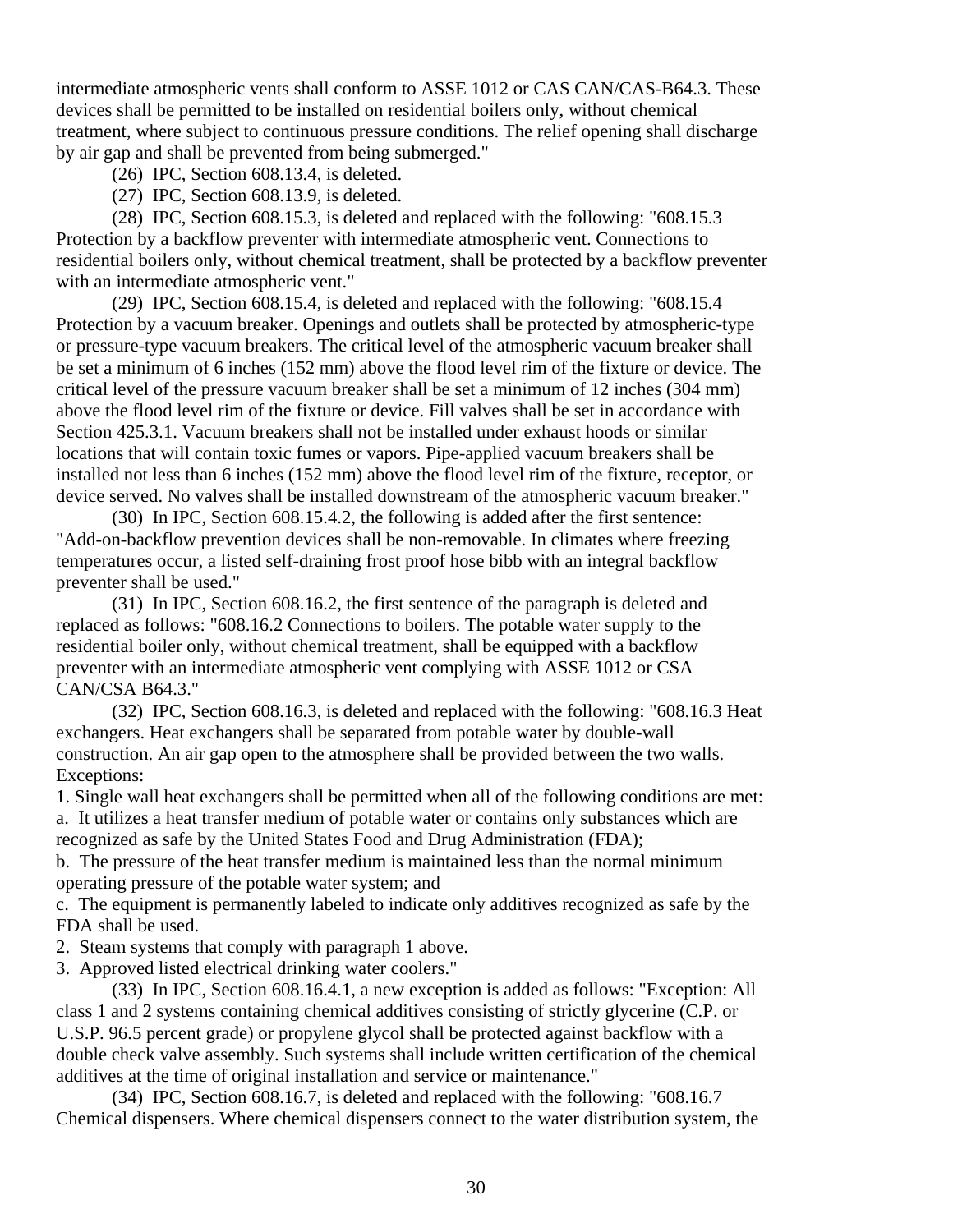water supply system shall be protected against backflow in accordance with Section 608.13.1, Section 608.13.2, Section 608.13.5, Section 608.13.6 or Section 608.13.8."

 (35) IPC, Section 608.16.8, is deleted and replaced with the following: "608.16.8 Portable cleaning equipment. Where the portable cleaning equipment connects to the water distribution system, the water supply system shall be protected against backflow in accordance with Section 608.13.1, Section 608.13.2 or Section 608.13.8."

 (36) A new IPC, Section 608.16.11, is added as follows: "608.16.11 Automatic and coin operated car washes. The water supply to an automatic or coin operated car wash shall be protected in accordance with Section 608.13.1 or Section 608.13.2."

(37) IPC, Section 608.17, is deleted.

 (38) IPC, Section 701.2, is deleted and replaced with the following: "701.2 Sewer required. Every building in which plumbing fixtures are installed and all premises having drainage piping shall be connected to a public sewer where the sewer is within 300 feet of the property line in accordance with Utah Code, Section 10-8-38; or an approved private sewage disposal system in accordance with Utah Administrative Code, Rule R317-4, as administered by the Department of Environmental Quality, Division of Water Quality."

 (39) IPC, Section 901.3, is deleted and replaced with the following: "901.3 Chemical waste vent system. The vent system for a chemical waste system shall be independent of the sanitary vent system and shall terminate separately through the roof to the open air or to an air admittance valve provided at least one chemical waste vent in the system terminates separately through the roof to the open air."

 (40) In IPC, Section 904.1, when the number of inches is to be specified, "12 inches (304.8mm)" is inserted.

 (41) In IPC, Section 904.6, the following sentence is added at the end of the paragraph: "Vents extending through the wall shall terminate not less than 12 inches from the wall with an elbow pointing downward."

 (42) In IPC, Section 905.4, the following sentence is added at the end of the paragraph: "Horizontal dry vents below the flood level rim shall be permitted for floor drain and floor sink installations when installed in accordance with Sections 702.2, 905.2 and 905.3 and provided with a wall clean out."

 (43) In IPC, Section 917.8, a new exception is added as follows: "Exception: Air admittance valves shall be permitted in non-neutralized special waste systems provided that they conform to the requirements in Sections 901.3 and 702.5, are tested to ASTM F1412, and are certified by ANSI/ASSE."

 (44) In IPC, Section 1002.4, the following is added at the end of the paragraph: "Approved Means of Maintaining Trap Seals. Approved means of maintaining trap seals include the following, but are not limited to the methods cited:

- (a) Listed Trap Seal Primer
- (b) A hose bibb or bibbs within the same room

(c) Drainage from an untrapped lavatory discharging to the tailpiece of those fixture traps which require priming. All fixtures shall be in the same room and on the same floor level as the trap primer

(d) Barrier type floor drain trap seal protection device meeting ASSE Standard 1072

(e) Deep seal p-trap"

 (45) IPC, Section 1104.2, is deleted and replaced with the following: "1104.2 Combining storm and sanitary drainage prohibited. The combining of sanitary and storm drainage systems is prohibited."

(46) IPC, Section 1108, is deleted.

(47) In IPC, Chapter 14, the following referenced standard is added under ASSE: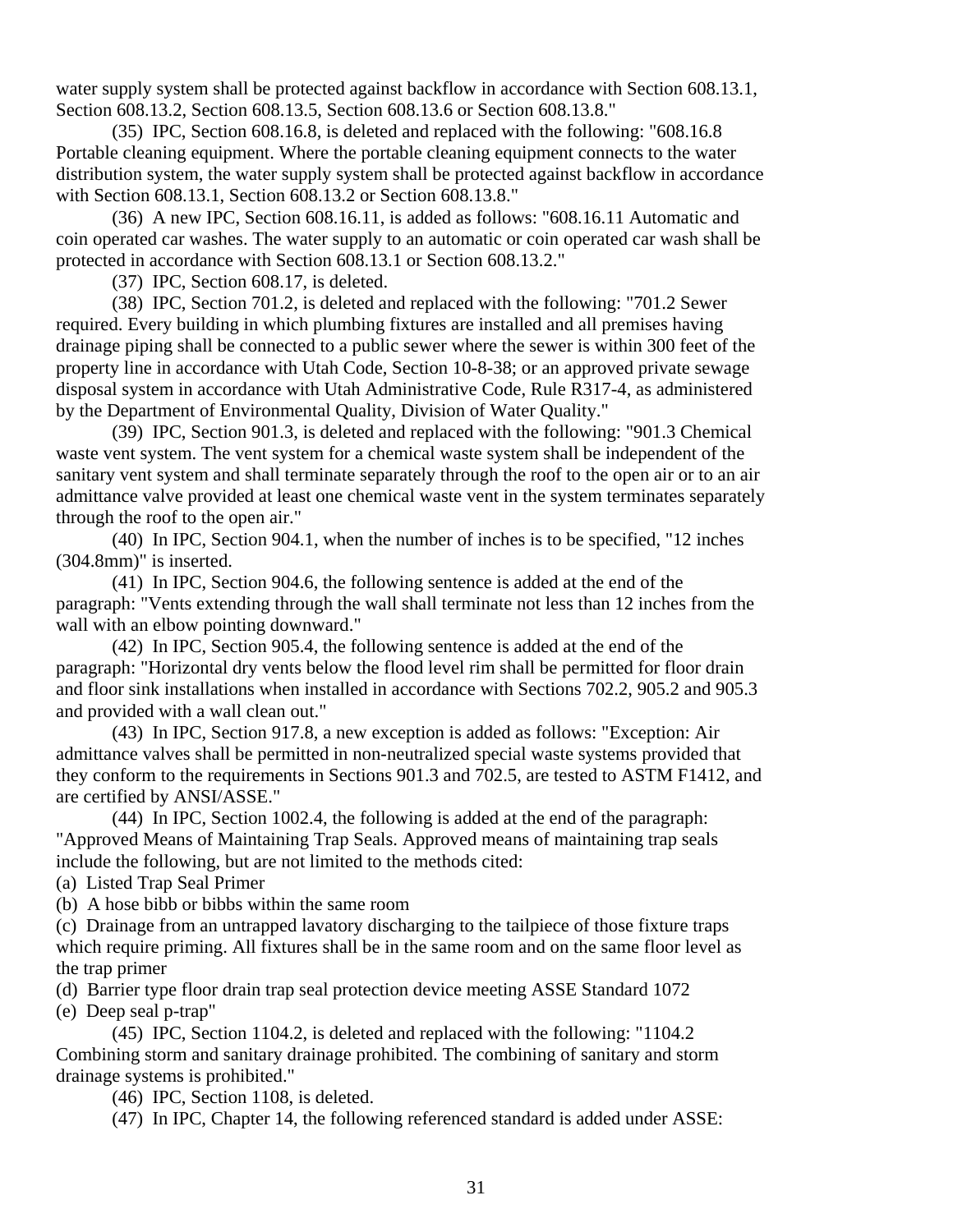| "Standard     |                                                                      |                    |
|---------------|----------------------------------------------------------------------|--------------------|
| reference     |                                                                      | Referenced in code |
| number        | Title                                                                | section number     |
| 1072-2007     | Performance Requirements for                                         | 1004.2             |
|               | Barrier Type Floor Drain Trap                                        |                    |
|               | <b>Seal Protection Devices"</b>                                      |                    |
|               | (48) In IPC, Chapter 14, the following referenced standard is added: |                    |
| "Standard     |                                                                      |                    |
| reference     |                                                                      | Referenced in code |
| number        | Title                                                                | section number     |
| USC-          | <b>Foundation for Cross-Connection</b>                               | Table 608.1        |
| <b>FCCCHR</b> | Control and Hydraulic Research                                       |                    |
| 9th Edition   | University of Southern California                                    |                    |
| Manual of     | Kaprielian Hall 300                                                  |                    |
| Cross         | Los Angeles CA 90089-2531                                            |                    |
| Connection    |                                                                      |                    |
| Control"      |                                                                      |                    |

 (49) IPC, Appendix C, is deleted and replaced with the following Appendix C, Gray Water Recycling Systems, which may be adopted by local jurisdictions only as provided under the State Construction Code: "Appendix C Gray Water Recycling Systems Note: Section 301.3 of this code requires all plumbing fixtures that receive water or waste to

discharge to the sanitary drainage system of the structure. In order to allow for the utilization of a gray water system, Section 301.3 should be revised to read as follows:

In jurisdictions which have adopted this Appendix C as amended as a local amendment as provided herein, Section 301.3 of the IPC is deleted and replaced with the following:

301.3 Connections to drainage system. All plumbing fixtures, drains, appurtenances, and appliances used to receive or discharge liquid wastes or sewage shall be directly connected to the sanitary drainage system of the building or premises, in accordance with the requirements of this code. This section shall not be construed to prevent indirect waste systems required by Chapter 8.

Exception: Bathtubs, showers, lavatories, clothes washers, laundry trays, and approved clear water wastes shall not be required to discharge to the sanitary drainage system where such fixtures discharge to an approved gray water system for flushing of water closets and urinals or for subsurface landscape irrigation.

SECTION C101 GENERAL

C101.1 Scope. The provisions of this appendix shall govern the materials, design, construction, and installation of gray water systems for flushing of water closets and urinals (see Figure 2).

C101.2 Recording. The existence of a gray water recycling system shall be recorded on the deed of ownership for that property.

C101.3 Definition. The following term shall have the meaning shown herein.

GRAY WATER. Waste discharged from lavatories, bathtubs, showers, clothes washers, laundry trays, and clear water wastes which have a pH of 6.0 to 9.0; are non-flammable; non-combustible; without objectionable odors; non-highly pigmented; and will not interfere with the operation of the sewer treatment facility.

C101.4 Permits. Permits shall be required in accordance with Section 106 and may also be required by the local health department.

C101.5 Installation. In addition to the provisions of Section C101, systems for flushing of water closets and urinals shall comply with Section C102. Except as provided for in Appendix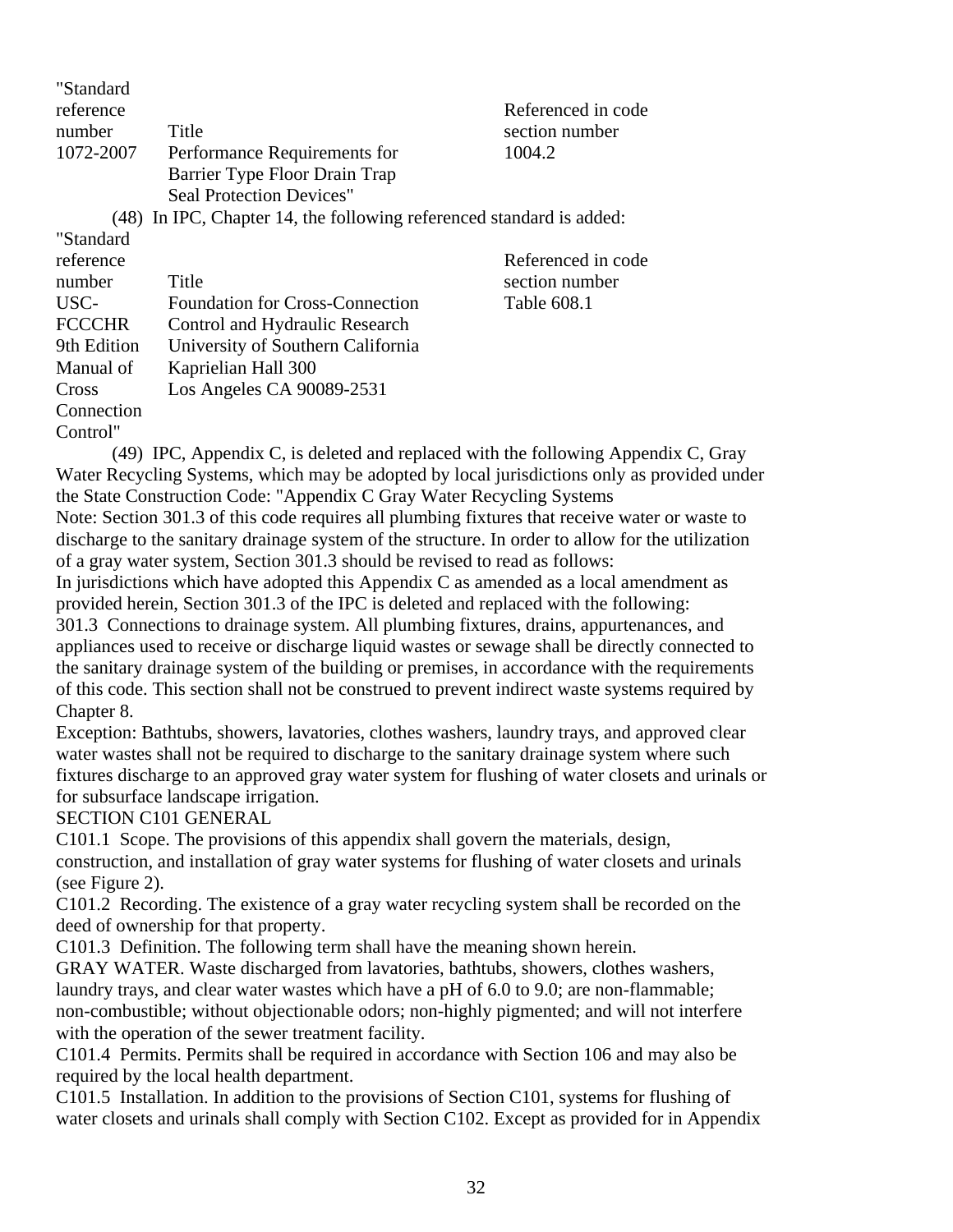C, all systems shall comply with the provisions of the International Plumbing Code. C101.6 Materials. Above-ground drain, waste, and vent piping for gray water systems shall conform to one of the standards listed in Table 702.1. Gray water underground building drainage and vent pipe shall conform to one of the standards listed in Table 702.2. C101.7 Tests. Drain, waste, and vent piping for gray water systems shall be tested in accordance with Section 312.

C101.8 Inspections. Gray water systems shall be inspected in accordance with Section 107. C101.9 Potable water connections. The potable water supply to any building utilizing a gray water recycling system shall be protected against backflow by a reduced pressure principle backflow preventer installed in accordance with this Code.

C101.10 Waste water connections. Gray water recycling systems shall receive only the waste discharge of bathtubs, showers, lavatories, clothes washers, or laundry trays, and other clear water wastes which have a pH of 6.0 to 9.0; are non-flammable; non-combustible; without objectionable odors; non-highly pigmented; and will not interfere with the operation of the sewer treatment facility.

C101.11 Collection reservoir. Gray water shall be collected in an approved reservoir constructed of durable, nonabsorbent, and corrosion-resistant materials. The reservoir shall be a closed and gas-tight vessel. Access openings shall be provided to allow inspection and cleaning of the reservoir interior.

C101.12 Filtration. Gray water entering the reservoir shall pass through an approved cartridge filter having a design flow rate of less than 0.375 gallons per minute per square foot of effective filter area, or a sand or diatomaceous earth filter designed to handle the anticipated volume of water.

C101.12.1 Required valve. A full-open valve shall be installed downstream of the last fixture connection to the gray water discharge pipe before entering the required filter.

C101.13 Overflow. The collection reservoir shall be equipped with an overflow pipe having the same or larger diameter as the influent pipe for the gray water. The overflow pipe shall be trapped and indirectly connected to the sanitary drainage system.

C101.14 Drain. A drain shall be located at the lowest point of the collection reservoir and shall be indirectly connected to the sanitary drainage system. The drain shall be the same diameter as the overflow pipe required in Section C101.12.

C101.15 Vent required. The reservoir shall be provided with a vent sized in accordance with Chapter 9 and based on the diameter of the reservoir influent pipe.

SECTION C102 SYSTEMS FOR FLUSHING WATER CLOSETS AND URINALS

C102.1 Collection reservoir. The holding capacity of the reservoir shall be a minimum of twice the volume of water required to meet the daily flushing requirements of the fixtures supplied with gray water, but not less than 50 gallons (189 L). The reservoir shall be sized to limit the retention time of gray water to a maximum of 72 hours.

C102.2 Disinfection. Gray water shall be disinfected by an approved method that employs one or more disinfectants such as chlorine, iodine, or ozone that is recommended for use with the pipes, fittings, and equipment by the manufacturer of the pipe, fittings, and equipment. A minimum of 1ppm residual free chlorine shall be maintained in the gray water recycling system reservoir.

C102.3 Makeup water. Potable water shall be supplied as a source of makeup water for the gray water system. The potable water supply shall be protected against backflow by a reduced pressure principle backflow preventer installed in accordance with this Code. There shall be a full-open valve located on the makeup water supply line to the collection reservoir.

C102.4 Coloring. The gray water shall be dyed blue or green with a food grade vegetable dye before such water is supplied to the fixtures.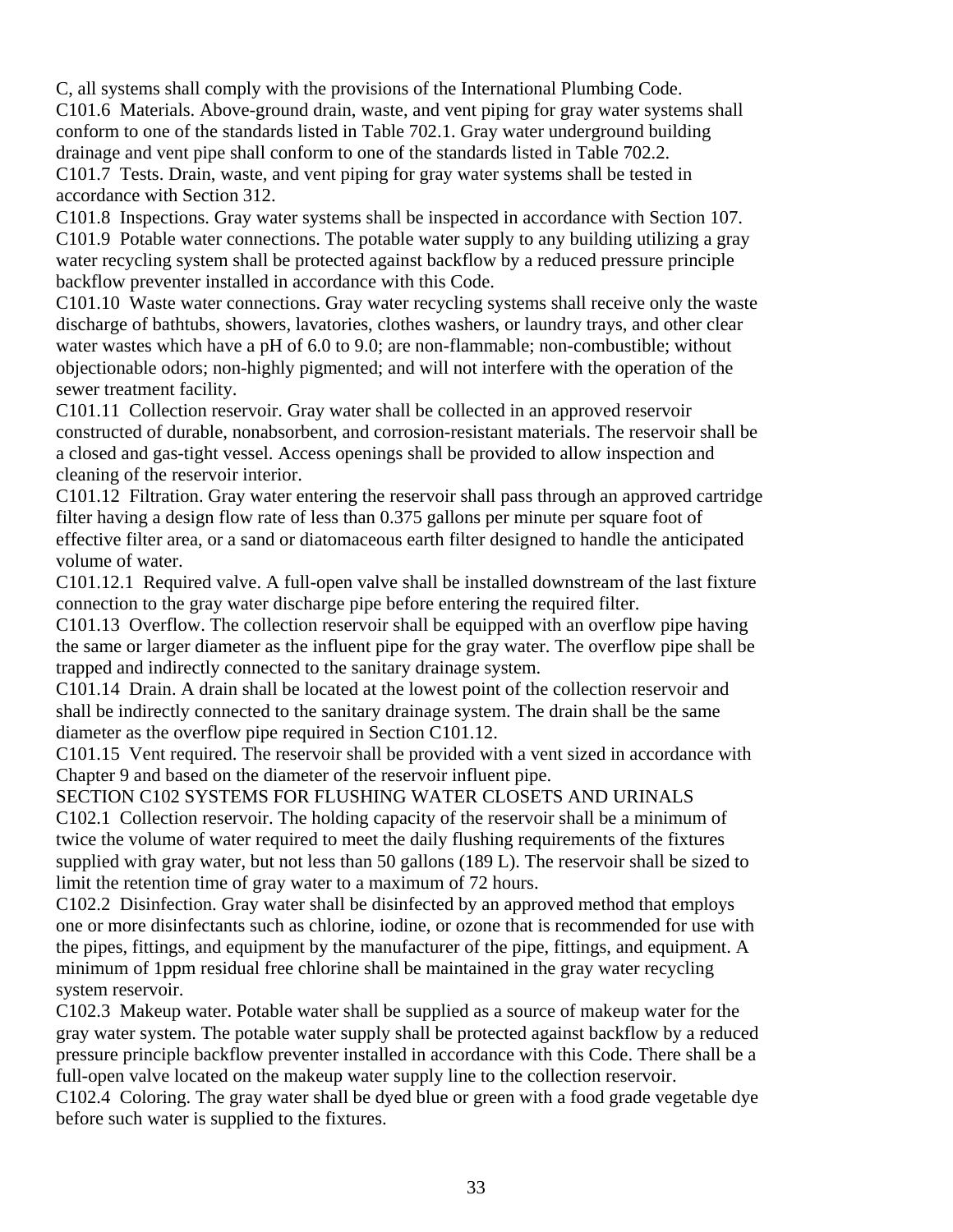C102.5 Materials. Distribution piping shall conform to one of the standards listed in Table 605.4.

C102.6 Identification. Distribution piping and reservoirs shall be identified as containing nonpotable water. Piping identification shall be in accordance with Section 608.8. SECTION C103 SUBSURFACE LANDSCAPE IRRIGATION SYSTEMS C103.1 Gray water recycling systems utilized for subsurface irrigation for single family residences shall comply with the requirements of Utah Administrative Code, R317-401, Gray Water Systems. Gray water recycling systems utilized for subsurface irrigation for other occupancies shall comply with Utah Administrative Code, R317-3 Design Requirements for Wastewater Collection, Treatment and Disposal Systems, and Utah Administrative Code, R317-4, Onsite Wastewater Systems."

# **Section 204. Statewide Amendments to the IMC.**

The following are adopted as amendments to the IMC to be applicable statewide:

 (1) In IMC, Section 403, a new Section 403.8 is added as follows: "Retrospective effect. Removal, alteration, or abandonment shall not be required, and continued use and maintenance shall be allowed, for a ventilation system within an existing installation that complies with the requirements of this Section 403 regardless of whether the ventilation system satisfied the minimum ventilation rate requirements of prior law."

(2) IMC, Section 1101.10, is deleted.

## **Section 205. Statewide Amendments to the IFGC.**

The following are adopted as amendments to the IFGC to be applicable statewide:

 (1) In IFGC, Chapter 4, Section 401, General, a new section IFGC, Section 401.9, is added as follows: "401.9 Meter protection. Fuel gas services shall be in an approved location and/or provided with structures designed to protect the fuel gas meter and surrounding piping from physical damage, including falling, moving, or migrating ice and snow. If an added structure is used, it must still provide access for service and comply with the IBC or the IRC."

#### **Section 206. Statewide Amendments to the NEC.**

The following are adopted as amendments to the NEC to be applicable statewide:

 (1) During the period of time when the adopted IRC has not yet incorporated the latest residential electrical provisions contained in the adopted NEC, the IRC provisions shall prevail as the adopted residential electrical standards applicable to installations applicable under the IRC. All other installations shall comply with the adopted NEC.

 (2) In NEC, Section 310.15(B)(6), the second sentence is deleted and replaced with the following: "For application of this section, the main power feeder shall be the feeder(s) between the main disconnect and the panelboard(s)."

 (3) In NEC, Section 338.10(B)(4)(a), the following words are added at the end of the first sentence after Section 334: "excluding Section 334.80."

# **Section 207. Statewide Amendments to the IECC.**

The following are adopted as amendments to the IECC to be applicable statewide:

 (1) In IECC, Section 504.4, a new exception is added as follows: "Exception: Heat traps, other than the arrangement of piping and fittings, shall be prohibited unless a means of controlling thermal expansion can be ensured as required in the IPC Section 607.3."

## **Section 208. Installation and Safety Requirements for Mobile Homes Built Prior to June 15, 1976.**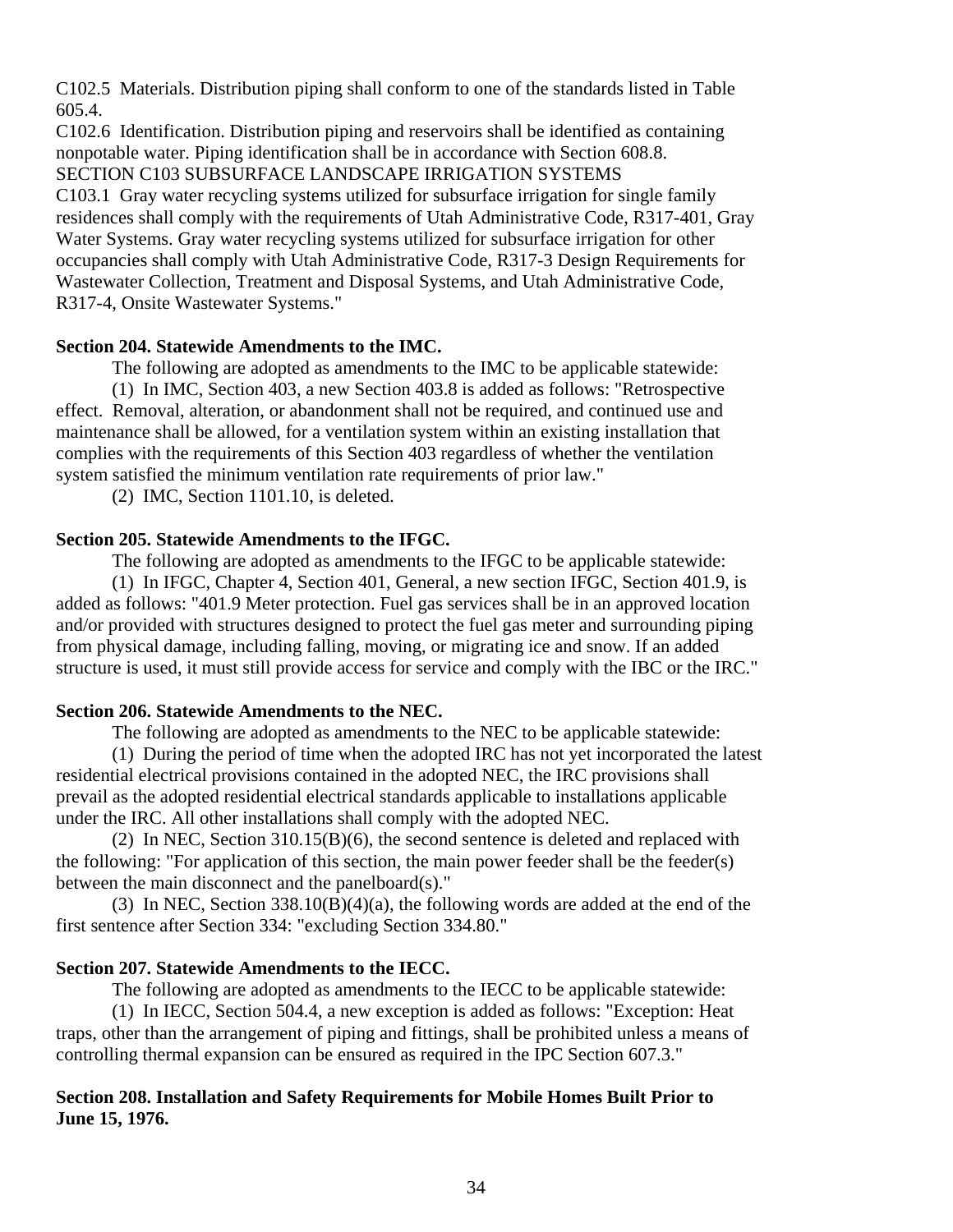(1) Mobile homes built prior to June 15, 1976 which are subject to relocation, building alteration, remodeling, or rehabilitation shall comply with the following:

(a) Related to exits and egress windows:

 (i) Egress windows. The home has at least one egress window in each bedroom, or a window that meets the minimum specifications of the U.S. Department of Housing and Urban Development's (HUD) Manufactured Homes Construction and Safety Standards (MHCSS) program as set forth in 24 C.F.R. Parts 3280 and 3283, MHCSS 3280.106 and 3280.404 for manufactured homes. These standards require the window to be at least 22 inches in the horizontal or vertical position in its least dimension and at least five square feet in area. The bottom of the window opening shall be no more than 36 inches above the floor, and the locks and latches and any window screen or storm window devices that need to be operated to permit exiting shall not be located more than 54 inches above the finished floor.

 (ii) Exits. The home is required to have two exterior exit doors, located remotely from each other, as required in MHCSS 3280.105. This standard requires that single-section homes have the doors no less than 12 feet, center-to-center, from each other, and multisection home doors no less than 20 feet center-to-center from each other when measured in a straight line, regardless of the length of the path of travel between the doors. One of the required exit doors must be accessible from the doorway of each bedroom and no more than 35 feet away from any bedroom doorway. An exterior swing door shall have a 28-inch-wide by 74-inch-high clear opening and sliding glass doors shall have a 28-inch-wide by 72-inch-high clear opening. Each exterior door other than screen/storm doors shall have a key-operated lock that has a passage latch; locks shall not require the use of a key or special tool for operation from the inside of the home.

(b) Related to flame spread:

 (i) Walls, ceilings, and doors. Walls and ceilings adjacent to or enclosing a furnace or water heater shall have an interior finish with a flame-spread rating not exceeding 25. Sealants and other trim materials two inches or less in width used to finish adjacent surfaces within these spaces are exempt from this provision, provided all joints are supported by framing members or materials with a flame spread rating of 25 or less. Combustible doors providing interior or exterior access to furnace and water heater spaces shall be covered with materials of limited combustibility (i.e., 5/16-inch gypsum board, etc.), with the surface allowed to be interrupted for louvers ventilating the space. However, the louvers shall not be of materials of greater combustibility than the door itself (i.e., plastic louvers on a wooden door). Reference MHCSS 3280.203.

 (ii) Exposed interior finishes. Exposed interior finishes adjacent to the cooking range (surfaces include vertical surfaces between the range top and overhead cabinets, the ceiling, or both) shall have a flame-spread rating not exceeding 50, as required by MHCSS 3280.203. Backsplashes not exceeding six inches in height are exempted. Ranges shall have a vertical clearance above the cooking top of not less than 24 inches to the bottom of combustible cabinets, as required by MHCSS 3280.204(e).

(c) Related to smoke detectors:

 (i) Location. A smoke detector shall be installed on any ceiling or wall in the hallway or space communicating with each bedroom area between the living area and the first bedroom door, unless a door separates the living area from that bedroom area, in which case the detector shall be installed on the living-area side, as close to the door as practicable, as required by MHCSS 3280.208. Homes with bedroom areas separated by anyone or combination of common-use areas such as a kitchen, dining room, living room, or family room (but not a bathroom or utility room) shall be required to have one detector for each bedroom area. When located in the hallways, the detector shall be between the return air intake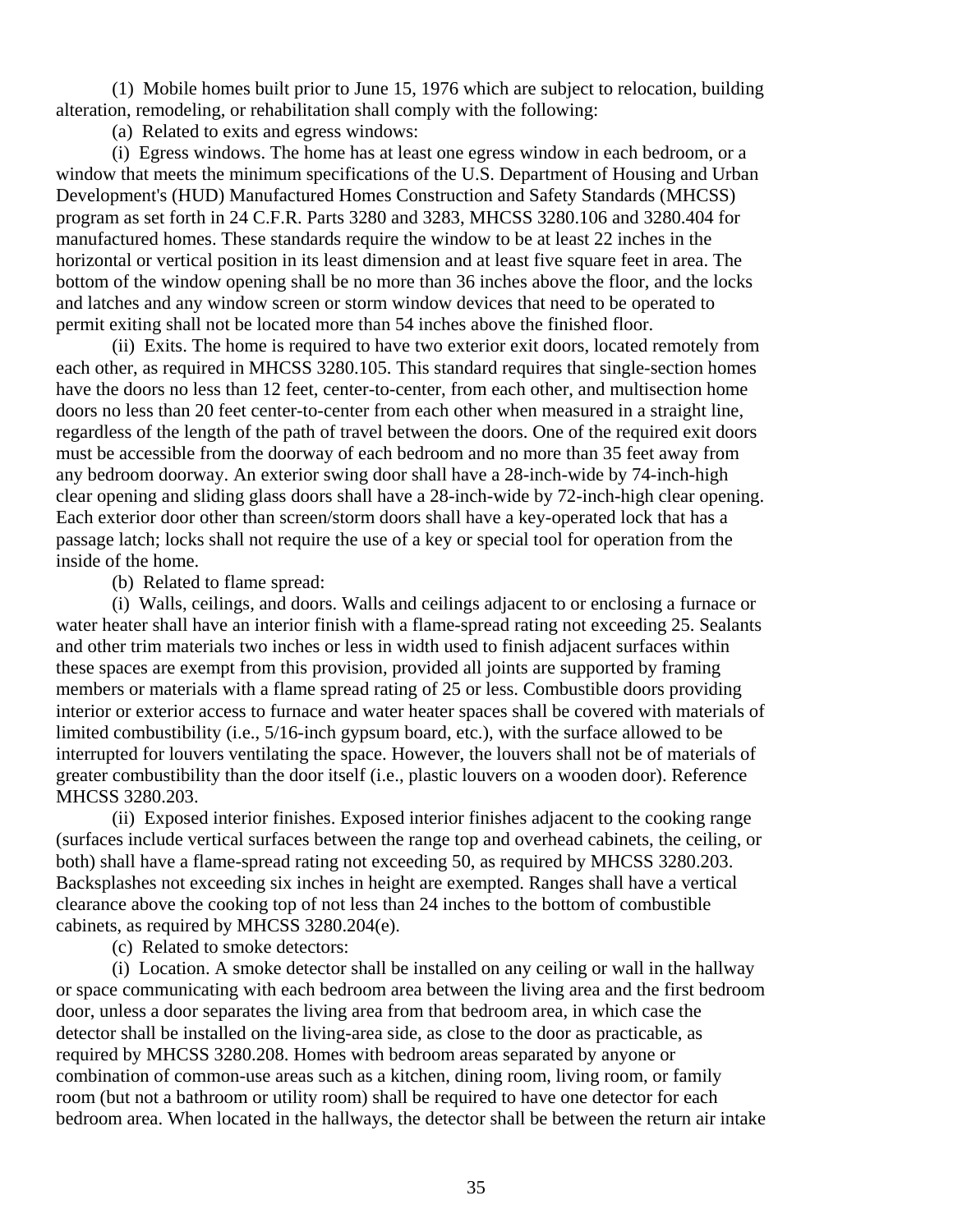and the living areas.

 (ii) Switches and electrical connections. Smoke detectors shall have no switches in the circuit to the detector between the over-current protection device protecting the branch circuit and the detector. The detector shall be attached to an electrical outlet box and connected by a permanent wiring method to a general electrical circuit. The detector shall not be placed on the same branch circuit or any circuit protected by a ground-fault circuit interrupter.

(d) Related to solid-fuel-burning stoves/fireplaces:

 (i) Solid-fuel-burning fireplaces and fireplace stoves. Solid-fuel-burning, factory-built fireplaces, and fireplace stoves may be used in manufactured homes, provided that they are listed for use in manufactured homes and installed according to their listing/manufacturer's instructions and the minimum requirements of MHCSS  $3280.709(g)$ .

 (ii) Equipment. A solid-fuel-burning fireplace or fireplace stove shall be equipped with an integral door or shutters designed to close the fire chamber opening and shall include complete means for venting through the roof, a combustion air inlet, a hearth extension, and means to securely attach the unit to the manufactured home structure.

 (A) Chimney. A listed, factory-built chimney designed to be attached directly to the fireplace/fireplace stove and equipped with, in accordance with the listing, a termination device and spark arrester, shall be required. The chimney shall extend at least three feet above the part of the roof through which it passes and at least two feet above the highest elevation of any part of the manufactured home that is within 10 feet of the chimney.

 (B) Air-intake assembly and combustion-air inlet. An air-intake assembly shall be installed in accordance with the terms of listings and the manufacturer's instruction. A combustion-air inlet shall conduct the air directly into the fire chamber and shall be designed to prevent material from the hearth from dropping on the area beneath the manufactured home.

 (C) Hearth. The hearth extension shall be of noncombustible material that is a minimum of 3/8-inch thick and shall extend a minimum of 16 inches in front and eight inches beyond each side of the fireplace/fireplace stove opening. The hearth shall also extend over the entire surface beneath a fireplace stove and beneath an elevated and overhanging fireplace.

(e) Related to electrical wiring systems:

 (i) Testing. All electrical systems shall be tested for continuity in accordance with MHCSS 3280.810, to ensure that metallic parts are properly bonded; tested for operation, to demonstrate that all equipment is connected and in working order; and given a polarity check, to determine that connections are proper.

 (ii) 5.2 Protection. The electrical system shall be properly protected for the required amperage load. If the unit wiring employs aluminum conductors, all receptacles and switches rated at 20 amperes or less that are directly connected to the aluminum conductors shall be marked CO/ALA. Exterior receptacles, other than heat tape receptacles, shall be of the ground-fault circuit interrupter (GFI) type. Conductors of dissimilar metals (copper/aluminum or copper-clad aluminum) must be connected in accordance with NEC, Section 110-14.

(f) Related to replacement furnaces and water heaters:

 (i) Listing. Replacement furnaces or water heaters shall be listed for use in a manufactured home. Vents, roof jacks, and chimneys necessary for the installation shall be listed for use with the furnace or water heater.

 (ii) Securement and accessibility. The furnace and water heater shall be secured in place to avoid displacement. Every furnace and water heater shall be accessible for servicing, for replacement, or both as required by MHCSS 3280.709(a).

 (iii) Installation. Furnaces and water heaters shall be installed to provide complete separation of the combustion system from the interior atmosphere of the manufactured home, as required by MHCSS.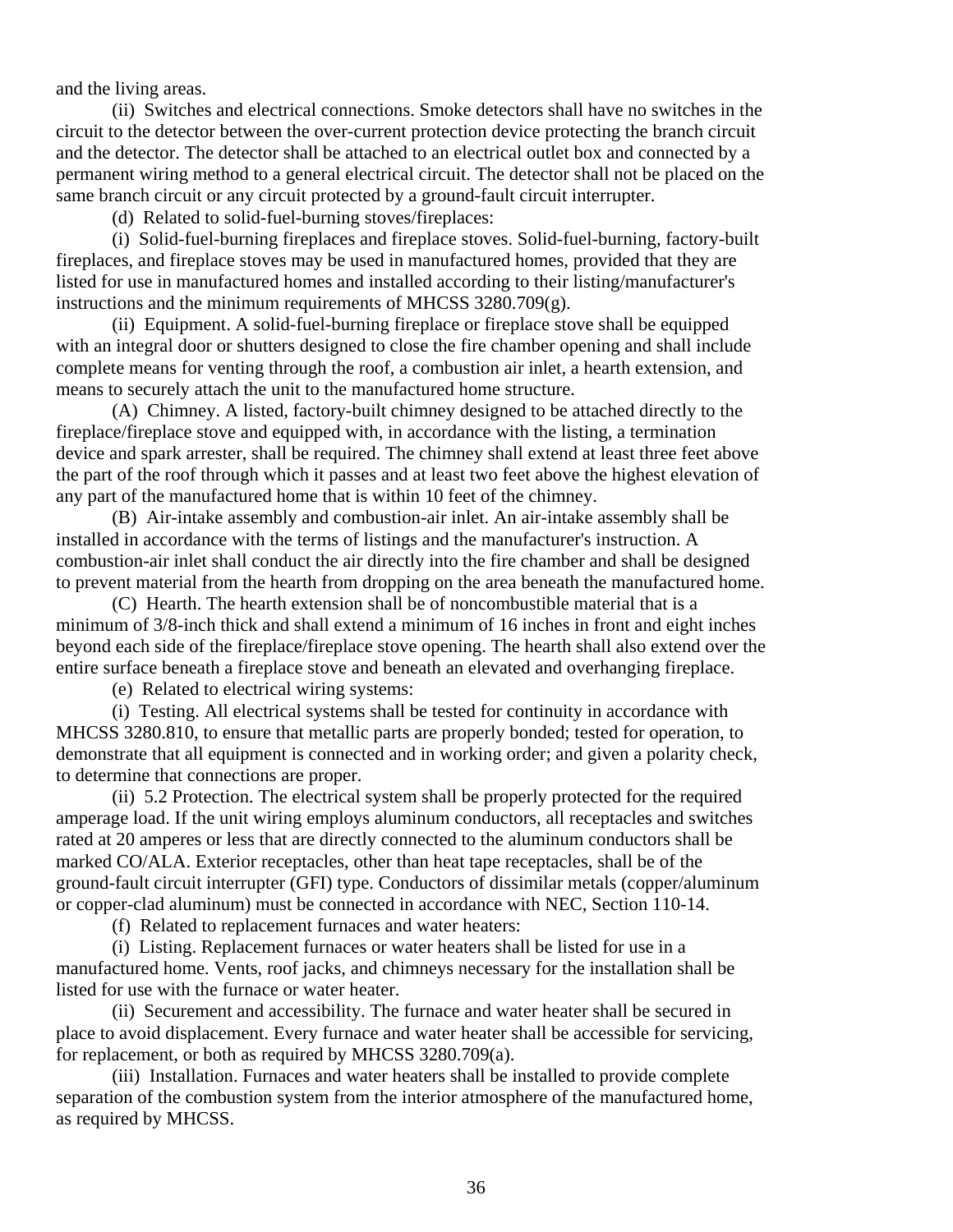(A) Separation. The required separation may be achieved by the installation of a direct-vent system (sealed combustion system) furnace or water heater or the installation of a furnace and water heater venting and combustion systems from the interior atmosphere of the home. There shall be no doors, grills, removable access panels, or other openings into the enclosure from the inside of the manufactured home. All openings for ducts, piping, wiring, etc., shall be sealed.

 (B) Water heater. The floor area in the area of the water heater shall be free from damage from moisture to ensure that the floor will support the weight of the water heater.

## **Part 3. Local Amendments**

#### **Section 301. Local Amendments to the IBC.**

 The following are adopted as amendments to the IBC to be applicable to the following jurisdictions:

(1) City of Farmington:

 (a) A new IBC, Section (F) 903.2.13, is added as follows: "(F) 903.2.13 Group R, Division 3 Occupancies. An automatic sprinkler system shall be installed throughout every dwelling in accordance with NFPA 13D, when any of the following conditions are present:

1. The structure is over two stories high, as defined by the building code;

2. The nearest point of structure is more than 150 feet from the public way;

3. The total floor area of all stories is over 5,000 square feet (excluding from the calculation the area of the basement and/or garage); or

4. The structure is located on a street constructed after March 1, 2000 that has a gradient over 12% and, during fire department response, access to the structure will be gained by using such street. (If the access is intended to be from a direction where the steep gradient is not used, as determined by the Chief, this criteria shall not apply).

Such sprinkler system shall be installed in basements, but need not be installed in garages, under eves or in enclosed attic spaces, unless required by the Chief."

 (b) A new IBC, Section 907.9, is added as follows: "907.9 Alarm Circuit Supervision. Alarm circuits in alarm systems provided for commercial uses (defined as other than one- and two-family dwellings and townhouses) shall have Class "A" type of supervision. Specifically, Type "B" or End-of-line resistor and horn supervised systems are not allowed."

 (c) In NFPA Section 13-07, new sections are added as follows: "6.8.6 FDC Security Locks Required. All Fire Department connections installed for fire sprinkler and standpipe systems shall have approved security locks.

6.10 Fire Pump Disconnect Signs. When installing a fire pump, red plastic laminate signs shall be installed in the electrical service panel, if the pump is wired separately from the main disconnect. These signs shall state: "Fire Pump Disconnect ONLY" and "Main Breaker DOES NOT Shut Off Fire Pump".

22.1.6 Plan Preparation Identification. All plans for fire sprinkler systems, except for manufacturer's cut sheets of equipment shall include the full name of the person who prepared the drawings. When the drawings are prepared by a registered professional engineer, the engineer's signature shall also be included.

22.2.2.3 Verification of Water Supply:

22.2.2.3.1 Fire Flow Tests. Fire flow tests for verification of water supply shall be conducted and witnessed for all applications other than residential unless directed otherwise by the Chief. For residential water supply, verification shall be determined by administrative procedure. 22.2.2.3.2 Accurate and Verifiable Criteria. The design calculations and criteria shall include an accurate and verifiable water supply.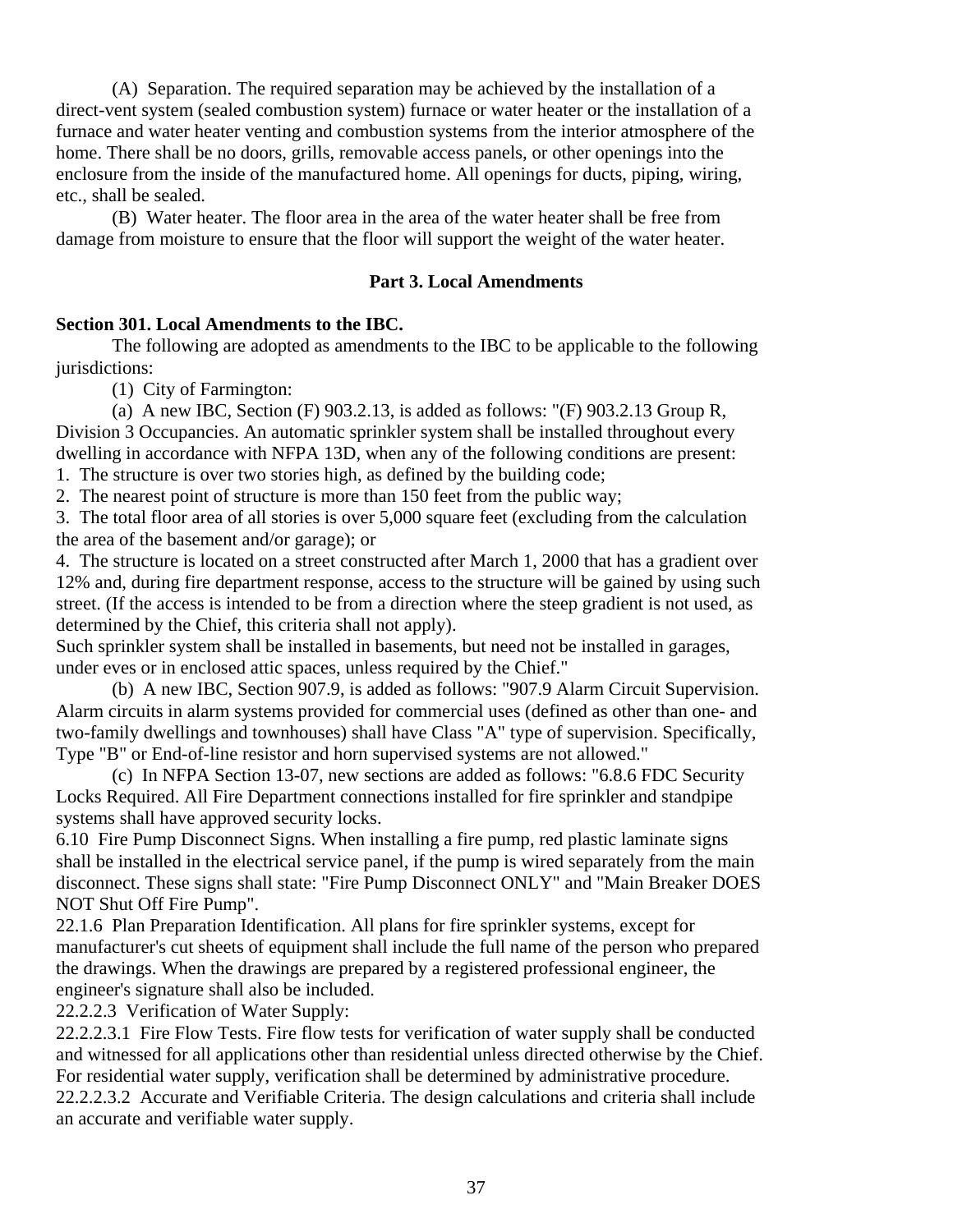24.2.3.7 Testing and Inspection of Systems. Testing and inspection of sprinkler systems shall include, but are not limited to:

Commercial:

FLUSH-Witness Underground Supply Flush;

ROUGH Inspection-Installation of Riser, System Piping, Head Locations and all Components, Hydrostatic Pressure Test;

FINAL Inspection-Head Installation and Escutcheons, Inspectors Test Location and Flow, Main Drain Flow, FDC Location and Escutcheon, Alarm Function, Spare Parts, Labeling of Components and Signage, System Completeness, Water Supply Pressure Verification, Evaluation of Any Unusual Parameter."

 (2) City of North Salt Lake, a new IBC, Section (F)903.2.13, is added as follows: "(F)903.2.13 Group R, Division 3 Occupancies. An automatic sprinkler system shall be installed throughout every dwelling in accordance with NFPA 13D, when the following condition is present:

1. The structure is over 6,200 square feet.

Such sprinkler system shall be installed in basements, but need not be installed in garages, under eves, or in enclosed attic spaces, unless required by the fire chief."

 (3) Park City Corporation, in IBC, Section 3409.2, exception 3, is modified to read as follows: "3. Designated as historic under a state or local historic preservation program."

(4) Park City Corporation and Park City Fire District:

 (a) IBC, Section (F)903.2, is deleted and replaced with the following: "(F)903.2 Where required. Approved automatic sprinkler systems in new buildings and structures shall be provided in the location described in this section.

All new construction having more than 6,000 square feet on any one floor, except R-3 occupancy.

All new construction having more than two (2) stories, except R-3 occupancy.

All new construction having three (3) or more dwelling units, including units rented or leased, and including condominiums or other separate ownership.

All new construction in the Historic Commercial Business zone district, regardless of occupancy.

All new construction and buildings in the General Commercial zone district where there are side yard setbacks or where one or more side yard setbacks is less than two and one half (2.5) feet per story of height.

All existing building within the Historic District Commercial Business zone."

 (b) In IBC, Table 1505.1, new footnotes d and e are added as follows: "d. Wood roof covering assemblies are prohibited in R-3 occupancies in areas with a combined rating of more than 11 using Tables 1505.1.1 and 1505.1.2 with a score of 9 for weather factors. e. Wood roof covering assemblies shall have a Class A rating in occupancies other than R-3 in areas with a combined rating of more than 11 using Tables 1505.1.1 and 1505.1.2 with a score of 9 for weather factors. The owner of the building shall enter into a written and recorded agreement that the Class A rating of the roof covering assembly will not be altered through any type of maintenance process.

#### TABLE 1505.1.1

|               | WILDFIRE HAZARD SEVERITY SCALE |                   |  |
|---------------|--------------------------------|-------------------|--|
| <b>RATING</b> | <b>SLOPE</b>                   | <b>VEGETATION</b> |  |
|               | less than or equal to 10%      | Pinion-juniper    |  |
|               | $10.1 - 20\%$                  | Grass-sagebrush   |  |
| 3             | greater than 20%               | Mountain brush or |  |
|               |                                | softwoods         |  |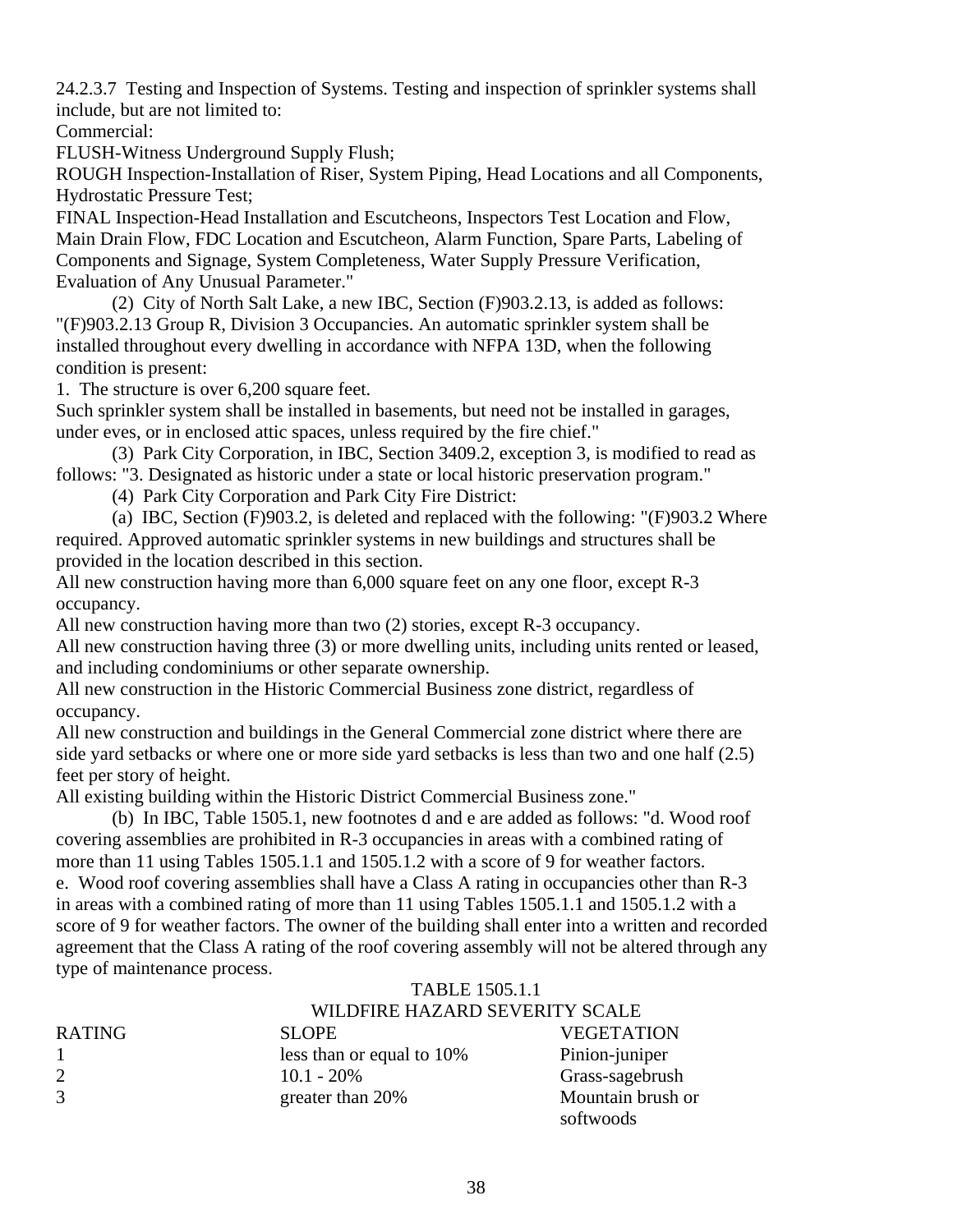## TABLE 1505.1.2 PROHIBITION/ALLOWANCE OF WOOD ROOFING Rating R-3 Occupancy All Other Occupancies less than or wood roof covering wood roof covering equal to 11 assemblies per assemblies per Table 1505.1 are Table 1505.1 are allowed allowed allowed greater than or wood roof covering wood roof covering equal to 12 is prohibited assemblies with a Class A

(c) IBC, Appendix C, is adopted.

(5) Salt Lake City:

(a) In IBC, Section 1008.1.9.7, a new exception is added as follows: "Exception: In International Airport areas designated as Group "A" Occupancies where national security interests are present, the use of panic hardware with delayed egress is allowed when all provisions of Section 1008.1.9.7 are met and under item #4 1 second is changed to 2 seconds."

rating are allowed"

(6) Sandy City:

 (a) A new IBC, Section (F)903.2.13, is added as follows: "(F)903.2.13 An automatic sprinkler system shall be installed in accordance with NFPA 13 throughout buildings containing all occupancies where fire flow exceeds 2,000 gallons per minute, based on Table B105.1 of the 2009 International Fire Code. Exempt locations as indicated in Section 903.3.1.1.1 are allowed.

Exception: Automatic fire sprinklers are not required in buildings used solely for worship, Group R Division 3, Group U occupancies and buildings complying with the International Residential Code unless otherwise required by the International Fire Code.

 (b) A new IBC, Appendix L, is added and adopted as follows: "Appendix L BUILDINGS AND STRUCTURES CONSTRUCTED IN AREAS DESIGNATED AS WILDLAND-URBAN INTERFACE AREAS

AL 101.1 General. Buildings and structures constructed in areas designated as Wildland-Urban Interface Areas by Sandy City shall be constructed using ignition resistant construction as determined by the Fire Marshal. Section 502 of the 2006 International Wildland-Urban Interface Code (IWUIC), as promulgated by the International Code Council, shall be used to determine Fire Hazard Severity. The provisions listed in Chapter 5 of the 2006 International Wildland-Urban Interface Code, as modified herein, shall be used to determine the requirements for Ignition Resistant Construction.

(i) In Section 504 of the IWUIC Class I IGNITION-RESISTANT CONSTRUCTION a new Section 504.1.1 is added as follows: "504.1.1 General. Subsections 504.5, 504.6, and 504.7 shall only be required on the exposure side of the structure, as determined by the Fire Marshal, where defensible space is less than 50 feet as defined in Section 603 of the 2006 International Wildland-Urban Interface Code.

(ii) In Section 505 of the IWUIC Class 2 IGNITION-RESISTANT CONSTRUCTION Subsections 505.5 and 505.7 are deleted."

# **Section 302. Local Amendments to the IRC.**

 The following are adopted as amendments to the IRC to be applicable to the following jurisdictions:

 (1) A local amendment to the following which may be applied to detached one and two family dwellings and multiple single family dwellings shall be applicable to the corresponding provisions of the IRC for the local jurisdiction to which the local amendment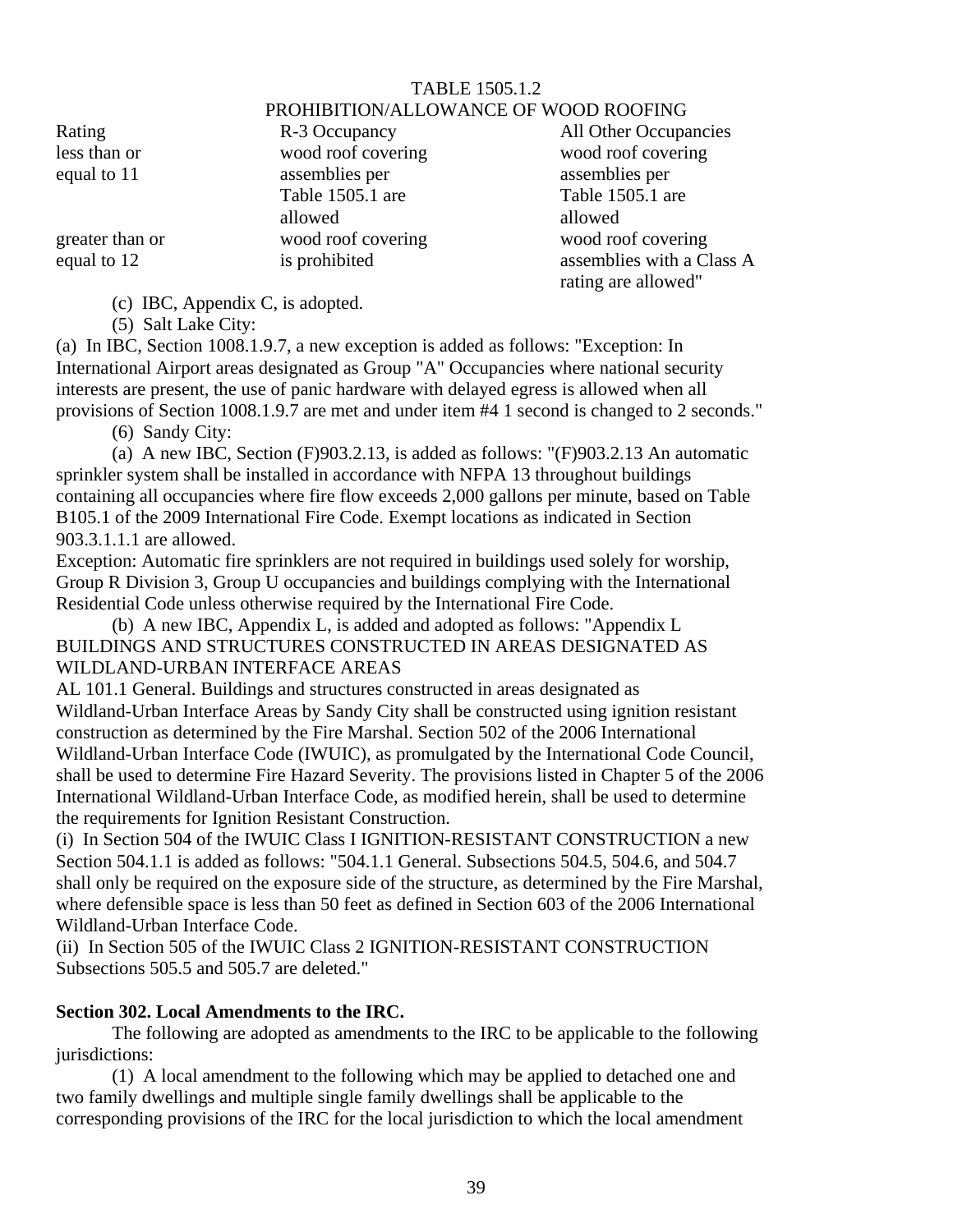has been made:

(a) IBC under State Construction Code, Section 301;

(b) IPC under State Construction Code, Section 303;

(c) IMC under State Construction Code, Section 304;

(d) IFGC under State Construction Code, Section 305;

(e) NEC under State Construction Code, Section 306; and

(f) IECC under State Construction Code, Section 307.

(2) City of Farmington:

ADD

(a) In IRC, R324 Automatic Sprinkler Systems, new IRC, Sections R324.1 and

R324.2 are added as follows: "R324.1 When required. An automatic sprinkler system shall be installed throughout every dwelling in accordance with NFPA 13D, when any of the following conditions are present:

1. the structure is over two stories high, as defined by the building code;

2. the nearest point of structure is more than 150 feet from the public way;

3. the total floor area of all stories is over 5,000 square feet (excluding from the calculation the area of the basement and/or garage); or

4. the structure is located on a street constructed after March 1, 2000 that has a gradient over 12% and, during fire department response, access to the structure will be gained by using such street. (If the access is intended to be from a direction where the steep gradient is not used, as determined by the Chief, this criteria shall not apply).

R324.2 Installation requirements and standards. Such sprinkler system shall be installed in basements, but need not be installed in garages, under eves or in enclosed attic spaces, unless required by the Chief. Such system shall be installed in accordance with NFPA 13D."

 (b) In IRC, Chapter 44, the following NFPA referenced standards are added as follows:

#### "TABLE

| ,,,,,, |                                               |
|--------|-----------------------------------------------|
| 13D-07 | Installation of Sprinkler Systems in          |
|        | One- and Two-family Dwellings and             |
|        | Manufactured Homes, as amended by these rules |
| 13R-07 | Installation of Sprinkler Systems in          |
|        | Residential Occupancies Up to and             |
|        | Including Four Stories in Height"             |
|        |                                               |

 (c) In NFPA, Section 13D-07, new sections are added as follows: "1.15 Reference to NFPA 13D. All references to NFPA 13D in the codes, ordinances, rules, or regulations governing NFPA 13D systems shall be read to refer to "modified NFPA 13D" to reference the NFPA 13D as amended by additional regulations adopted by Farmington City. 4.9 Testing and Inspection of Systems. Testing and inspection of sprinkler systems shall

include, but are not limited to:

Residential:

ROUGH Inspection-Verify Water Supply Piping Size and Materials, Installation of Riser, System Piping, Head Locations and all Components, Hydrostatic Pressure Test. FINAL Inspection-Inspectors Test Flow, System Completeness, Spare Parts, Labeling of

Components and Signage, Alarm Function, Water Supply Pressure Verification.

5.2.2.3 Exposed Piping of Metal. Exposed Sprinkler Piping material in rooms of dwellings shall be of Metal.

EXCEPTIONS:

a. CPVC Piping is allowed in unfinished mechanical and storage rooms only when specifically listed for the application as installed.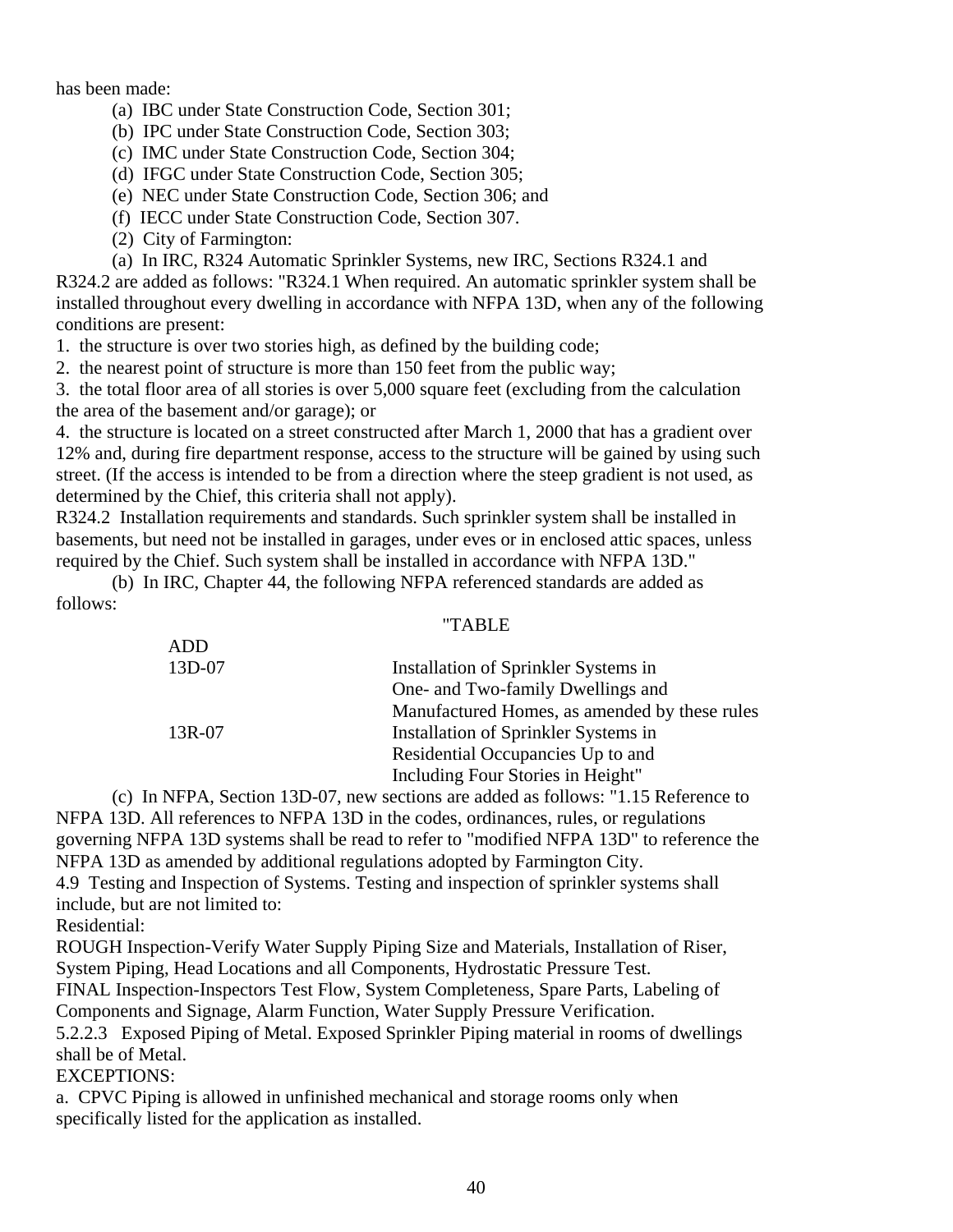b. CPVC Piping is allowed in finished, occupied rooms used for sports courts or similar uses only when the ceiling/floor framing above is constructed entirely of non-combustible materials, such as a concrete garage floor on metal decking.

5.2.2.4 Water Supply Piping Material. Water Supply Piping from where the water line enters the dwelling adjacent to and inside the foundation to the fire sprinkler contractor

point-of-connection shall be metal, suitable for potable plumbing systems. See Section 7.1.4 for valve prohibition in such piping. Piping down stream from the point-of-connection used in the fire sprinkler system, including the riser, shall conform to NFPA 13D standards.

5.4 Fire Pump Disconnect Signs. When installing a Fire Pump, Red Plastic Laminate Signs shall be installed in the electrical service panel, if the pump is wired separately from the main disconnect. These signs shall state: "Fire Pump Disconnect ONLY" and "Main Breaker DOES NOT Shut Off Fire Pump".

7.1.4 Valve Prohibition. NFPA 13D, Section 7.1 is hereby modified such that NO VALVE is permitted from the City Water Meter to the Fire Sprinkler Riser Control.

7.6.1 Mandatory Exterior Alarm. Every dwelling that has a fire sprinkler system shall have an exterior alarm, installed in an approved location. The alarm shall be of the combination horn/strobe or electric bell/strobe type, approved for outdoor use.

8.1.05 Plan Preparation Identification. All plans for fire sprinkler systems, except for manufacturer's cut sheets of equipment, shall include the full name of the person who prepared the drawings. When the drawings are prepared by a registered professional engineer, the engineer's signature shall also be included.

8.7 Verification of Water Supply:

8.7.1 Fire Flow Tests: Fire Flow Tests for verification of Water Supply shall be conducted and witnesses for all applications other than residential, unless directed otherwise by the Chief. For residential Water Supply, verification shall be determined by administrative procedure. 8.7.2 Accurate and Verifiable Criteria. The design calculations and criteria shall include an accurate and verifiable Water Supply.

 (3) Morgan City Corporation, in IRC, Section R105.2, Work Exempt From Permit, a new list item number 11 is added as follows: "11. Structures intended to house farm animals, or for the storage of feed associated with said farm animals when all the following criteria are met:

a. The parcel of property involved is zoned for the keeping of farm animals or has grandfathered animal rights.

b. The structure is setback not less than 50 feet from the rear or side of dwellings, and not less than 10 feet from property lines and other structures.

c. The structure does not exceed 1,000 square feet of floor area, and is limited to 20 feet in height. Height is measured from the average grade to the highest point of the structure.

d. Before construction, a site plan is submitted to, and approved by the building official. Electrical, plumbing, and mechanical permits shall be required when that work is included in the structure."

 (4) Morgan County, in IRC, Section R105.2, a new list item number 11 is added as follows: "11. Structures intended to house farm animals, or for the storage of feed associated with said farm animals when all the following criteria are met:

a. The parcel of property involved is zoned for the keeping of farm animals or has grandfathered animal rights.

b. The structure is set back not less than required by the Morgan County Zoning Ordinance for such structures, but not less than 10 feet from property lines and other structures.

c. The structure does not exceed 1,000 square feet of floor area, and is limited to 20 feet in height. Height is measured from the average grade to the highest point of the structure.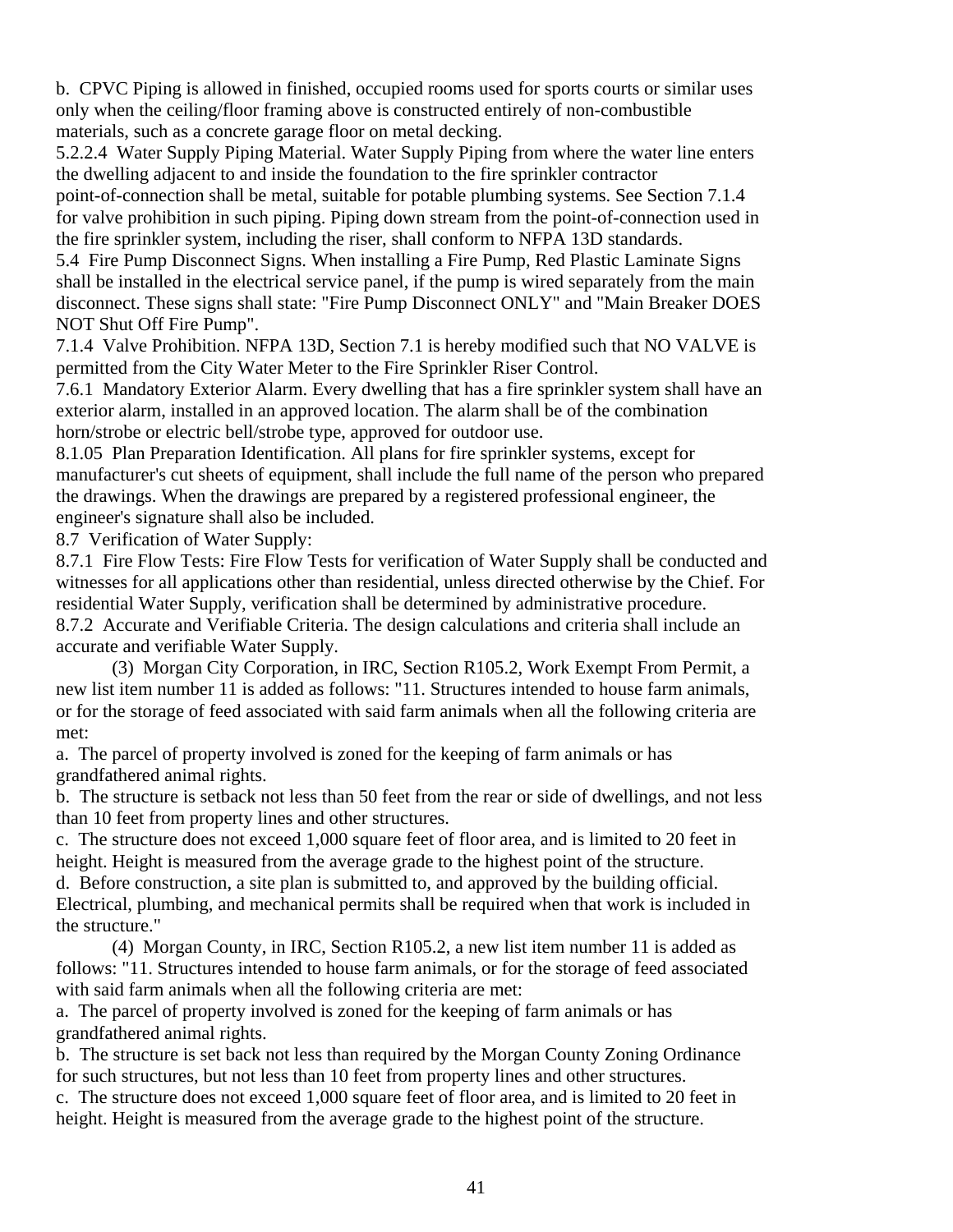d. Before construction, a Land Use Permit must be applied for, and approved, by the Morgan County Planning and Zoning Department. Electrical, plumbing, and mechanical permits shall be required when that work is included in the structure."

 (5) City of North Salt Lake, a new IRC, Section R324, is added as follows: "Section R324 Automatic Sprinkler System Requirements. R324.1 When Required. An automatic sprinkler system shall be installed throughout every dwelling when the following condition is present:

1. The structure is over 6,200 square feet.

R324.2 Installation requirements and standards. Such sprinkler system shall be installed in basements, but need not be installed in garages, under eves, or in enclosed attic spaces, unless required by the fire chief. Such system shall be installed in accordance with NFPA 13D."

(6) Park City Corporation, Appendix P, of the 2006 IRC is adopted.

(7) Park City Corporation and Park City Fire District:

 (a) IRC, Section R905.7, is deleted and replaced with the following: "R905.7 Wood shingles. The installation of wood shingles shall comply with the provisions of this section. Wood roof covering is prohibited in areas with a combined rating of more than 11 using the following tables with a score of 9 for weather factors.

| <b>TARLE</b><br>- 1 |
|---------------------|
|                     |

|               | WILDFIRE HAZARD SEVERITY SCALE |                   |  |
|---------------|--------------------------------|-------------------|--|
| <b>RATING</b> | <b>SLOPE</b>                   | <b>VEGETATION</b> |  |
|               | less than or equal to 10%      | Pinion-juniper    |  |
| 2             | $10.1 - 20\%$                  | Grass-sagebrush   |  |
| 3             | greater than 20%               | Mountain brush or |  |
|               |                                | softwoods         |  |

#### PROHIBITION/EXEMPTION TABLE

RATING WOOD ROOF PROHIBITION

less than or equal to 11 wood roofs are allowed

greater than or equal to 12 wood roofs are prohibited"

 (b) IRC, Section R905.8, is deleted and replaced with the following: "R905.8 Wood Shakes. The installation of wood shakes shall comply with the provisions of this section. Wood roof covering is prohibited in areas with a combined rating of more than 11 using the following tables with a score of 9 for weather factors.

| <b>RATING</b> | WILDFIRE HAZARD SEVERITY SCALE |                                |  |
|---------------|--------------------------------|--------------------------------|--|
|               | <b>SLOPE</b>                   | <b>VEGETATION</b>              |  |
|               | less than or equal to 10%      | Pinion-juniper                 |  |
| 2             | $10.1 - 20\%$                  | Grass-sagebrush                |  |
| 3             | greater than 20%               | Mountain brush or<br>softwoods |  |

# PROHIBITION/EXEMPTION TABLE

TABLE

RATING WOOD ROOF PROHIBITION

# less than or equal to 11 wood roofs are allowed

greater than or equal to 12 wood roofs are prohibited"

(c) Appendix K is adopted.

 (8) Sandy City, a new IRC, Section R324, is added as follows: "Section R324 IGNITION RESISTANT CONSTRUCTION

R324.1 General. Buildings and structures constructed in areas designated as Wildland-Urban Interface Areas by Sandy City shall be constructed using ignition resistant construction as determined by the Fire Marshal. Section 502 of the 2006 International Wildland-Urban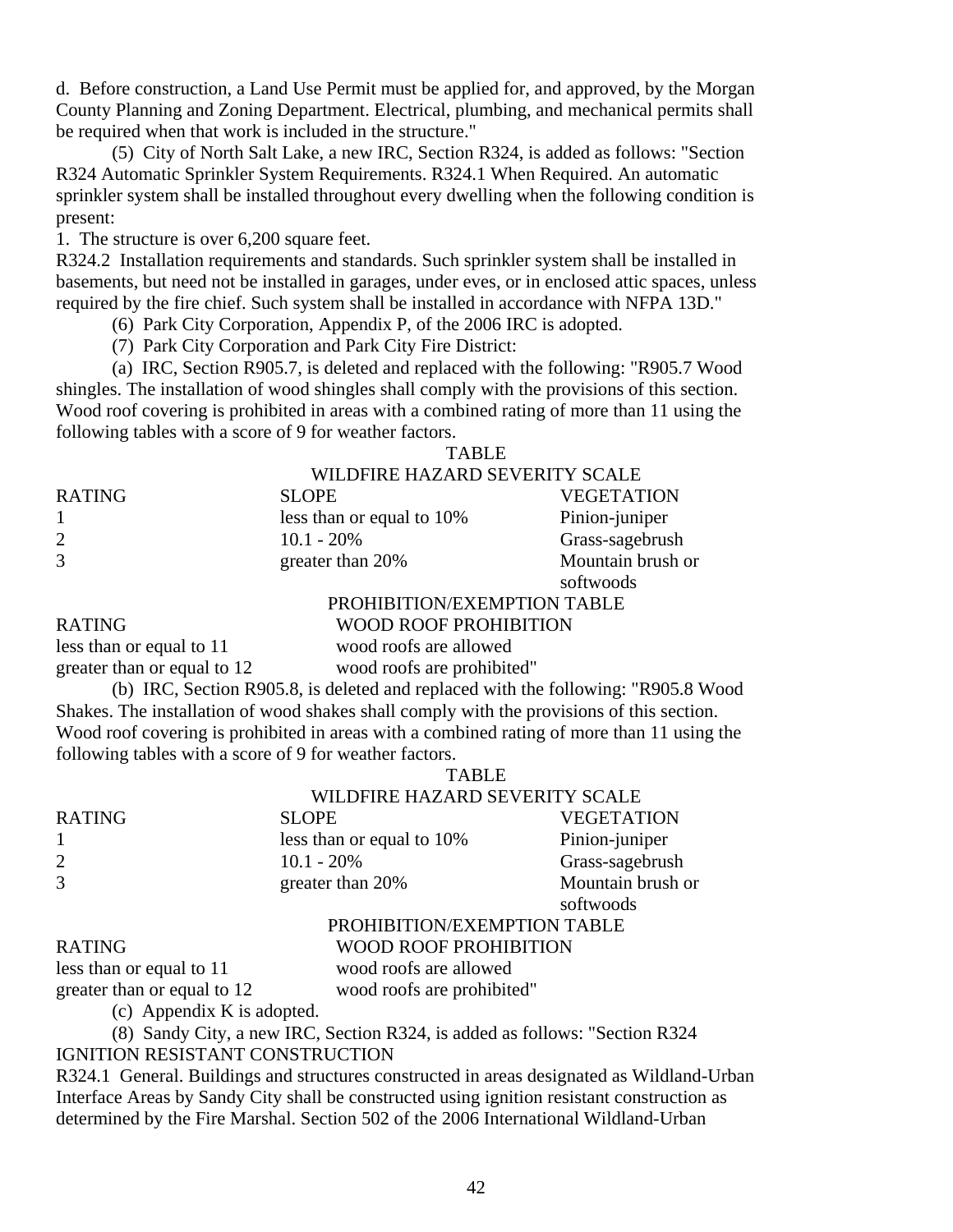Interface Code (IWUIC), as promulgated by the International Code Council, shall be used to determine Fire Hazard Severity. The provisions listed in Chapter 5 of the 2006 IWUIC, as modified herein, shall be used to determine the requirements for Ignition Resistant Construction.

(i) In Section 504 of the IWUIC Class I IGNITION-RESISTANT CONSTRUCTION a new Section 504.1.1 is added as follows:

504.1.1 General. Subsections 504.5, 504.6, and 504.7 shall only be required on the exposure side of the structure, as determined by the Fire Marshal, where defensible space is less than 50 feet as defined in Section 603 of the 2006 IWUIC.

(ii) In Section 505 of the IWUIC Class 2 IGNITION-RESISTANT CONSTRUCTION Subsections 505.5 and 505.7 are deleted."

# **Section 303. Local Amendments to the IPC.**

 The following are adopted as amendments to the IPC to be applicable to the following jurisdictions:

 (1) Salt Lake City, IPC, Appendix C, as specified and amended in State Construction Code, Subsection 203(49).

(2) South Jordan:

 (a) IPC, Section 312.10.2, is deleted and replaced with the following: "312.10.2 Testing. Reduced pressure principle backflow preventer assemblies, double check-valve assemblies, pressure vacuum breaker assemblies, reduced pressure detector fire protection backflow prevention assemblies, double check detector fire protection backflow prevention assemblies, hose connection backflow preventers, and spill-proof vacuum breakers shall be tested at the time of installation, immediately after repairs or relocation and at least annually. The testing procedure shall be performed in accordance with one of the following standards: ASSE 5013, ASSE 5015, ASSE 5020, ASSE 5047, ASSE 5048, ASSE 5052, ASSE 5056, CSA B64.10, or CSA B64.10.1. Assemblies, other than the reduced pressure principle assembly, protecting lawn irrigation systems that fail the annual test shall be replaced with a reduced pressure principle assembly."

 (b) IPC, Section 608.16.5, is deleted and replaced with the following: "608.16.5 Connections to lawn irrigation systems. The potable water supply to lawn irrigation systems shall be protected against backflow by a reduced pressure principle backflow preventer."

# **Section 304. Local Amendment to the IMC.**

 The following are adopted as amendments to the IMC to be applicable to the following jurisdictions:

None.

# **Section 305. Local Amendment to the IFGC.**

 The following are adopted as amendments to the IFGC to be applicable to the following jurisdictions:

None.

# **Section 306. Local Amendment to the NEC.**

 The following are adopted as amendments to the NEC to be applicable to the following jurisdictions:

None.

# **Section 307. Local Amendment to the IECC.**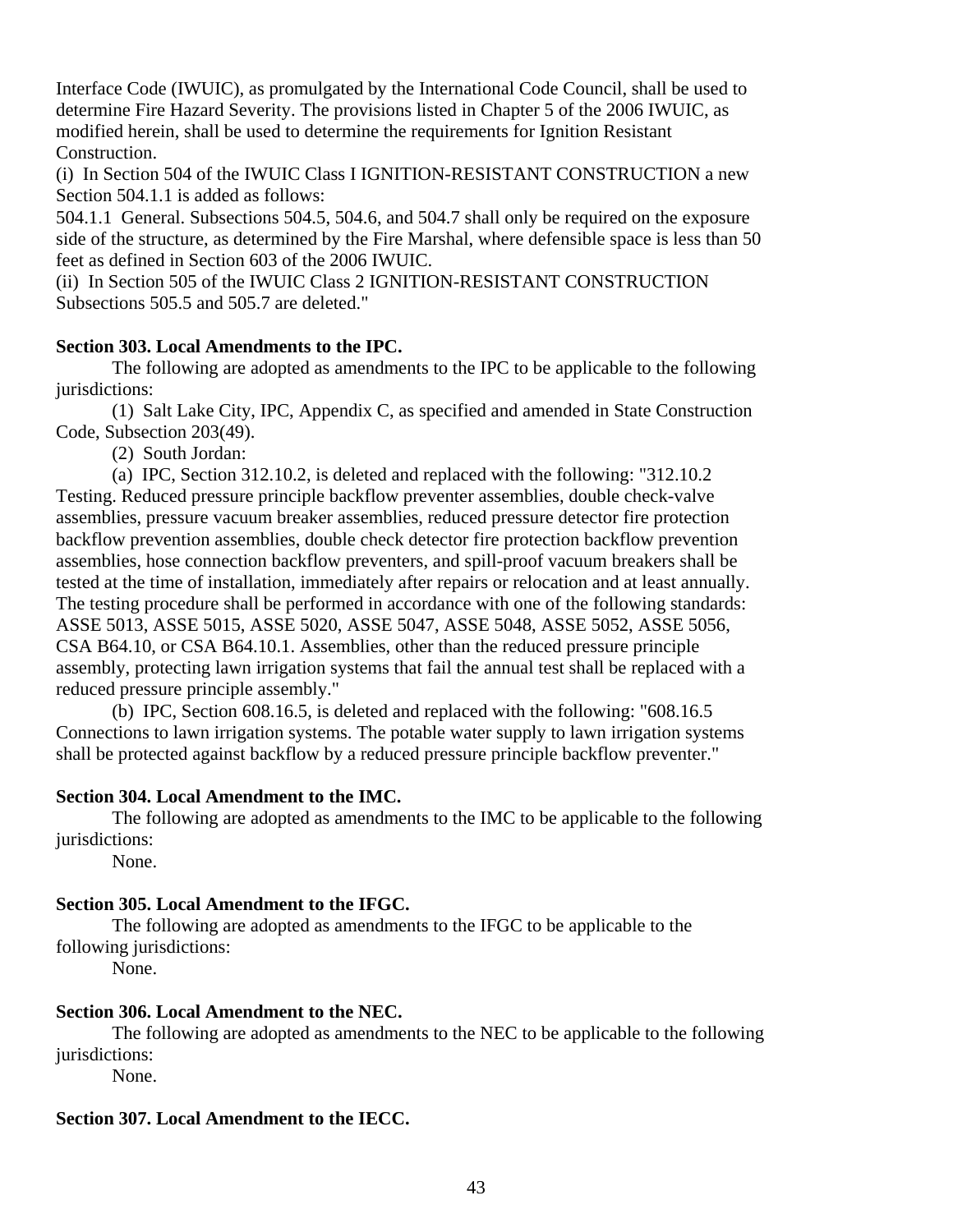The following are adopted as amendments to the IECC to be applicable to the following jurisdictions:

None.

# **Effective date.**

This bill takes effect on July 1, 2010.